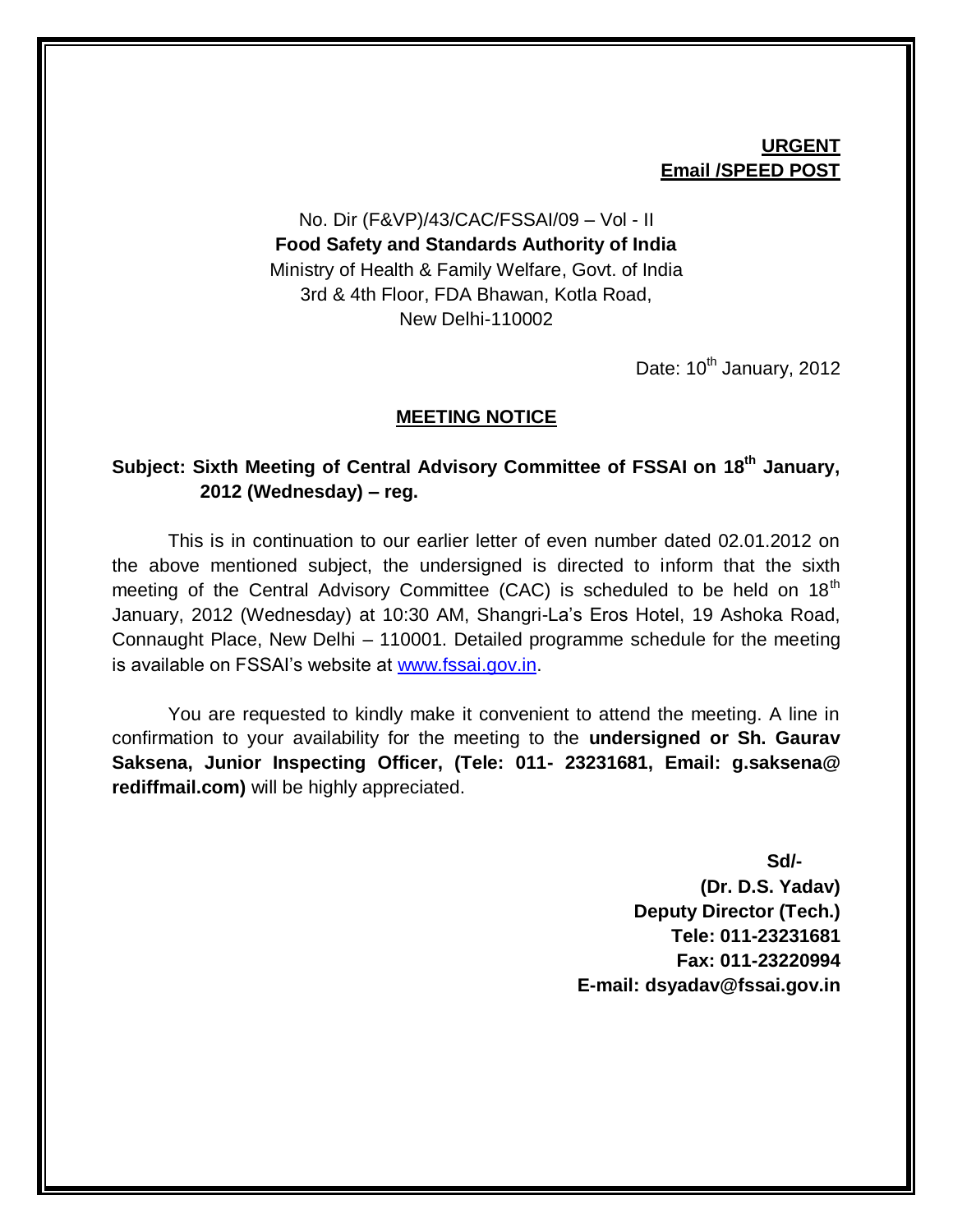## **URGENT Email /SPEED POST**

## No. Dir (F&VP)/43/CAC/FSSAI/09 – Vol - II **Food Safety and Standards Authority of India** Ministry of Health & Family Welfare, Govt. of India 3rd & 4th Floor, FDA Bhawan, Kotla Road, New Delhi-110002

Dated: 2<sup>nd</sup> January, 2012

## **MEETING NOTICE**

## **Subject: Sixth Meeting of Central Advisory Committee of FSSAI on 18th January, 2012 (Wednesday) – reg.**

The undersigned is directed to refer the subject cited above and to say that sixth meeting of the Central Advisory Committee (CAC) is scheduled to be held on **18th January, 2012 (Wednesday)** under the **chairmanship of Shri V.N.Gaur, Chief Executive Officer, FSSAI and Additional Secretary to Government of India**. Agenda for the meeting is enclosed herewith. Detailed programme schedule and venue for the meeting will be communicated separately.

You are requested to kindly make it convenient to attend the meeting. A line in confirmation to your availability for the meeting to the **undersigned or Dr. S. S. Ghonkrokta, Director (Enforcement) (Telefax: 011- 23220994, Email: sghonkrokta@fssai.gov.in)** will be highly appreciated.

> **Sd/- (Dr. D.S. Yadav) Deputy Director (Tech.) Tele: 011-23231681 Fax: 011-23220994 E-mail: dsyadav@fssai.gov.in**

**To: As per list attached**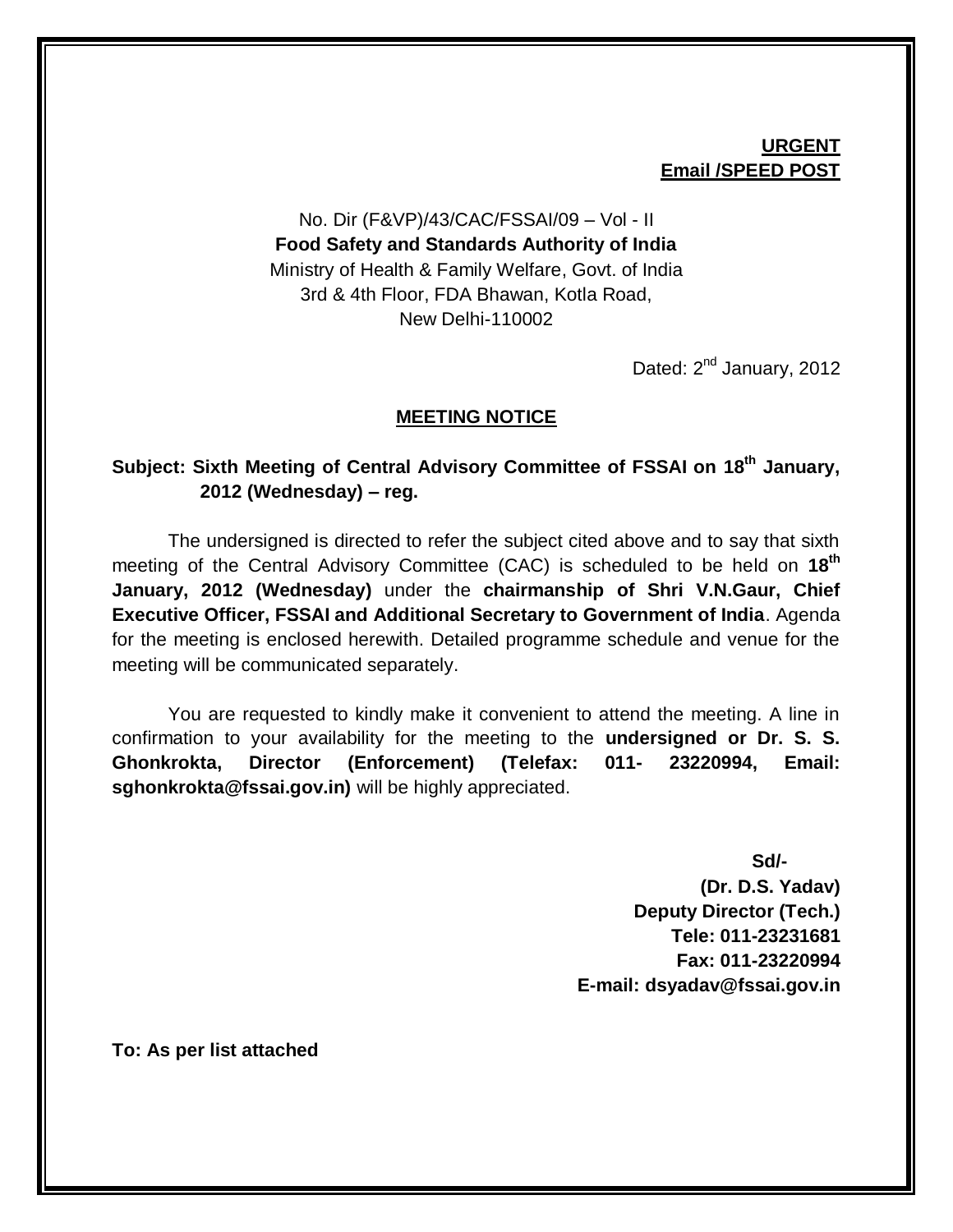## **LIST**

- 1. Secretary, Department of Agriculture & Cooperation, Ministry of Agriculture, Government of India, Krishi Bhawan, New Delhi. Fax:23386004, E-mail: secyagri@nic.in
- 2. Secretary, Ministry of Health & Family Welfare, Government of India, Nirman Bhawan, New Delhi. Fax: 23061252, E-mail: secyhfw@nic.in
- 3. Secretary, Department of Animal Husbandry, Dairying and Fisheries, Ministry of Agriculture, Government of India, Krishi Bhawan, New Delhi. Fax:23388006, Email: secyahd@nic.in
- 4. Secretary (F&PD), Department of Food and Public Distribution, Ministry of Consumer Affairs, Food and Public Distribution, Krishi Bhawan, New Delhi. Fax: 23386052, E-mail: secy-food@nic.in
- 5. Secretary (CA), Department of Consumer Affairs, Ministry of Consumer Affairs, Food and Public Distribution, Krishi Bhawan, New Delhi. Fax: 23384716, E-mail: secyca@fca.delhi.nic.in
- 6. Secretary, Ministry of Food Processing Industries, Government of India, Panchsheel Bhawan, August Kranti Marg, New Delhi-110049, Fax:26493012, Email: secy.hub@nic.in
- 7. Commerce Secretary, Department of Commerce, Ministry of Commerce & Industry, Udyog Bhawan, New Delhi. Fax:23061796, E-mail: csoffice@nic.in
- 8. Secretary, Ministry of Micro, Small and Medium Enterprises, Government of India, Udyog Bhawan, New Delhi. Fax:23063045, E-mail: secretarymsme@nic.in
- 9. Secretary (PR), Ministry of Panchayati Raj, Government of India, Krishi Bhawan, New Delhi. Fax: 23389028, E-mail: secy-mopr@nic.in
- 10.Secretary, Ministry of Environment and Forests, Government of India, Paryavaran Bhavan, CGO Complex, Lodhi Road, New Delhi. Fax: 24361896 Email: envisect@nic.in
- 11.Secretary, Ministry of Women and Child Development, Government of India, Shastri Bhawan, New Delhi Fax:23381495, E-mail: secy.wcd@nic.in
- 12.Secretary, Department of Biotechnology, Ministry of Science & Technology, Government of India, CGO Complex, Lodhi Road, New Delhi. Fax: 24362884,Email: mkbhan@dbt.nic.in

**The above mentioned Ministries/ Departments are requested to kindly nominate, preferably a JS level officer but not below the rank of Director, for attending the meeting.**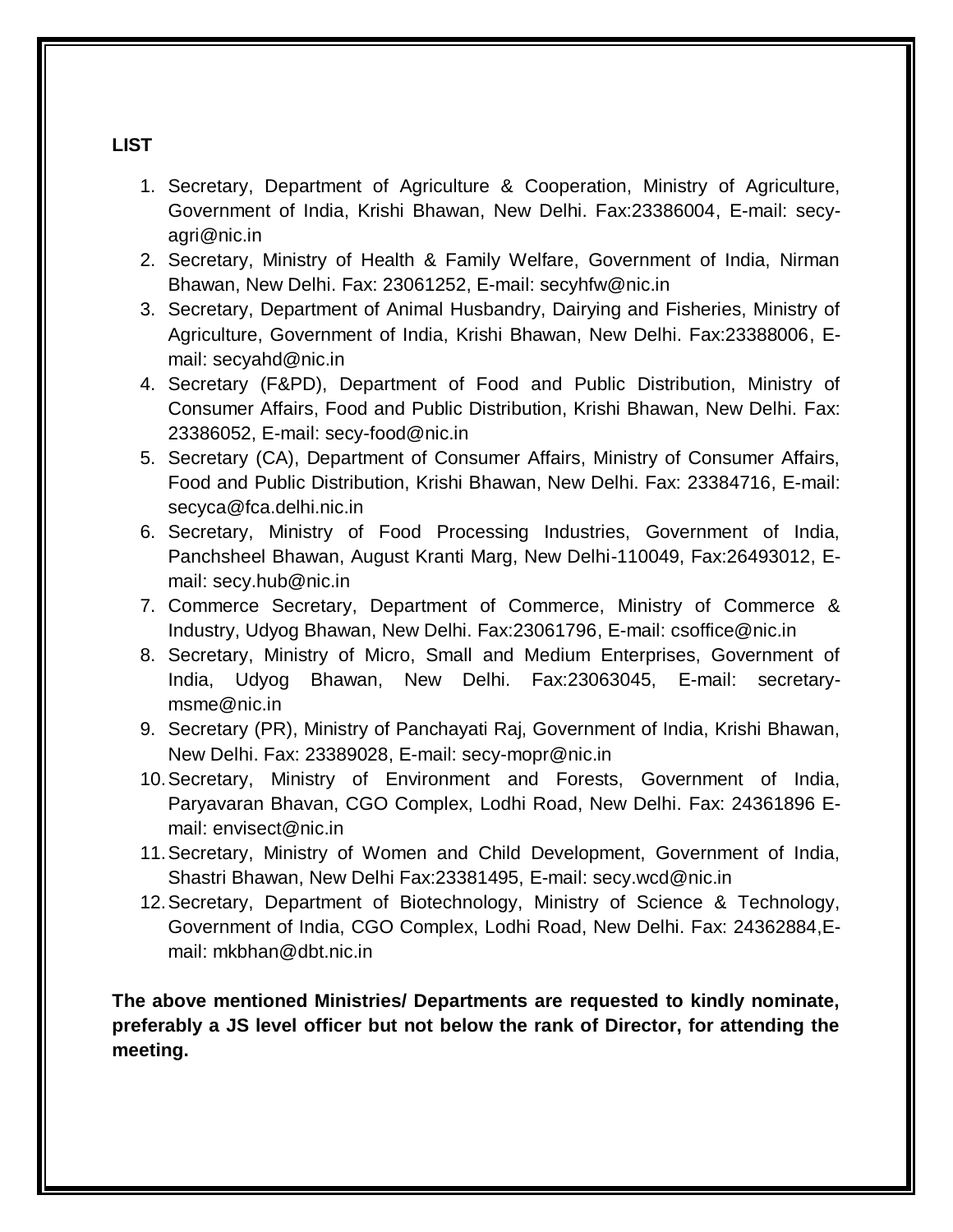- 13.Sh. Satish Gupta, Food Safety Commissioner for J&K & Controller, Drugs & Food Control Organisation, State Food Health Authority, Patoli-Mangotrian, Jammu-180007,J&K. Tele-fax:0191-2538527, 2538626, Mobile:09419180734, Email: controllerdrugsfood@yahoo.in
- 14.Sh. Ashwini Kumar Rai (IAS), Food Safety Commissioner for Madhya Pradesh & Controller Drugs (Food & Drugs Administration), Govt of Madhya Pradesh, Idgah Hills, Bhopal-462001, Tele-fax: 0755- 2665385, 2660690 Mobile: 09425302060, E-mail: fda\_mp@hotmail.com
- 15.Dr. B. R. Meena, Food Safety Commissioner for Rajasthan & Director (Public Health), Directorate of Medical, Health & Family Welfare Services, Govt. of Rajasthan, Swasthya Bhavan, Tilak Marg, C-Scheme, Jaipur, Tele-fax: 0141- 2229858, Mobile: 09829164678, E-mail: directorph-rj@nic.in
- 16.Dr. (Mrs.) P. Sucharitha Murthy, Food Safety Commissioner for Andhra Pradesh & Director, Institute of Preventive Medicine, Public Health Laboratories and Food (Health) Authority, Naryanaguda, Hyderabad-500029, Tel: 040- 27560191/27552203, Fax: 040-27567894, Mobile: +919849905229, E-mail: diripm@yahoo.co.in
- 17.Dr. H. G. Koshia, Food Safety Commissioner for Gujarat & Commissioner, Food and Drugs Control Administration, Government of Gujarat, Block No. 8, 1st Floor, Dr. Jivraj Mehta Bhavan, Gandhi Nagar-382010, Gujarat. Tel: 079-23253417, 23253399, Fax: 079-23253400, Mob: 09978405054, E-Mail: hkoshia@yahoo.co.in, [comfdca@gujarat.gov.in](mailto:comfdca@gujarat.gov.in)
- 18.Sh. B.S. Rama Prasad (IAS), Food Safety Commissioner for Karnataka, Commissioner of Health & Family Welfare Services, Government of Karnataka, Ananda Rao Circle, Bangalore-560009. Tel: 080-22354085, 22874039, 22210248 Fax: 080-22201813, Mobile: 09448494094, E-mail: [comhfw@gmail.com](mailto:comhfw@gmail.com)
- 19.Dr. S. Raveendran (IAS), Food Safety Commissioner for Kerala & Registrar of Cooperative Society, Kerala, Office of Commissioner of Food Safety, Thycaud P.O., Thiruvanthapuram-695014. Tel: 0471- 22322833, 2322844, Fax: 0471- 2322855, Mobile: 09446471982, E-mail: foodsafetykerala@gmail.com
- 20.Sh. Satish Chandra (IAS), Food Safety Commissioner for Punjab & Principal Secretary (Health & Family Welfare), Govt. of Punjab, Department of Health & Family Welfare, Room No. 624, 6th Floor, Mini Secretariat, Sector-9, Chandigarh, Punjab. Tel: 0172-2743442, Fax: 0172-5016221, Mobile: 09815074500. E-mail: pbsatishias@gmail.com
- 21.TMT. Girija Vaidyanathan (IAS), Food Safety Commissioner for Tamil Nadu & Principal Secretary to Health & Family Welfare, Fort St. George, Secretariat,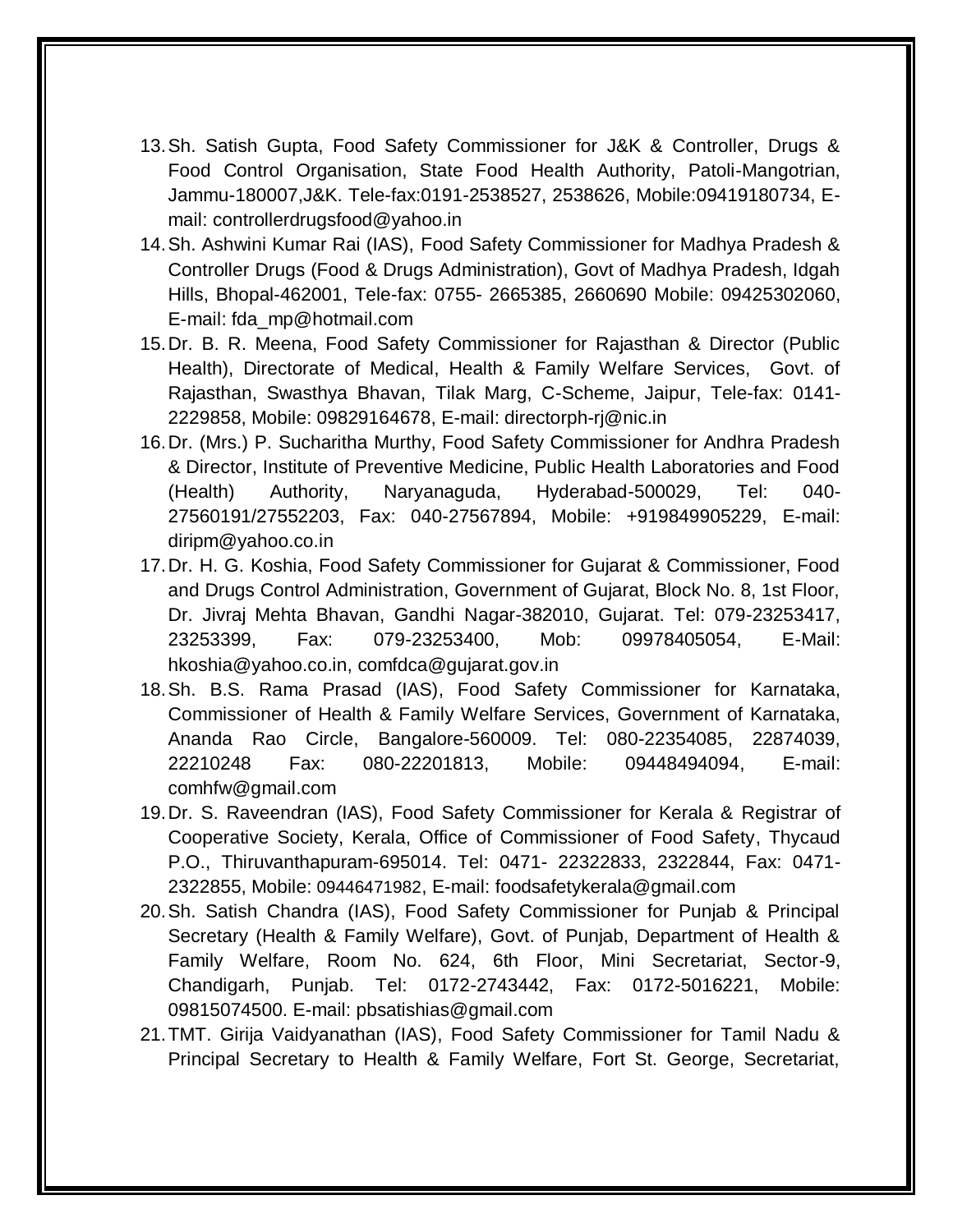Channai – 600 009 Tel: 044-25671875, Fax: 044-25671253, E-mail: [hfsec@tn.gov.in,](mailto:hfsec@tn.gov.in) [gigiv\\_40@yahoo.com](mailto:gigiv_40@yahoo.com)

- 22.Sh. Rupendra Chowdhury (IAS) Commissioner Food Safety for West Bengal & Joint Secretary to Govt. of West Bengal, Health & Family Welfare Department, Swasthya Bhawan, 3rd Floor, Wing "B", GN-29, Sector -V, Salt Lake , Kolkata - 7000091. Tel-Fax: 033-23574455, E-mail: [pd\\_wbsapcs@wbhealth.gov.in](mailto:pd_wbsapcs@wbhealth.gov.in)
- 23.Sh. Sanjay Kumar Saxena, Food Safety Commissioner for Delhi, Government of Delhi, A-20, Lawrence Road Industrial Area, Ring Road, Delhi-110 035. Tel: 011- 27194858, Fax: 011-27153846, Mobile: 09958988766 E-mail: dirpfa@nic.in
- 24.Shri Kaling Tayeng, IAS, Commissioner Food Safety for Arunachal Pradesh cum Secretary (Health & FW), Government of Arunachal Pradesh, Department of Health & Family Welfare, Itanagar, Arunachal Pradesh - 791111. Tel-Fax: 0360- 2244513, Mobile: 09402476546, E-mail: [ktayeng@yahoo.com,](mailto:ktayeng@yahoo.com) [ktayeng@rediffmail.com](mailto:ktayeng@rediffmail.com)
- 25.Sh. K.R Meena (IAS), Secretary Health & Revenue, Local Administration Department, Chief Secretariat, Goubert Avenue, Puducherry-605001. Tel-Fax: 0413-2334144, Mobile: 09442149897, E-mail: secylad.pon@nic.in
- 26.Sh. Mahesh Zagade (IAS), Food Safety Commissioner for Maharashtra & Commissioner Food and Drugs Administration Maharashtra, S.No.341, Bandra Kurla Complex, Madhusudan Kalelkar Marg, Bandra (East), Mumbai-400051. Tel: 022-26592207, 26590548, Fax: 022-26591959, Mobile: 09921007558, Email: [zmahesh@hotmail.com](mailto:zmahesh@hotmail.com)
- 27.Sh. B. Vijayan (IAS), Food Safety Commissioner for Goa & Principal Secretary & Secretary (Health), Office of the Secretary (Health), Secretariat, Porvorim, Goa - 403521 , [Tel: 0832-2419440,](Tel:0832-2419440) Fax: 0832-2419687, Mobile: 09527002327, E-mail: b.vijayan@nic.in
- 28.Sh. K. Subramaniam, Food Safety Commissioner for Chhattisgarh & Controller, Food and Drugs Administration, Govt. of Chhattisgarh, Kalibadi, Near Mahila Police station, Raipur-492001. Tel. 0771-2235226, Fax: 0771-2221322, Mob: 09826143944, E-mail: [maniiyer1958@yahoo.co.in](mailto:maniiyer1958@yahoo.co.in)
- 29.Shri Manoj Kumar Sahu (IAS), Food Safety Commissioner for Daman & Diu & Collector, OIDC Campus, Union Territory of Daman & Diu, Near Secretariat Fort Area, Moti Daman- 396220. Tel: 0260-2230470, 2230689 Fax: 0260-2230570, Email: [collectordaman@gmail.com](mailto:collectordaman@gmail.com)
- 30. Sh. D.K. Tiwari (IAS), Commissioner Food Safety for Chandigarh, 4<sup>th</sup> Floor, Chandigarh UT Secretariat, Delux Building, Sector-9, Chandigarh - 160017. Telfax: 0172-2740045, E-mail:gulshangirdhar@yahoo.com
- 31.Dr. Rakesh Gupta (IAS), Food Safety Commissioner for Haryana & Mission Director NRHM, Food and Drug Aurhtority, Department of Health, Government of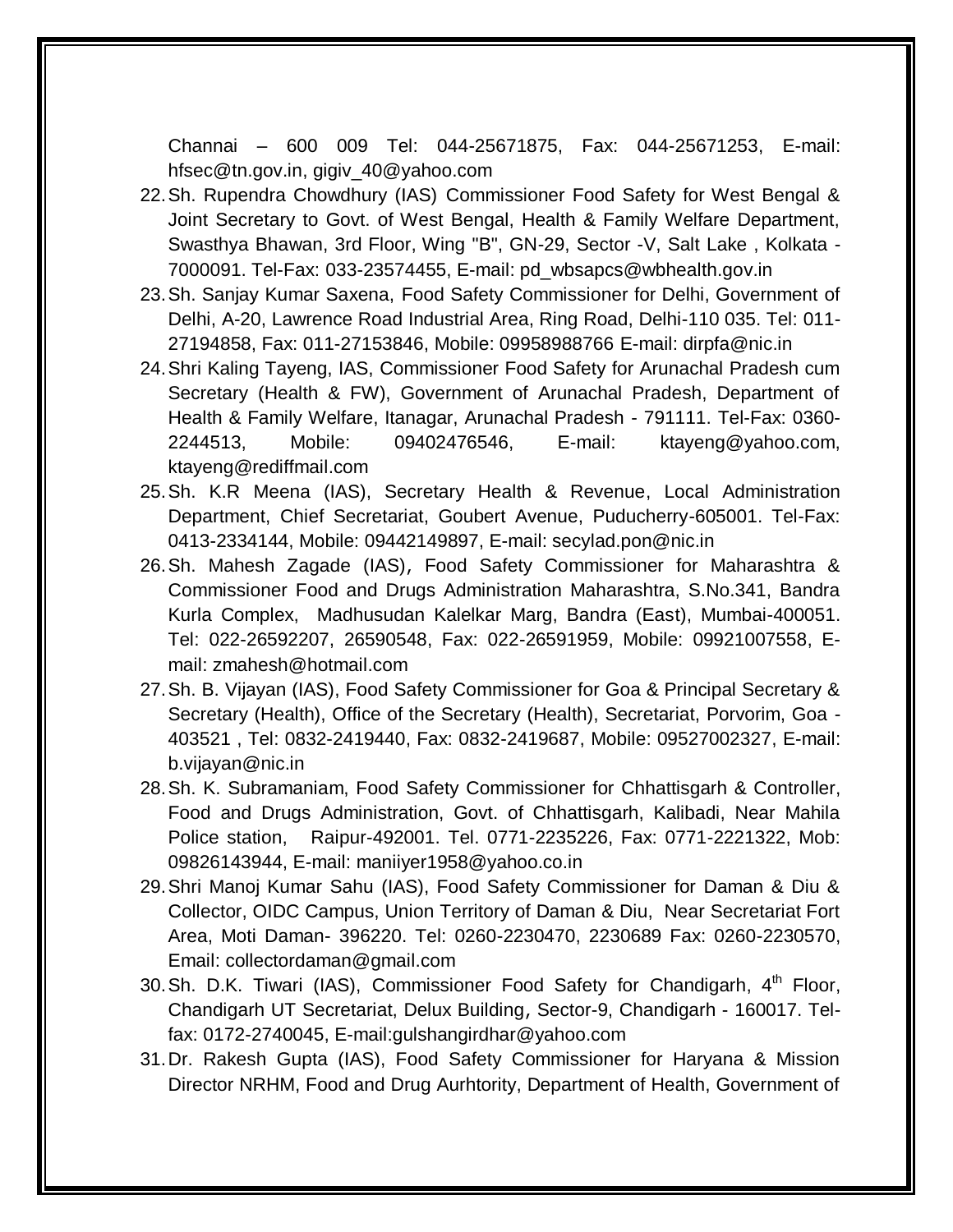Haryana, Paryatan Bhavan, Bays 55-58, Sector 2, Panchkula, Haryana. Tel: 0172- 2573922, Fax: 0172- 2580466, Mobile: 09501014440**,** E-mail: [md-hr](mailto:md-hr-nrhm@nic.in)[nrhm@nic.in](mailto:md-hr-nrhm@nic.in)

- 32.Dr. S.S. Sandhu, Food Safety Commissioner for Uttarakhand, Government of Uttarakhand, 4- Subhash Road, Secretarait, Dehradun- 248001, Uttarakhand. Phone: 0135-2711718, 2712061 Fax: 0135-2712113, Email: [healthsecyuk@gmail.com](mailto:healthsecyuk@gmail.com)
- 33.Smt. Archna Agarwal (IAS), Food Safety Commissioner for UP, Secretary & Commissioner, Food & Drug Administration, Government of Uttar Pradesh, Naveen Bhawan, U.P. Secretariat, Lucknow, Uttar Pradesh- 226001, Tel-fax: 0522-2237617, Mobile: 09415126400, E-mail: commissionerfda.up@gmail.com
- 34.Dr. Shyamaghan Biswas, Commissioner Food Safety for Orissa & Director (Public Health), Heads of the Department Building, Bhubneshwar-751001, Orissa, Tel:0674-2396977, Fax: 0674-2390674, Mobile: 09437381619**,** E-mail: [dph.orissa@gmail.com](mailto:dph.orissa@gmail.com)
- 35.Dr. S. K. Paul, Commissioner Food Safety for A & N Islands, Andaman & Nicobar Administration Secretariat, DHS Office, Port Blair-744102. Tel: 03192-233331, Fax: 03192-232910, Mobile: 09434280898, E-mail: [drsk\\_paul@yahoo.co.in](mailto:sadasivandhs@yahoo.co.in)
- 36.Sh. P. Hajela (IAS), Commissioner Food Safety for Assam & Secretary, Health & Family Welfare Department, Govt. of Assam, Assam Secretariat, Dispur, Guwahati-781006, Tel-Fax: 0361-2237366, 2260900, Email: prateek.hajela@gmail.com
- 37.Sh. K. Moses Chalai, Commissioner Food Safety for Manipur, Commissioner & Secretary (Health & Family Welfare), Govt. of Manipur, Room No. 233, Old Secretariat, Imphal, Manipur-795001. Ph: 0385-2450682, 2450513, Fax: 0385- 2456395, Mobile: 09436893826, E-mail: [mchalai@yahoo.co.in](mailto:mchalai@yahoo.co.in)
- 38.Sh. S. K. Roy (IAS), Commissioner Food Safety, Principal Secretary to Govt. of Tripura, Health and Family Welfare Department, Secretariat Complex, Khejur Bagan, Government of Tripura, Agartala-799006, Tripura. Tel- 0381-2415058, Fax: 0381-2410145, E-mail: dfwpm\_agt@yahoo.co.in, [sudipkin@yahoo.com](mailto:sudipkin@yahoo.com)
- 39.Shri. R. F. Lotha, Additional Commissioner FDA, Directorate of Health & Family Welfare, Kohima –797001, Nagaland, Ph: 0370-2270457, Fax: 0370-2270062, Mobile: 919436005825, E-mail: holin\_z@yahoo.co.in
- 40. Sh. D.P. Wahlang (IAS), Commissioner & Secretary (Health & Family Welfare), Room No. 315, Additional Secretariat Building, Shillong, Meghalaya-793001. Tele-fax: 0364-2226978, Mobile: 09862011111, E-mail: [dwahlang@yahoo.com](mailto:dwahlang@yahoo.com)
- 41.Dr. K. Bhandari, Commissioner cum Secretary (Health Care, Human Services and Family Welfare), Department, Government of Sikkim, Tashilling, Gangtok-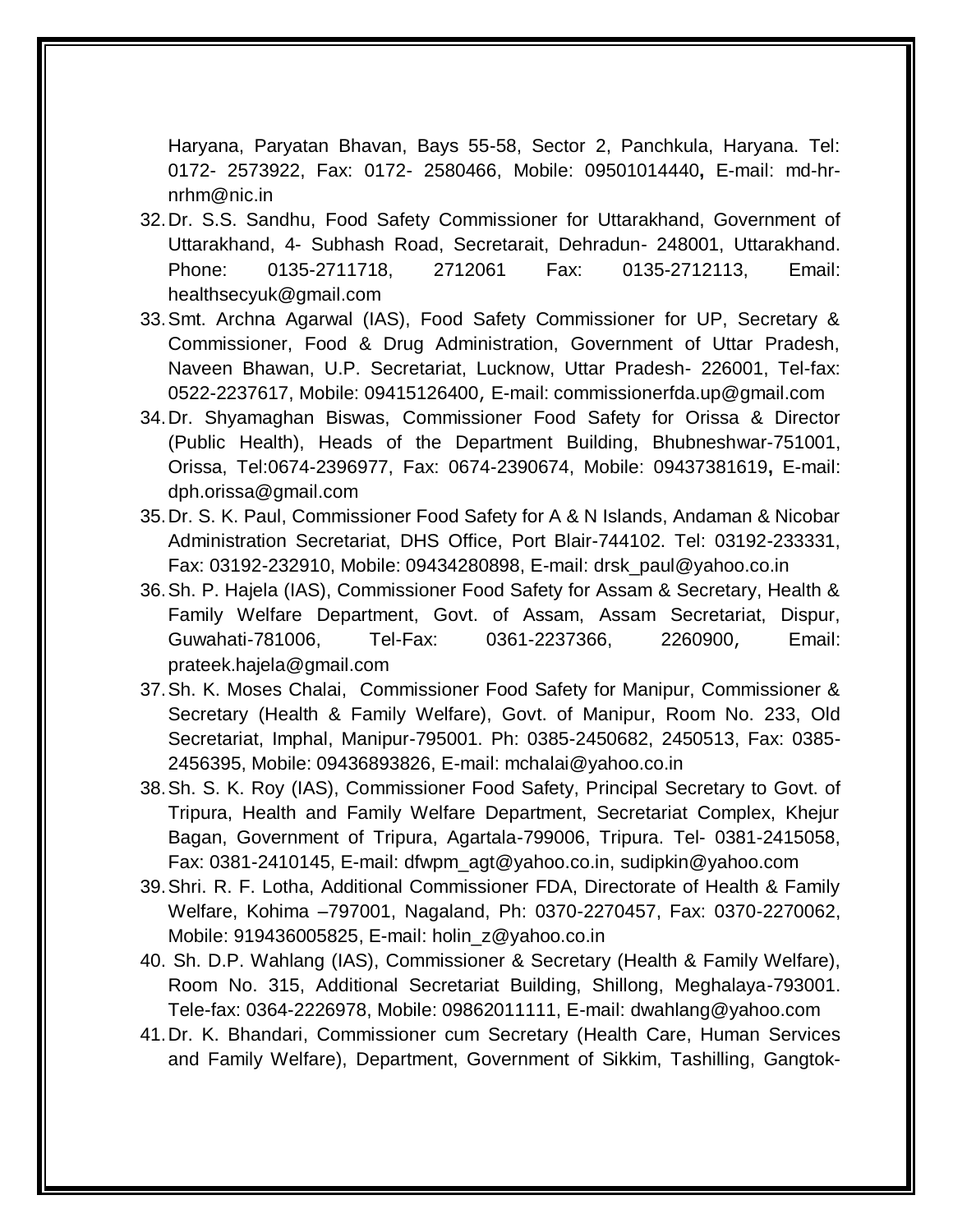737102. Phone-03592-202633, Fax:03592-2204481, Mobile:09434000013, Email: [healthsecyskm@yahoo.com](mailto:healthsecyskm@yahoo.com)

- 42.Sh. M. Zohmingthangi (IAS), Secretary (Health &FW),Government of Mizoram, Secretariat, New Capital Complex, Aizawl – 796001, Mizoram, Ph: 0389- 2328895, Fax: 0389-2320162, Mobile:09402112155, E-mail: secyhealthmiz@gmail.com
- 43.Sh. K. Vidyasagar (IAS)**,** Principal Secretary, Health & Family Welfare, Department of Health & Family Welfare, Government of Jharkhand, Nepal House, Doranda, Ranchi- 834002, Tel.: 0651-2491033, Fax: 0651-2490314, Mobile: 09771407778, E-mail: [kasi\\_vidyasagar@yahoo.co.in](mailto:kasi_vidyasagar@yahoo.co.in)
- 44.Sh. Sanjay Kumar (IAS), Secretary, Health Department cum Executive Director, State Health Society, Vikas Bhavan, New Secretariate Building,Patna-800001.Tel: Tel: 0612- 2215809, 2281232, Fax: 0612-2224608, Mobile: 09473341775, E-mail: [ed\\_shsb@yahoo.co.in](mailto:ed_shsb@yahoo.co.in)
- 45.Shri Ali Raza Rizvi, IAS, Food Safety Commissioner for Himachal Pradesh cum Secretary (Health), Government of Himachal Pradesh, H.P. Secretariat, Shimla – 171002 Telefax: 0177-2621904, Mob: 09816676222, Email: healthsecyhp@nic.in
- 46.Shri Sanjay Goel (IAS), Commissioner Food Safety & Collector, Collectorate, Silvassa, Dadara & Nagar Haveli-396230.Ph.0260-2642721, 2644203, Fax: 0260-2642787, Mobile: 09913577711, E-mail: collector-dnh@nic.in.
- 47.Dr. N. Vasantha Kumar, Collector cum Development Commissioner & Secretary (Health), Union Territory of Lakshadweep, Kavarati-682555, HPO Kochi. Tel: 04896-262256, Fax: 04896-263180, Mobile: 09446562278, E-mail: [lk-coll@nic.in](mailto:lk-coll@nic.in)
- 48.Sh. Sameer Barde, Asst. Secretary General, Confederation of Indian Food Trade & Industry (Food wing of FICCI) / Retail, Phone No. : 23311920, 23738162, 23738760-70 (Ext.) 310, Email : [sameer@ficci.com](mailto:sameer@ficci.com)
- 49.Shri Pradeep Chordia, Chordia Food Products, 48/A, Pravati Industrial Estate, Opp. Adinath Society, Pune-Satara Road, Pune-411009. Tel: 09922990064, Email: admin@chordia.com
- 50.Dr. J. Tonpangyongdang Walling, Village-Sungratsu, Distt.-Mokokchung, Nagaland.
- 51. Shri Arun Balamatti, 815, 7<sup>th</sup> Cross, Banashankari, 3<sup>rd</sup> Phase, 3<sup>rd</sup> Block, 3<sup>rd</sup> Stage, Bangalore-560085
- 52.Shri R. Desikan, Founder Trustee, CONCERT and Consumer Association of India, 3/242, Rajendra Garden, Vettuvankeni, Chennai - 600 041. Tel/Fax: (044)24494576, (044)24494578, E-mail: nirdesi@gmail.com, [cai.india1@gmail.com](mailto:cai.india1@gmail.com)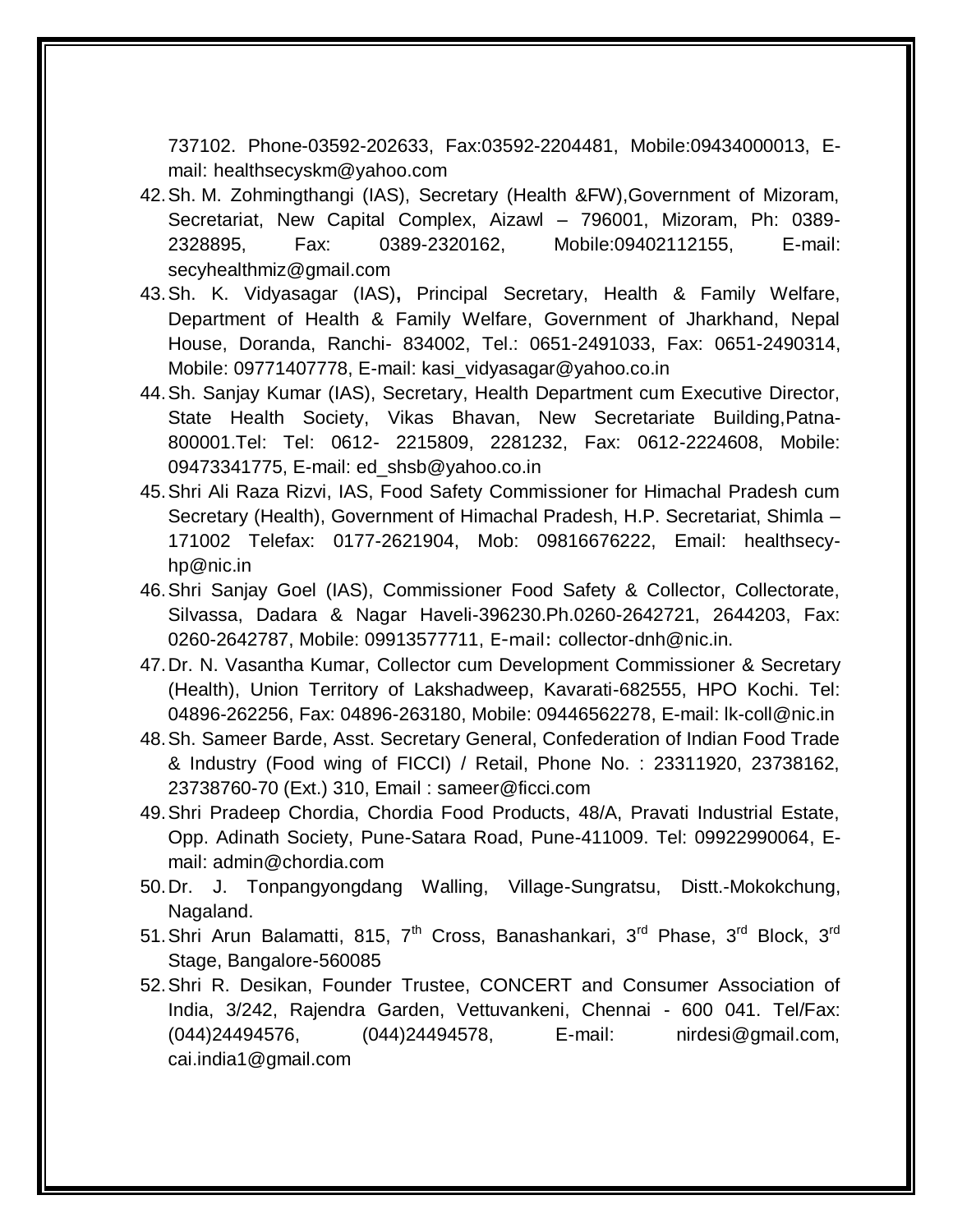- 53.Smt. Keya Ghosh, Consumer Unity & Trust Society, Calcutta Resource Centre, 3 Suren Tagore Road, 2nd Floor, Kolkata 700 019, West Bengal. Telefax: 033- 24604987, Ph: 033-24604985, E-mail: [calcutta@cuts.org](mailto:calcutta@cuts.org)
- 54.Dr. S.P. Vasireddi, Chairman and Managing Director, VIMTA Labs Limited, 142, IDA, Phase-II, Cherlapally, Hyderabad-500051, Andhra Pradesh. Tel: 040- 27264141, 040-27264444, Fax: 040-27263657, E-mail: [mdo@vimta.com](mailto:mdo@vimta.com)
- 55.Prof. Gopal Naik, Indian Institute of Management Bangalore (IIMB), Bannerghatta Road, Bangalore-560 076. Ph: 080-26993194, E-mail: [gopaln@iimb.ernet.in](mailto:gopaln@iimb.ernet.in)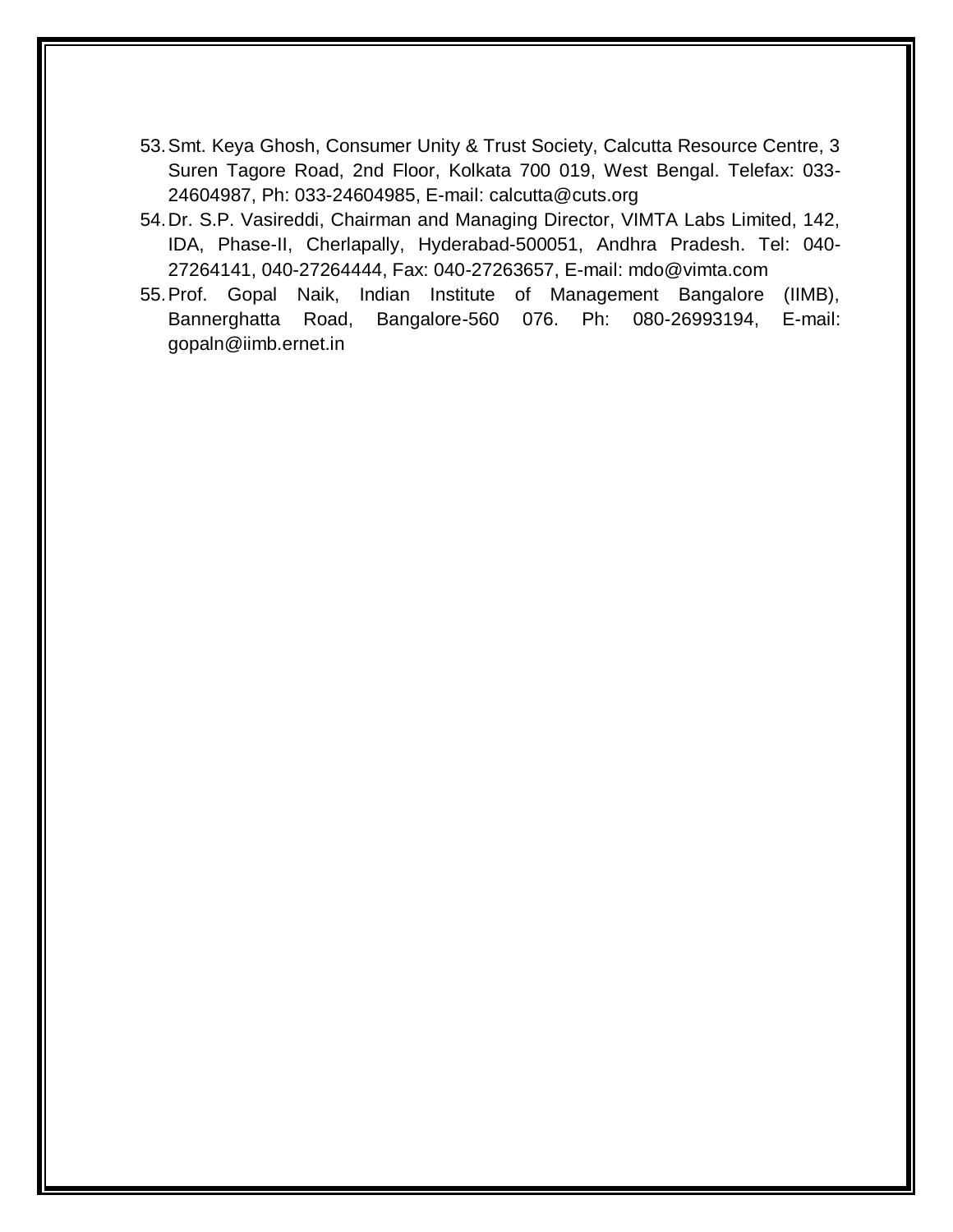## Copy to:

- 1. Sr. PS to Chairperson, FSSAI.
- 2. PS to CEO, FSSAI
- 3. PS to Dir (E)
- 4. DD (GA) with request for necessary arrangements for the meeting including finalization of venue etc.
- 5. All concerned officers of FSSAI.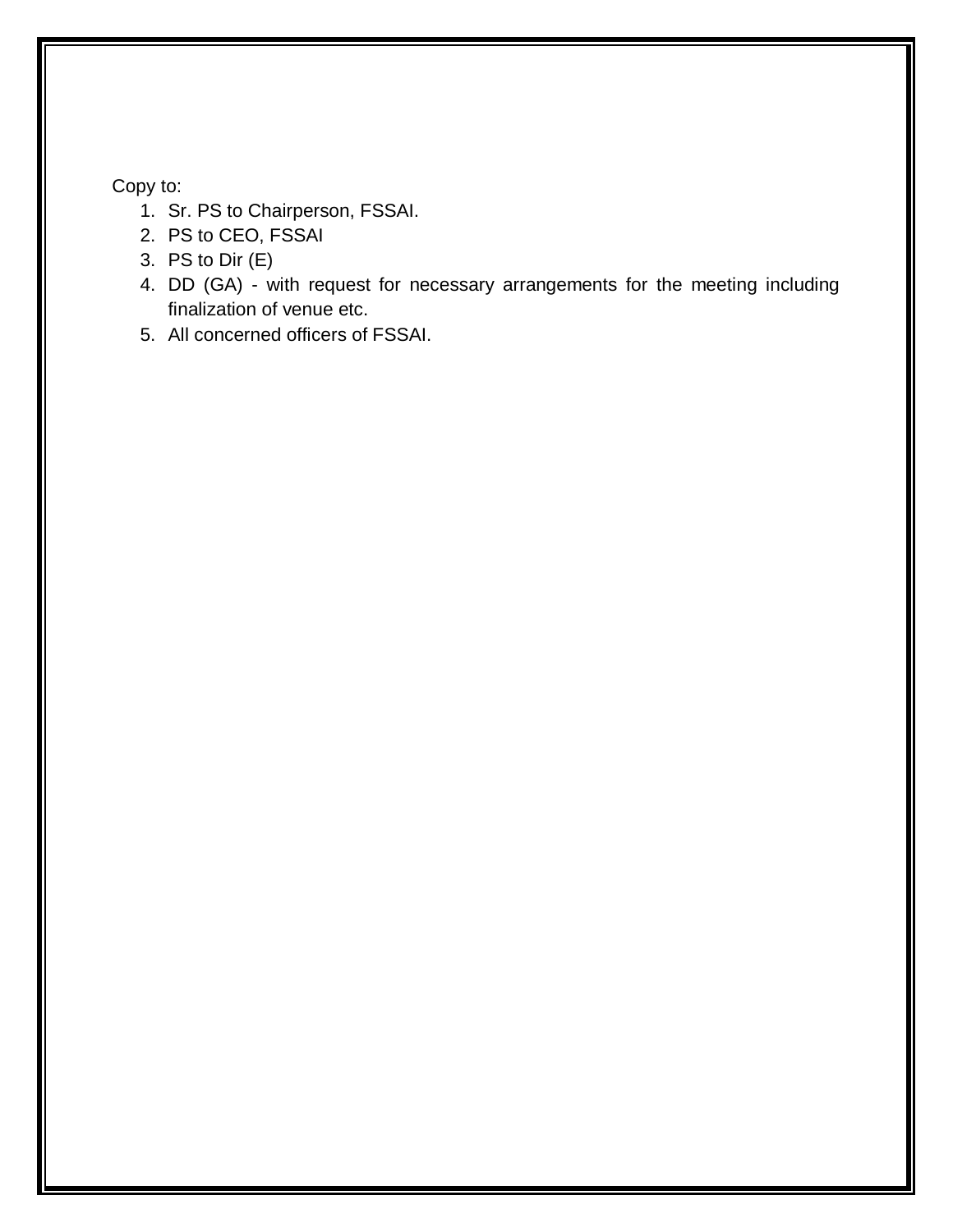

# **FOOD SAFETY & STANDARDS AUTHORITY OF INDIA**



## **Agenda**

**for the**

**6th Meeting of Central Advisory Committee**

## DATE:  $18^{m}$  JANUARY, 2012

VENUE: Shangri-LA's-eros Hotel 19, ashoka road, Connaught PLACE, NEW DELHI – 110001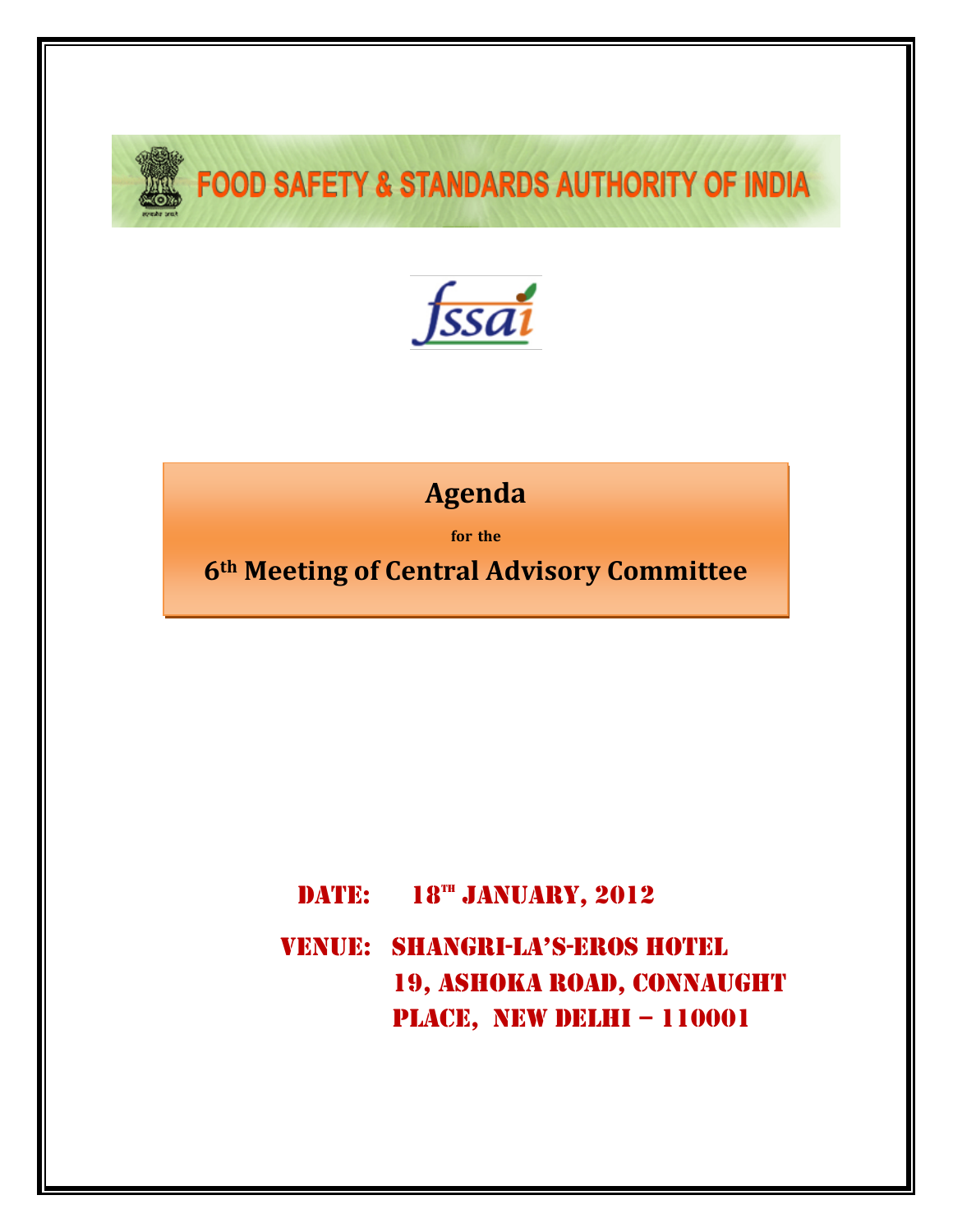## **Programme Schedule**

## **6 TH Meeting of Central Advisory Committee**

**Date: 18th January, 2012**

- **Venue: Shangri-La's Eros Hotel, 19 Ashoka Road, Connaught Place, New Delhi – 110001.**
- **10:30 hrs Registration**

#### **Session- I**

- 11:00 11:15 Opening Remarks by CEO, FSSAI & Chairman, CAC
- 11:15 11:20 Agenda Item No. 1
- 11:20 12:10 Discussion on Agenda Item No. 2
- 12:10 12:50 Discussion on Agenda Item No. 3
- 12:50 13:30 Discussion on Agenda Item No. 4
- **13:30 – 14:30 Lunch Break**

#### **Session – II**

- 14:30 15:20 Discussion on Agenda Item No. 5
- 15:20 16:00 Discussion on Agenda Item No. 6
- 16:00 16:20 Summing up and Action points from meeting
- 16:20 Vote of thanks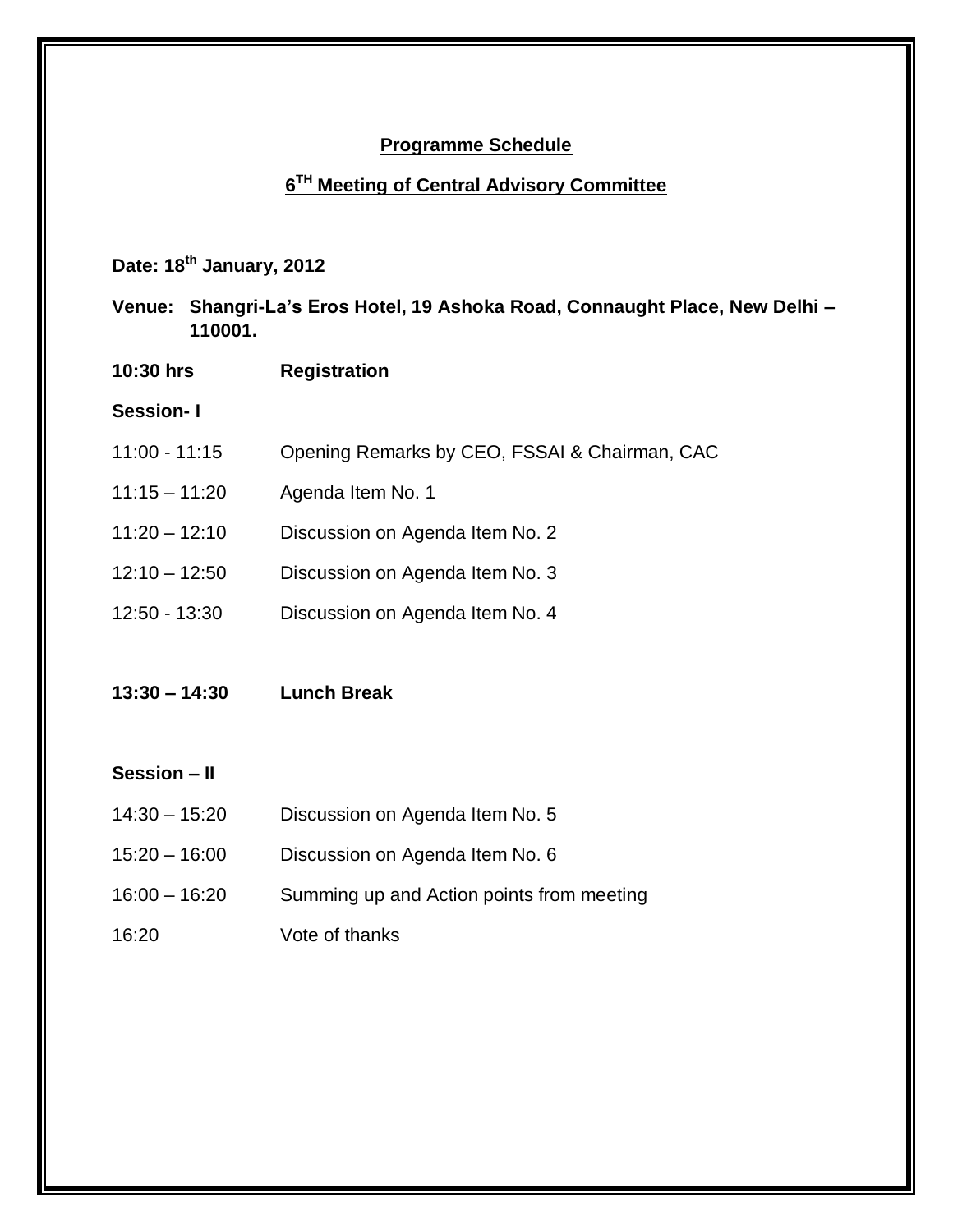## LIST OF CONTENTS

| <b>S. No.</b> | <b>Agenda Item</b>                                                                                                                          | <b>Pages</b> |
|---------------|---------------------------------------------------------------------------------------------------------------------------------------------|--------------|
| 1.            | Confirmation of minutes of the last meeting of CAC held<br>on 27 <sup>th</sup> September, 2011                                              | $1 - 25$     |
| 2.            | Progress of the States/ UTs regarding implementation of<br>FSS Act, 2006.                                                                   | 26           |
| 3.            | Status of Public labs functioning in States/ UTs.                                                                                           | 27           |
| 4.            | Progress regarding online licensing and Registration in<br>States/UTs.                                                                      | 28           |
| 5.            | Status of creation of helpline and website at State level on<br>food safety and integration of the same with FSSAI<br>helpline and website. | 29           |
| 6.            | Status of Trainings for different<br>0f<br>categories<br>Stakeholders.                                                                      | 30           |
| 7.            | Any other item with the approval of Chairperson.                                                                                            | 31           |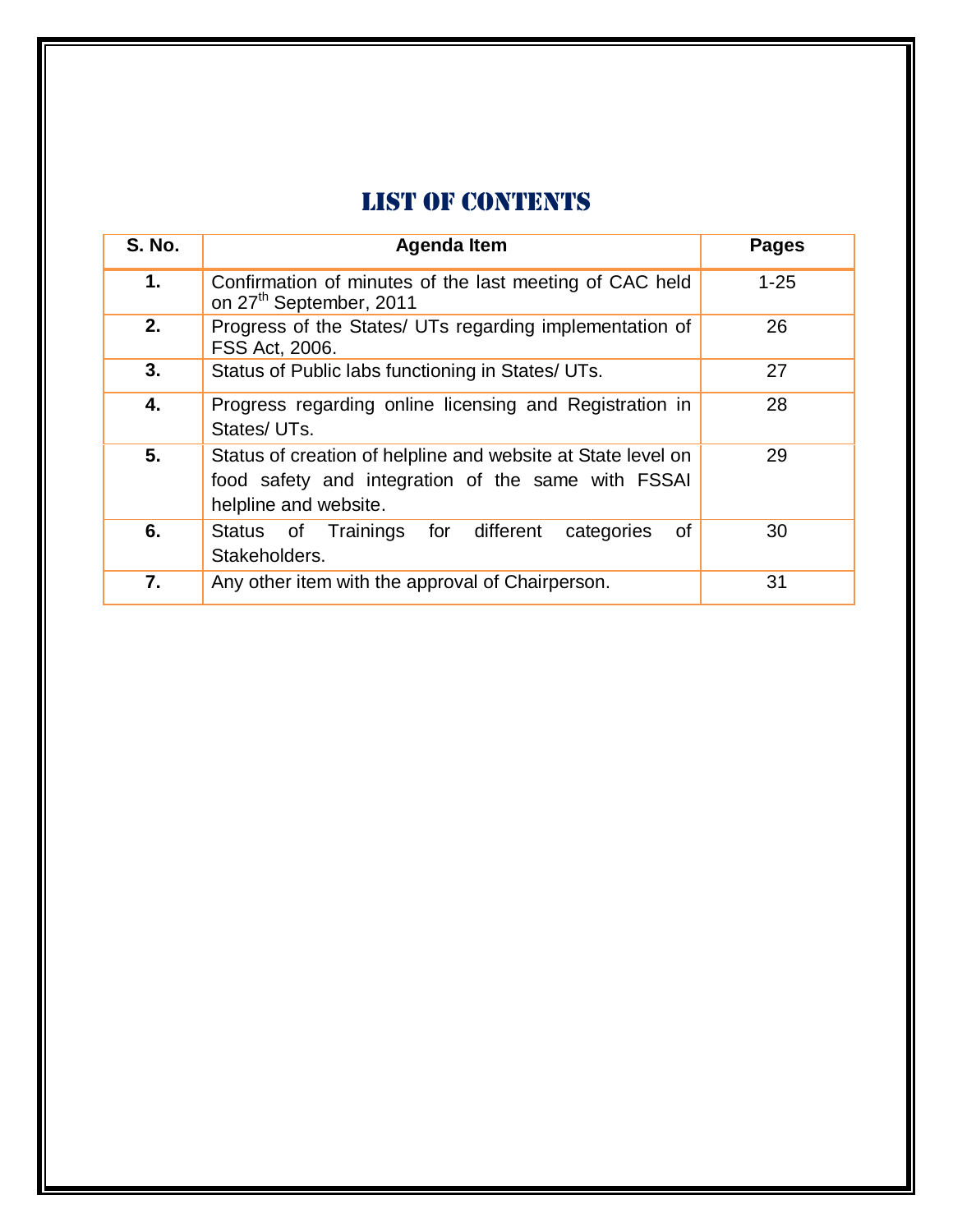## **Confirmation of minutes of the fifth meeting of CAC held on 27 th September, 2011**

Minutes of the fifth meeting of Central Advisory Committee (CAC) held on 27<sup>th</sup> September, 2011 at Hotel Taj Vivanta, New Delhi under the chairmanship of Shri V.N.Gaur, Chief Executive Officer, FSSAI, are enclosed for the reference.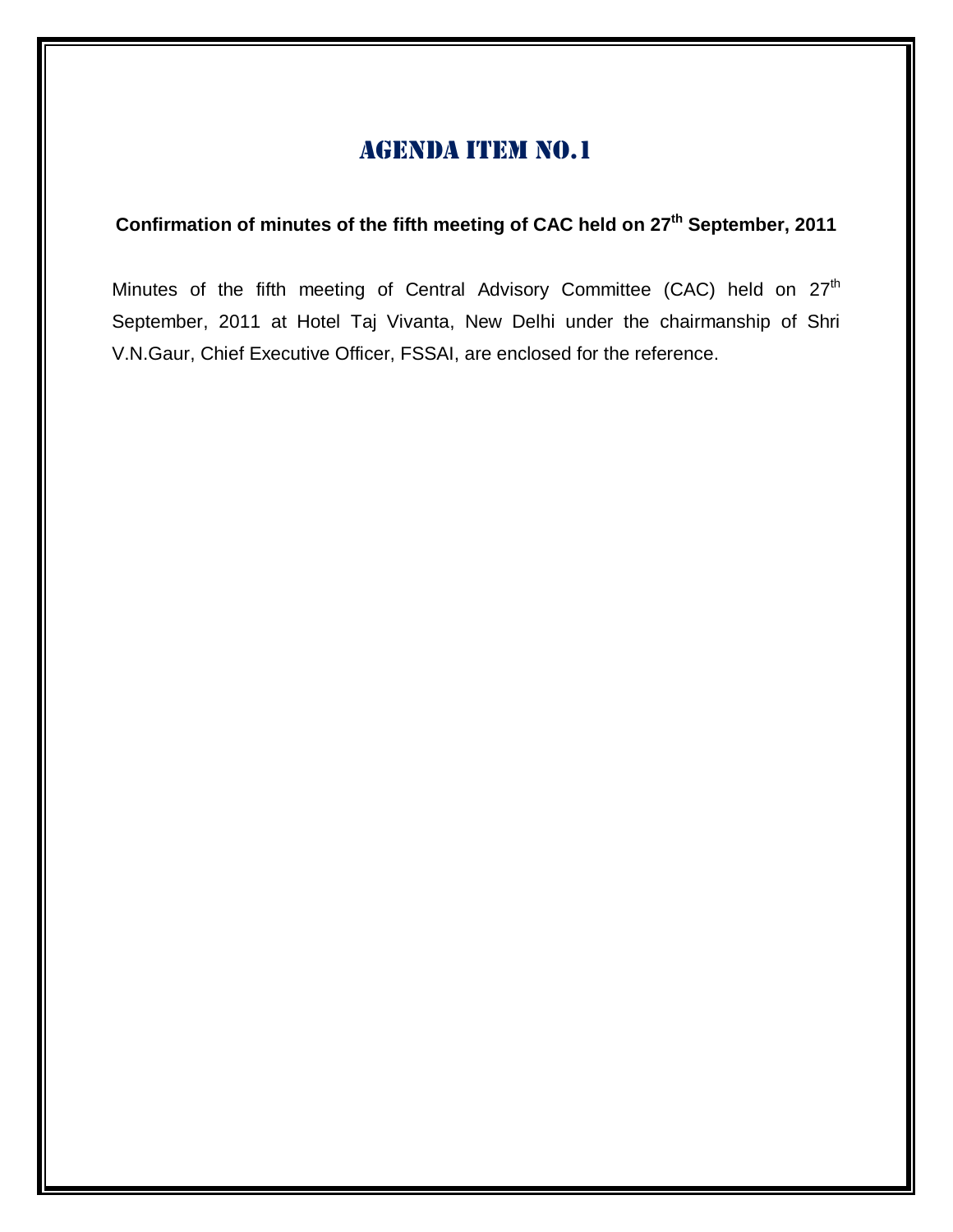## *Minutes of 5th meeting of CAC*

**Minutes of the 5th meeting of Central Advisory Committee of Food Safety and Standards Authority of India, held on 27th September, 2011 at Hotel Taj Vivanta, New Delhi.**

Shri. V.N Gaur, CEO, FSSAI and Chairperson Central Advisory Committee, extended a warm welcome to all the members and their representatives to the fifth meeting of the Central Advisory Committee. List of participants who attended the meeting is at Annexure I.

Chairperson in his opening address mentioned that though the Food Safety and Standards Act was passed in 2006, actual functioning of the Food Authority started from January 2009 with transfer of staff from other Ministries and Departments dealing with food regulations. After more than two years of extensive stakeholders and public consultations, Food Safety and Standards Rules and Regulations have been notified and existing Acts and Orders mentioned in the second schedule of the Act, 2006 stands repealed now. Simultaneously States and UTs also taken various steps to strengthen administrative and enforcement machinery to implement new food laws in the country. Now the first phase rather simpler phase is over with the implementation of the FSS Act, which started from 5<sup>th</sup> August, 2011. The second phase, which he termed as "Era of FSS Act, 2006" will be much more complex and challenging as the level of expectation of people is very high, they perceive FSS Act and Rules as panacea for all the food safety matters. He stated that questions from public forum and manufacturers have already started pouring in regarding food adulteration, impure food, complaints launched under previous acts etc, which have to be dealt now. He stated that the CAC has been continuously advising Food Authority since last three years and it is meeting today to deliberate on the challenges ahead in implementation of FSS Act, 2006.

Mentioning the challenges before the Central and State Governments, it was stated that the act has given a new edifice, where Food Safety Officer is a new version of Food Inspector, not only with new designation, but also with new roles,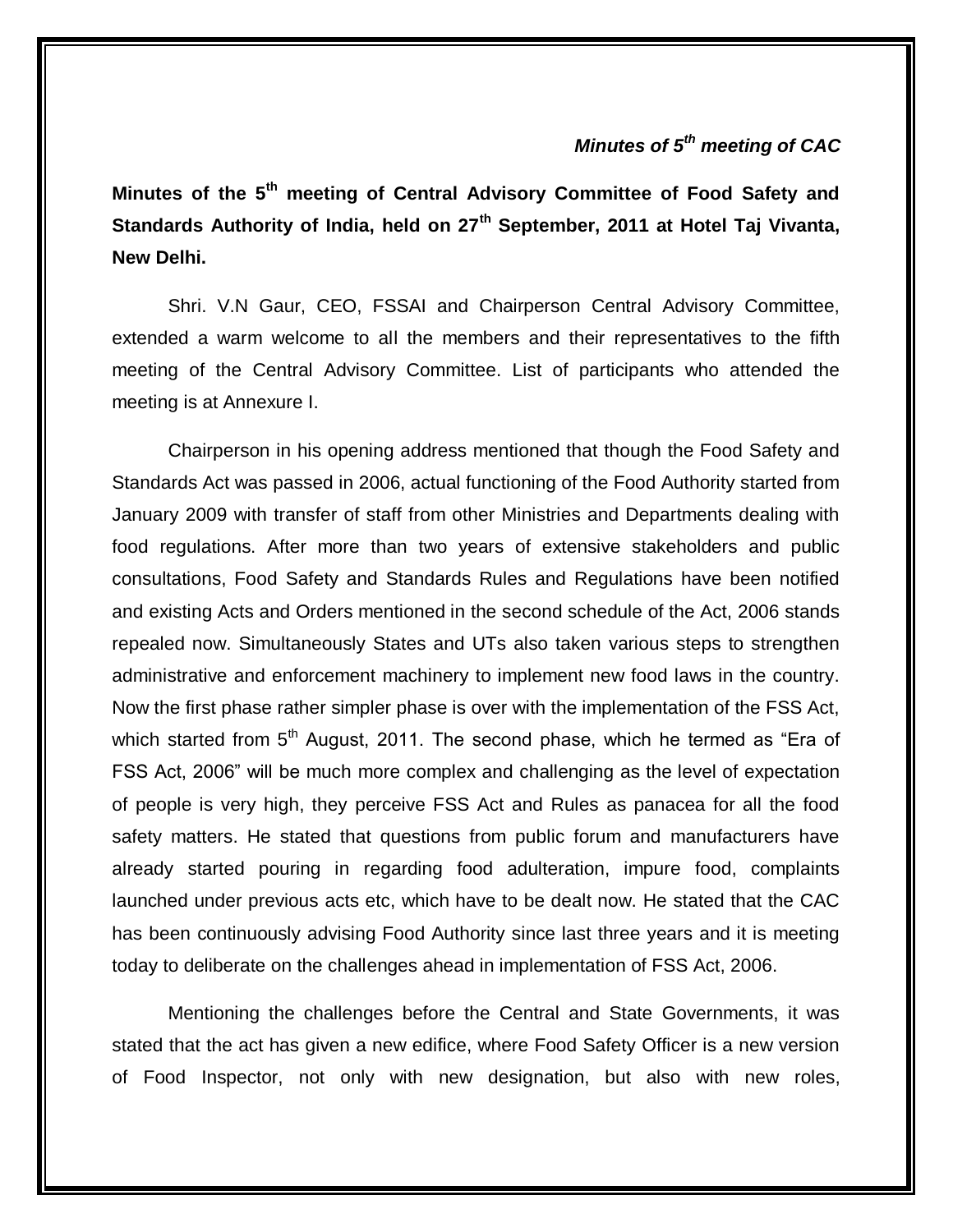responsibilities, nomenclature and authorities. It is a food safety officer who has to guide the food business operator about food safety and find defects in an establishment to foster food safety and hygiene. The State Governments may make people aware about the provisions of the new Act, and various measures taken/ being taken by the FSSAI/ State Governments. He stressed that focus should be on building technical capacity, effective food safety audit system and development and strengthening of food testing laboratories. States and UT's should consider sharing of information and best practices through regularly updating information on their own and FSSAI's website. This will also lead to transparency in the system.

## **Agenda Item No.1: Confirmation of minutes of the fourth meeting of the CAC held on 24th May, 2011**

The Committee confirmed the minutes of the fourth meeting of the CAC held on  $24<sup>th</sup>$  May, 2011, without any observations.

**Agenda Item No. 2: Review of Action to be taken by States/ UTs for transition from PFA to FSSA following the promulgation of FSS Act, 2006 w.e.f. 5th August, 2011** 

Chairperson stated that due to overlapping of certain items in the agenda, the agenda item No.3, 5a, 5b & 7 can also be discussed with above agenda item. The states/UT's briefed about the actions already taken or those in process, for implementing the FSS Act, 2006.

## **1) CHATTISGARH:**

- $\triangleright$  Separate Department of Food Safety yet not been created.
- Food Safety Commissioners and Designated Officers are appointed. Government doctors appointed as Food Safety Officers after imparting one month training on a part time basis, as recruitment for full time FSO's is in process.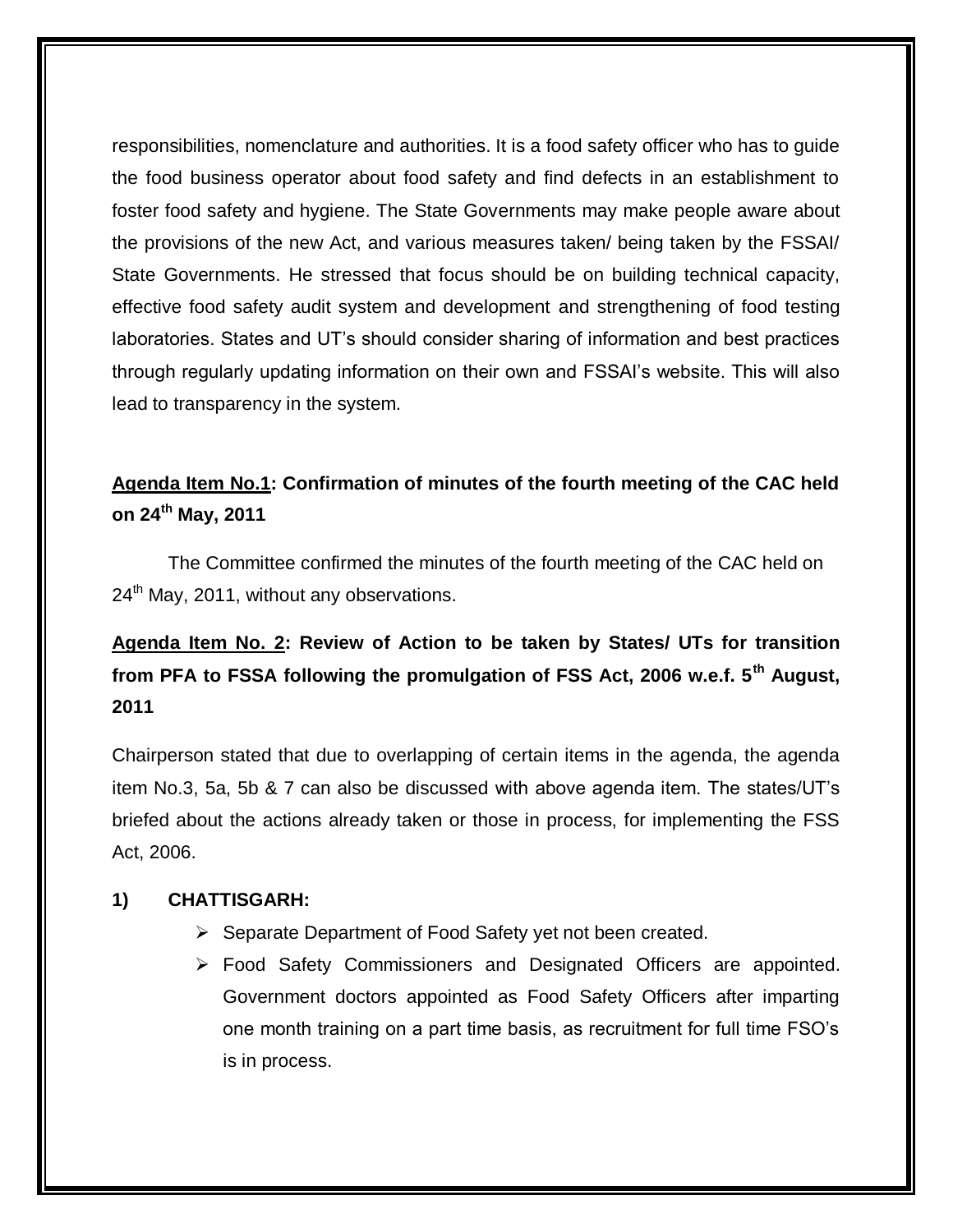- $\triangleright$  With regard to system for registration and licensing of food business, the state government is waiting for software to be developed by FSSAI. The authority for registration and licensing will be delegated to Municipal Corporation and Panchayats. The Panchayat Secretary will be incharge for food safety.
- Gap analysis of laboratories has already been done by Quality Council of India. The State Government is in process of up-grading the laboratories. Appointed retired Food Analyst on contract basis.
- Additional District Magistrates (ADMs) have been notified as Adjudicating Officers for all the 18 districts.
- $\triangleright$  Appellate tribunals and special courts yet not established in the State. The State Government informed of in this regard.
- $\triangleright$  Existing Public Prosecutors entrusted with the job under the new act.
- $\triangleright$  Training for designated officers and adjudicating officers is needed; however, no training facility is available in the State. He requested Maharashtra and Gujarat for extending support for training.
- $\triangleright$  Only 1 lab is presents in the state, and two more labs are required, for which a proposal will be sent to the State Government.

Chairperson informed the committee that FSSAI made a presentation before Planning Commission highlighted its strategy and budget projections for  $12<sup>th</sup> FYP$ . Now a letter communication has been received from the Planning Commission which apart from other things also stipulates for the formation of a separate Department at State level for food safety and has advised that implementation of food safety plan at panchayat level is a must for every State.

## **2) ARUNACHAL PRADESH:**

 Commissioner of Food Safety has been appointed and 1 full time DO and 15 District Medical Officers have been appointed as part time Designated Officers. Three Food Safety Officer have also been notified, each FSO given charge of 5 districts.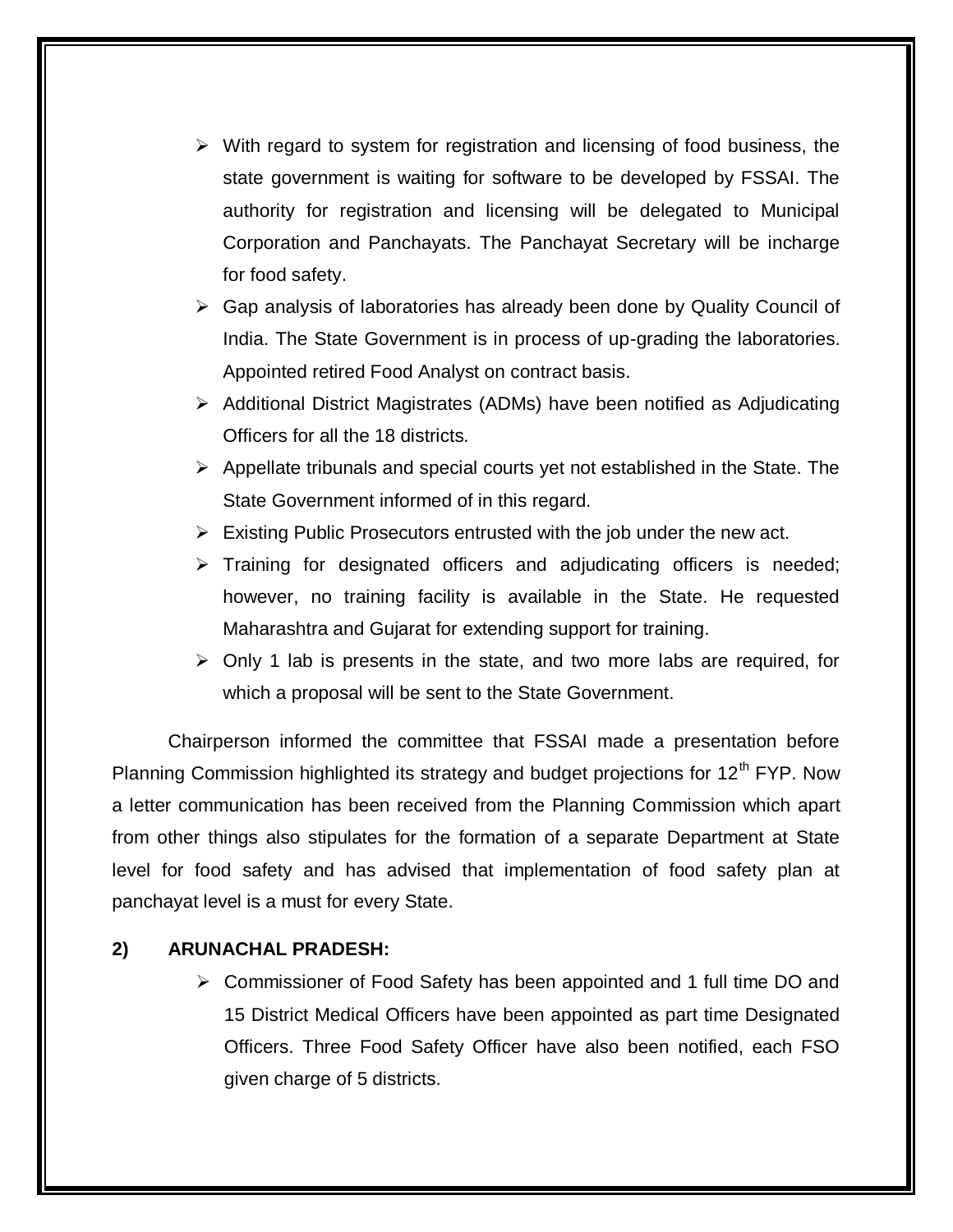- $\triangleright$  Development of systems for registration and licensing of food business is in process.
- $\triangleright$  The State has no food testing lab, utilising the services of Assam Public Health Laboratory, Guwahati on payment basis.
- $\triangleright$  Additional District Magistrates in every district have been notified as Adjudicating Officers and one district level judge as the presiding officer.
- $\triangleright$  No special court has been set up, and no public prosecutors have been notified yet.
- $\triangleright$  A ToT programme have been organised by FSSAI. Further trainings can be organised in the State by clubbing the training with the neighbouring states.
- $\triangleright$  No food safety plan have been developed for the panchayat level.
- 10 more posts of Food Safety Officer will be created.

It was suggested by the chairperson, that instead of having part time Designated officers for each District, it is better to employ full time DO's, with specialisation in the subject for more than one District, as they can work more religiously and proficiently.

## **3) MANIPUR:**

- Commissioner of Health and Family welfare Department has been notified as Commissioner of Food Safety, who is assisted by deputy food safety commissioner and additional food safety commissioner.
- $\triangleright$  Also, FSO's and DO's have been notified on requirement basis.
- $\triangleright$  However, more staff for enforcement of food safety is required. 9 posts are being created for FSO's and 9 FSO's have already been trained. 2 FSO's are required in the border areas.
- $\triangleright$  Medical Officers have been notified as DO's for the time being, till the full time DO's are appointed.
- $\triangleright$  No IT based registration and licensing system exists as yet. However, the IT based system development is in process.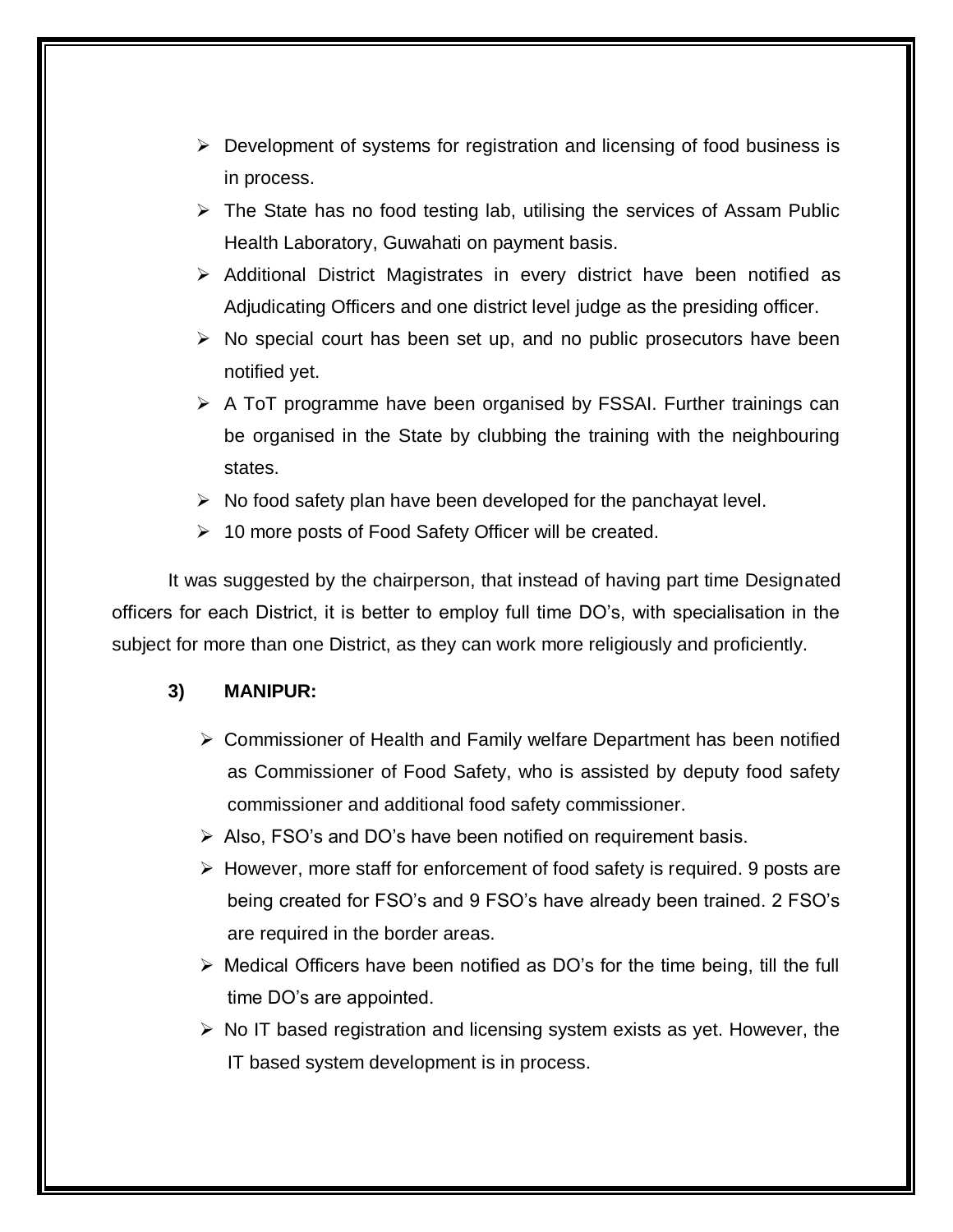- $\triangleright$  The GAP analysis for the lab has been done by QCI, and construction of one lab in Imphal is in process.
- $\triangleright$  ADM's of district have been notified as Adjudicating Officers, and in case of districts without ADM, District Magistrate is notified as Adjudication Officer.
- $\triangleright$  In case of establishment of food safety appellate, special courts and public prosecutor, no action has been taken so far.
- $\triangleright$  The development of a food safety plan for panchayats is in process.

## **4) DELHI:**

- $\triangleright$  The proposal submitted to Cabinet for creation of separate Department of Food Safety.
- Appointment of Commissioner of Food Safety, Designated Officers and Food Safety Officers have been done. LHAs have been designated as DOs.
- $\geq$  32 full time FSO's have been notified. In addition to this the powers of FSOs will also be conferred to the Medical officers.
- $\triangleright$  The department is waiting for the software for registration and licensing and is in continuous consultation with FSSAI.
- $\triangleright$  The inspection of the lab for NABL accreditation has already been done.
- $\triangleright$  The Adjudicating Officers have been notified and training has also been done.
- $\triangleright$  The proposal for establishment of special courts is in High Court.
- $\triangleright$  All DOs and FSOs have been trained
- $\triangleright$  No old licence exists with the department as earlier licencing was done by MCD & NDMC.

## **5) RAJASTHAN:**

 $\triangleright$  Director public health is notified as Commissioner Food Safety and Chief Medical Officers have been notified as DO's in all 33 Districts.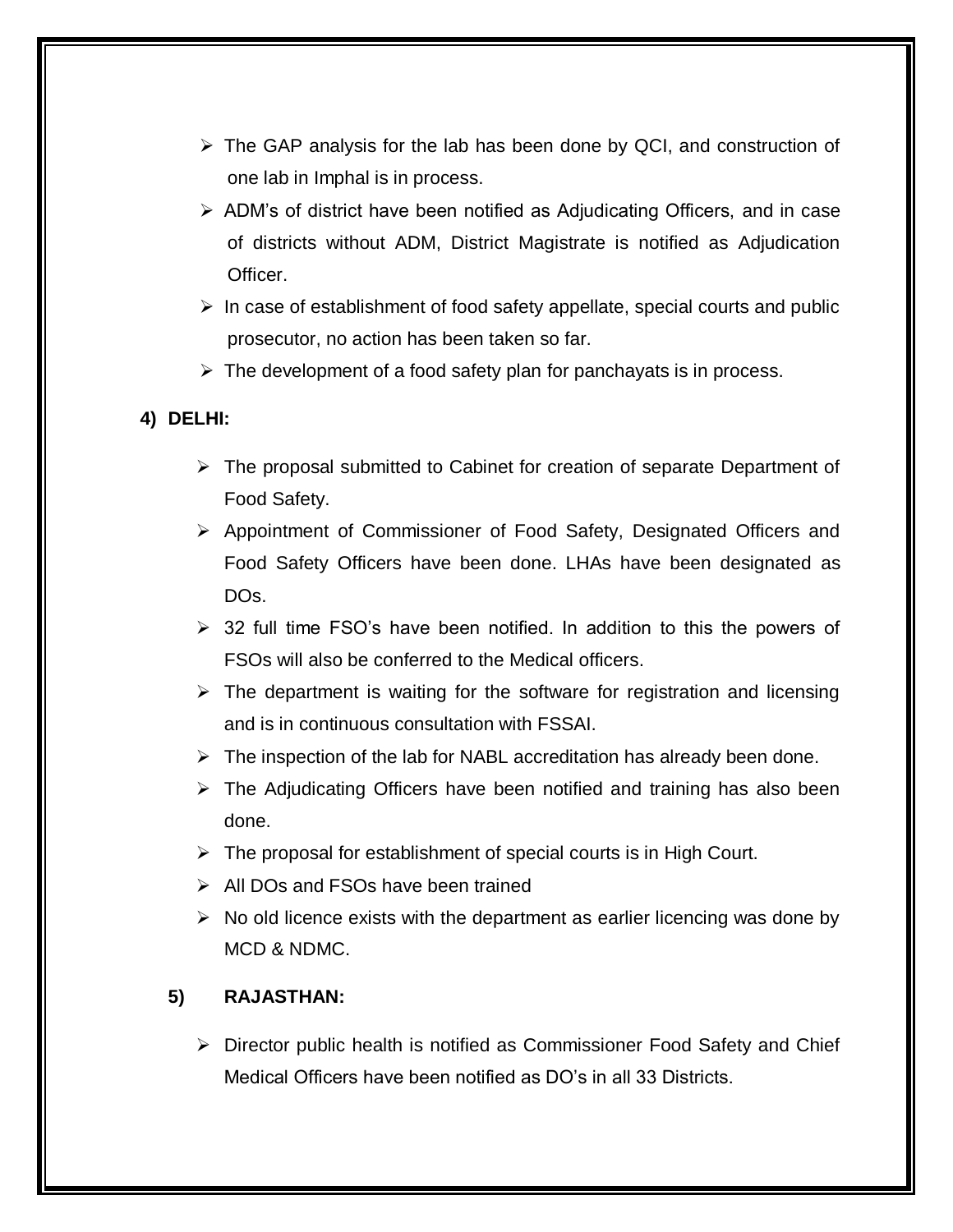- $\geq$  80 FSO's have been notified and appointment of 41 more FSOs is in process.
- $\triangleright$  The up grading of 4 labs out of 7 is in process. None of the lab is NABL accredited.
- $\triangleright$  Development of system for registration and licensing under new Act is in process.
- Development of Food Safety Plan at Panchayat level is in process.
- Establishment of Special Courts and Public Prosecutors is also in process.
- $\triangleright$  Training of Food Safety Officers has been completed.
- $\triangleright$  Assessment of funds needed is also in process.

#### **6) PUDUCHERRY:**

- $\triangleright$  A separate Department of food safety has been created with 21 new posts proposed.
- $\triangleright$  Secretary Health has been appointed as Commissioner Food Safety and 12 DO's and 3 FSO's have also been notified.
- $\triangleright$  The UT has only 1 lab, and the GAP analysis is already done and NABL accreditation is in process.
- $\triangleright$  Forms for registration and licensing are under printing process and will be completed in a month.
- $\geq 2$  District Magistrates have been notified as Adjudicating Officers.
- Establishment of Food Safety Appellate Tribunal, Special Courts and appointment of Public Prosecutors have been proposed to the court.
- $\triangleright$  Training of FSO's has already been done by FSSAI.
- $\triangleright$  The proposal for financial assistance has been submitted to the Ministry of food Processing Industries for up-gradation of laboratory.

#### **7) PUNJAB:**

 $\triangleright$  Establishment of separate Department for Food Safety is in process.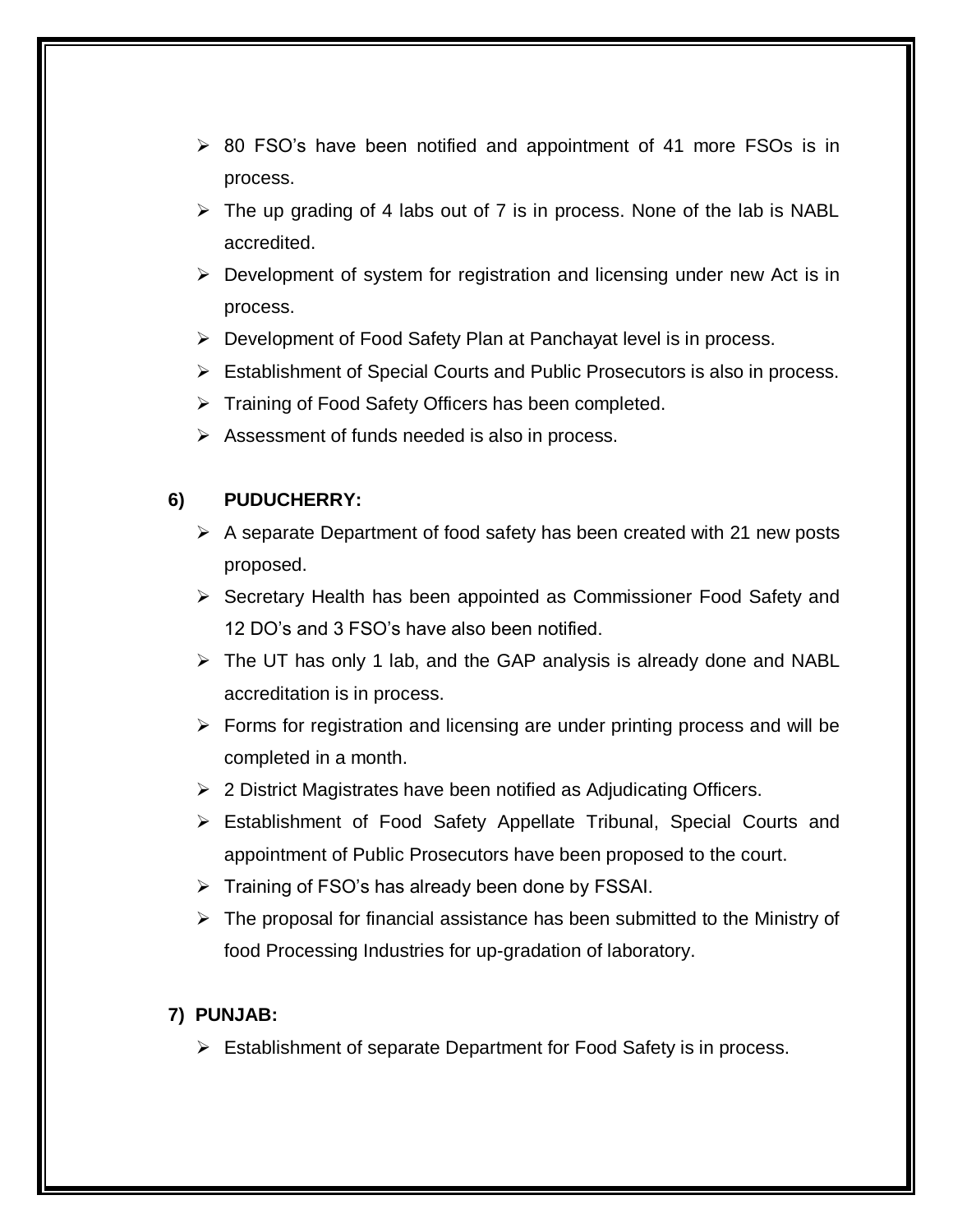- $\triangleright$  DO's for 20 Districts have been notified, existing Food Inspectors have been re-designated as FSO.
- $\triangleright$  As previous registrations were done under Rule 2004, and not under PFA, the registration and licensing procedure is in process.
- $\triangleright$  The State has 1 food lab which has been assessed by QCI for upgradation.
- $\triangleright$  The ADMs in every District appointed as Adjudicating Officer.
- $\triangleright$  Food Safety Plan for Panchayats is yet to be developed.
- The State has no Special Courts and Public Prosecutors.
- > Training for FSO's has been done and those for DO's and AO's will be done in October 2011.

## **8) UTTAR PRADESH:**

- $\triangleright$  A separate Department of Food Safety has been established.
- $\triangleright$  Designated Officers appointed in all the 72 districts of the State.
- Commissioner Food Safety has been notified and 290 Food Safety Officers have also been notified.
- $\triangleright$  The State has 6 labs, all assessed by QCI for gap analysis. The State has one Food Analyst, but the requirement is more.
- $\triangleright$  ADM of the districts have been notified as AO's and have to be trained. Establishment of Special Courts has been done. Appointment of Public Prosecutors is in process. All the FSO's are trained and few DO's are also trained.
- $\triangleright$  The food safety plan will be made after receiving the template from FSSAI. IT based registration mechanism is in process. Helpline have also been operationalised.

She inquired about the farming of parameters for testing of Oxytocin in fruits and vegetables and requested FSSAI to issue advisory on packaged water.

#### **9) TAMIL NADU:**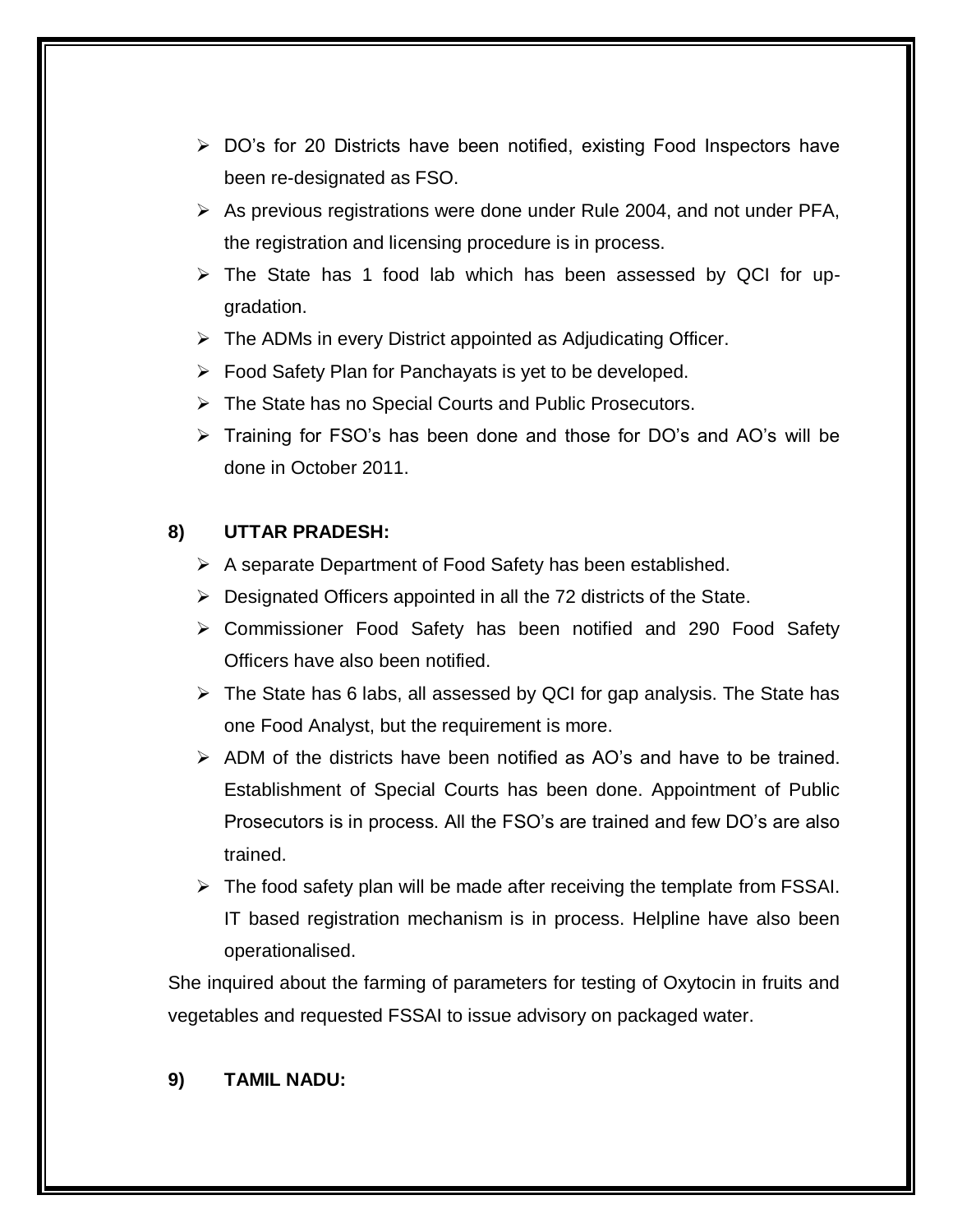- ▶ Secretary Health is working as Food Safety Commissioner. Notification of full time Commissioner Food Safety is in process. Total 584 posts of FSOs have been created of which 533 FSO's have been appointed and 32 Medical Officers have been notified as DO's. State has 6 Food Testing laboratories, Food Analyst has also been appointed.
- Establishment of Special Court and appointment of Public Prosecutor is in process.
- $\triangleright$  Training for FSO's have been completed, but DO training is yet to be done. A request has been made to FSSAI for training of DOs.
- $\triangleright$  System of registration and licensing of food business is in process and infrastructure is under expansion.
- $\triangleright$  The state is keen to take up online licensing system and is looking forward for its implementation within a month.
- $\triangleright$  State Government has sanctioned Rs.50 crore for the department.

#### **10) MAHARASHTRA:**

- $\triangleright$  State Government has approved the structure as suggested by FSSAI. State has appointed 30 Designated Officers and 32 more posts of DOs sanctioned by the Government.
- 265 Food Safety Officers have been notified and merger of 58 FSOs working with Municipal Corporations has been worked out.
- $\triangleright$  The manual registration of food business have already been started and the process of conversion of existing licences under PFA to new system is expected to be completed by 31december 2011.
- $\triangleright$  The IT based registration system is being developed with the help of NIC Pune with special features such as geo tagging, mobile server connectivity etc.
- $\geq 7$  Joint Commissioners of the Department have been notified as Adjudicating Officers.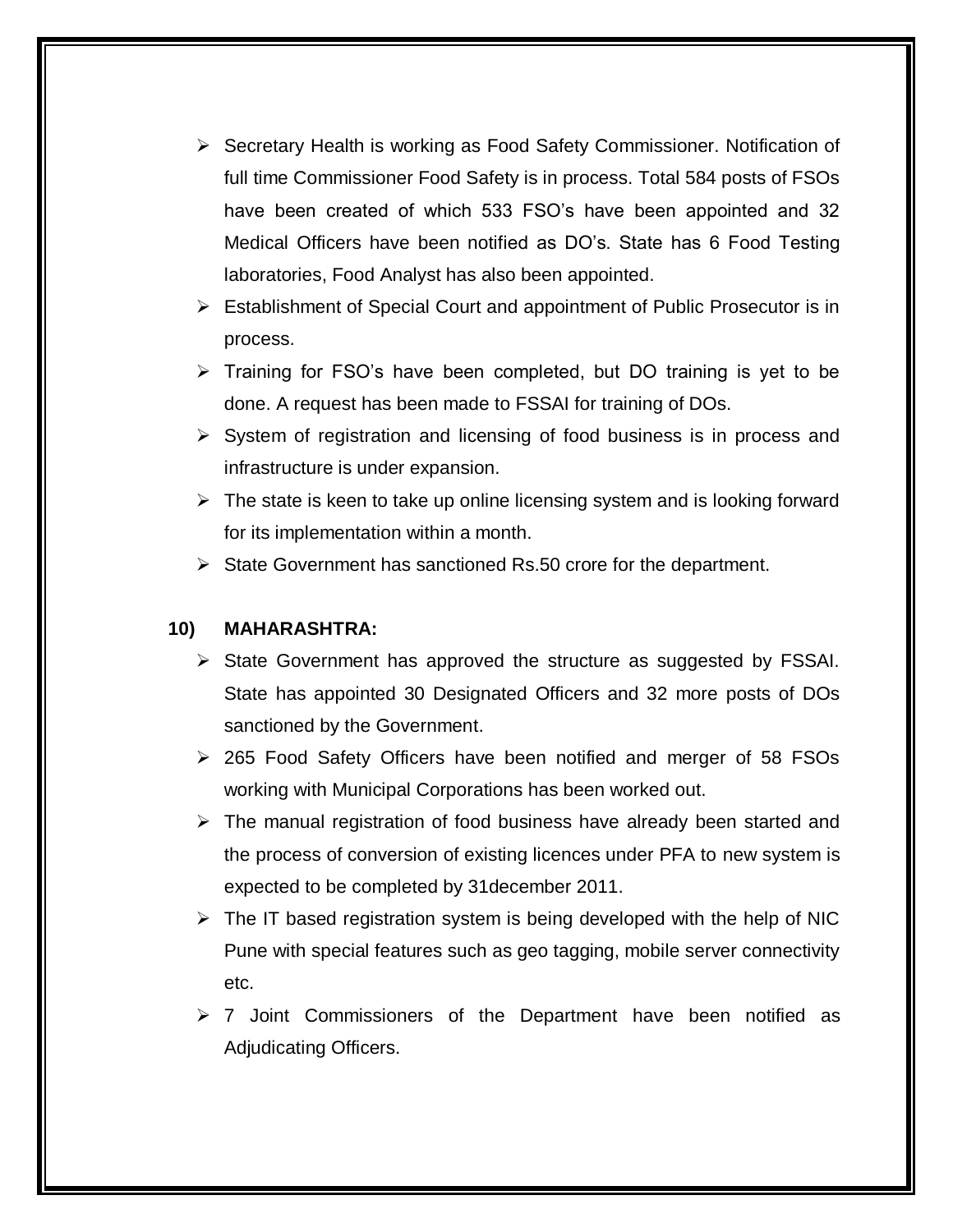- $\triangleright$  As an interim measure Consumer Forums have been declared as Food Safety Appellate Tribunal. Existing Public Prosecutors shall also function under new Act.
- $\triangleright$  Development of food safety plan is in process.

## **11) UTTARAKHAND:**

- $\triangleright$  The Secretary Health has been appointed as Food Safety Commissioner. Chief Food Inspectors of 13 districts have been appointed as DO's. Notification of FSO's has also been done. Notification of AO's is in process.
- $\triangleright$  A manual system for licensing and registration will start soon.
- $\triangleright$  The State is waiting for the software from FSSAI, for implementation of IT based registration system.
- $\triangleright$  The State has only one laboratory. The QCI inspection of the lab has been done and report is awaited, due to which NABL accreditation is delayed. The appointment of food analyst has been done.
- Establishment of food Safety Appellate Tribunal is under process. The establishment of Special Courts and appointment of Public Prosecutors is under process and the matter is under consideration of State Government.
- $\triangleright$  DOs and FSO attended training programmes conducted by FSSAI.

## **12) MADHYA PRADESH:**

- Commissioner Food Safety, part time DO's and FSO's have been notified. Government sanctioned 20 posts of Designated Officers.
- $\triangleright$  The State is looking forward for the software to be provided by FSSAI, based on which it will start its IT based registration system.
- $\triangleright$  The GAP analysis has been done for the labs under PFA and proposal has been sent to Government for up grading the labs.
- $\triangleright$  The establishment of Food Safety Appellate Tribunal is under process.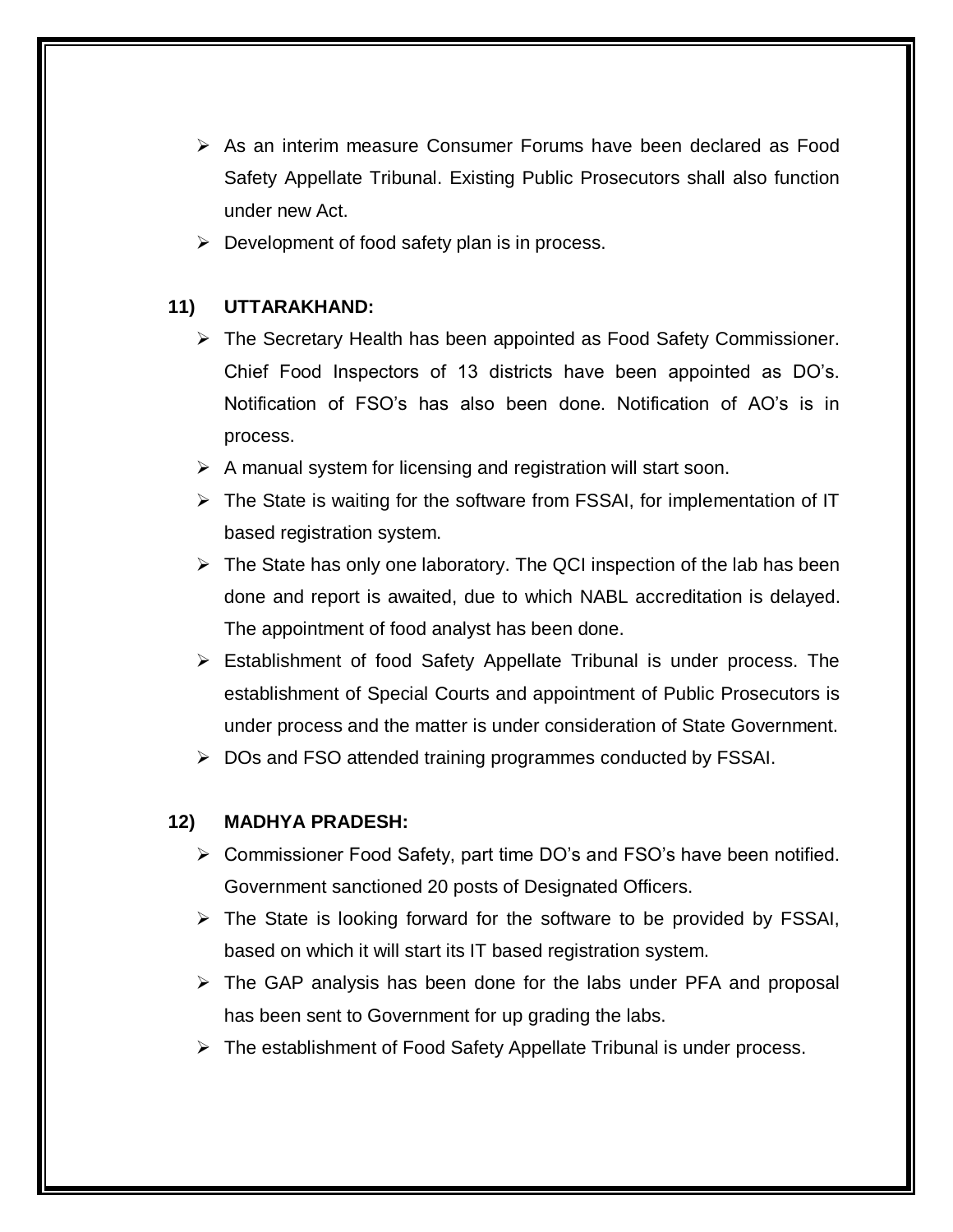- $\triangleright$  The State has a training institute where full time trainings can be organised.
- $\triangleright$  No formal induction training took place for DO's and FSO's
- $\triangleright$  The development of food safety plan is yet to be started.

#### **13) NAGALAND:**

- $\triangleright$  Secretary Health and Family Welfare have been notified as Food Safety Commissioner.
- Chief Medical Officers have been notified as Designated Officer and Food Inspectors under PFA have been notified as Food Safety Officer.
- $\triangleright$  No steps have been taken in the area of licensing and registration for food business operators. Nagaland depends on other States for food supply as very few food manufacturing industries exist in the State. However, Chairperson pointed out that not only big industries but small FBOs and retailers also need licence or get registered, therefore system for registration and licencing need to be developed immediately.
- $\triangleright$  IT based registration system has not been started.
- $\triangleright$  The State has one food testing lab, for which the GAP analysis has been done and the process of up-gradation started. Public Analysts have been notified as Food Analyst.
- District Magistrates have been notified as Authorised Officers.
- Establishment of Food Safety Appellate Tribunal has not yet started.
- $\triangleright$  No Special Courts have been established and no appointment of Public Prosecutors has been done.
- $\triangleright$  Induction training for Food Safety Officers has been done, but for Designated Officers, training has to be planned.
- $\triangleright$  Development of a food safety plan not yet started, since this is new area, constant guidance and support from FSSAI is needed.
- **14) GUJARAT:**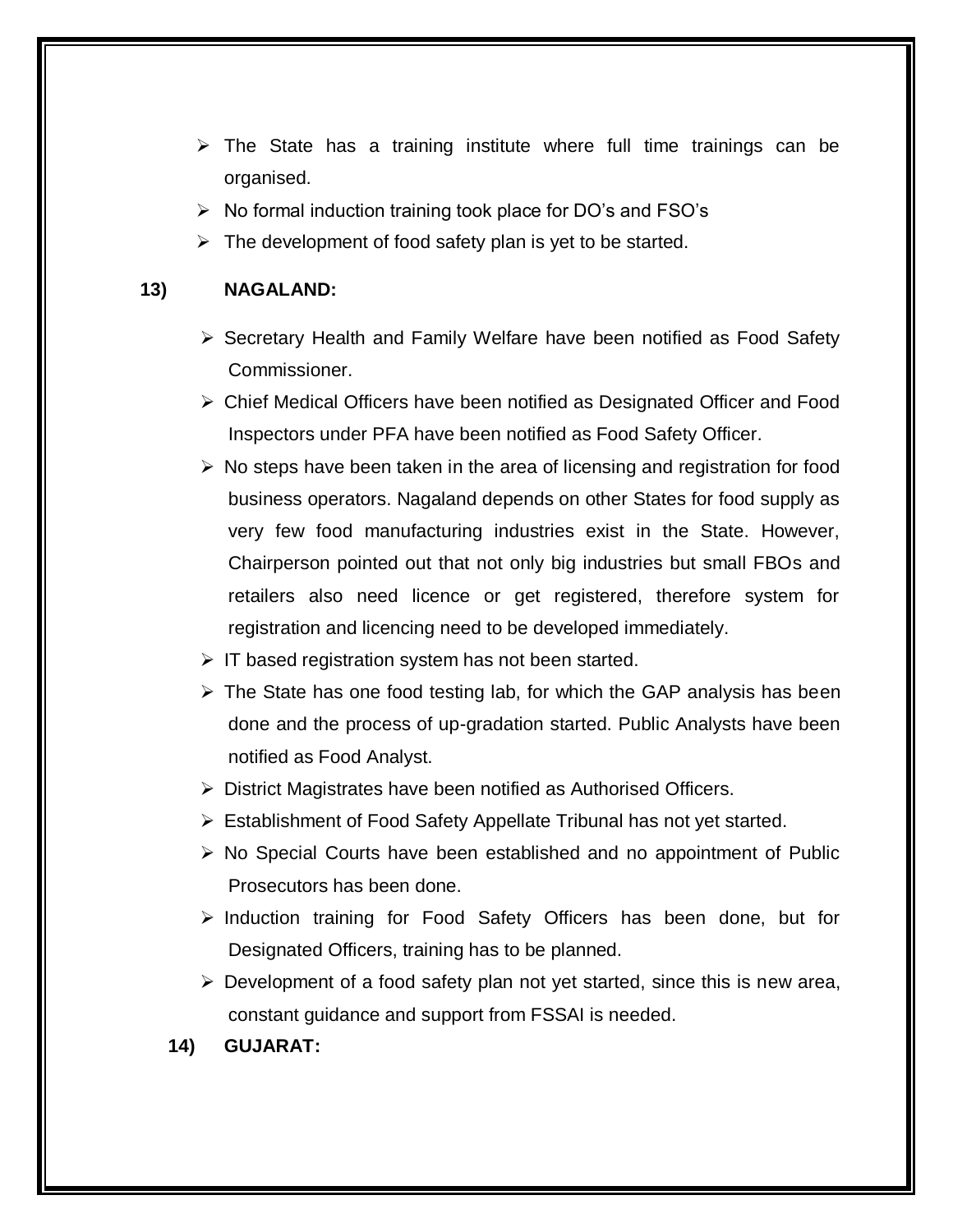- Food Safety Commissioner notified, 31 DO's, 165 FSOs and 10 public analyst have also been notified.
- $\triangleright$  Proposal has been sent to Government for sanction of 25 new posts of FSOs and 19 posts of DOs.
- $\triangleright$  The State has 6 labs, 3 of which are of State Government labs and 3 are of Corporation. Out of these, 1 lab is NABL accredited.
- $\triangleright$  State has organised 22 public awareness programmes. The state government is interlinking with print and mass media like doordarshan to spread mass awareness about the new Act.
- $\triangleright$  Licensing and registration process started, 200 temporary licences and registrations have been done for local *mela* being organised in the State.
- $\triangleright$  Induction training for 55 Food Safety Officers have been done.
- $\triangleright$  One lab is being upgraded to develop it as Centre of Excellence for food safety, proposal for financial assistance of Rs. 6 crore have been submitted to MFPI.

#### **15) GOA:**

- Food Safety Commissioner has been notified, along with Designated Officers and Food Safety Officers. The Additional Collector General has been notified as Adjudicating Officer.
- $\triangleright$  The constitution of Food Safety Appellate Tribunal is under process.
- $\triangleright$  The State has 1 lab, for which GAP analysis has been done, and report submitted to the Government with the proposal for appointment of 3 level supervisor.
- $\triangleright$  Assistance is required for development of infrastructure for testing of microbiological parameters and recruitment of microbiologists is required.
- $\triangleright$  The process of registration and licensing has been started. The Designated Officer will look after licensing and Senior Food Inspector will look after registration.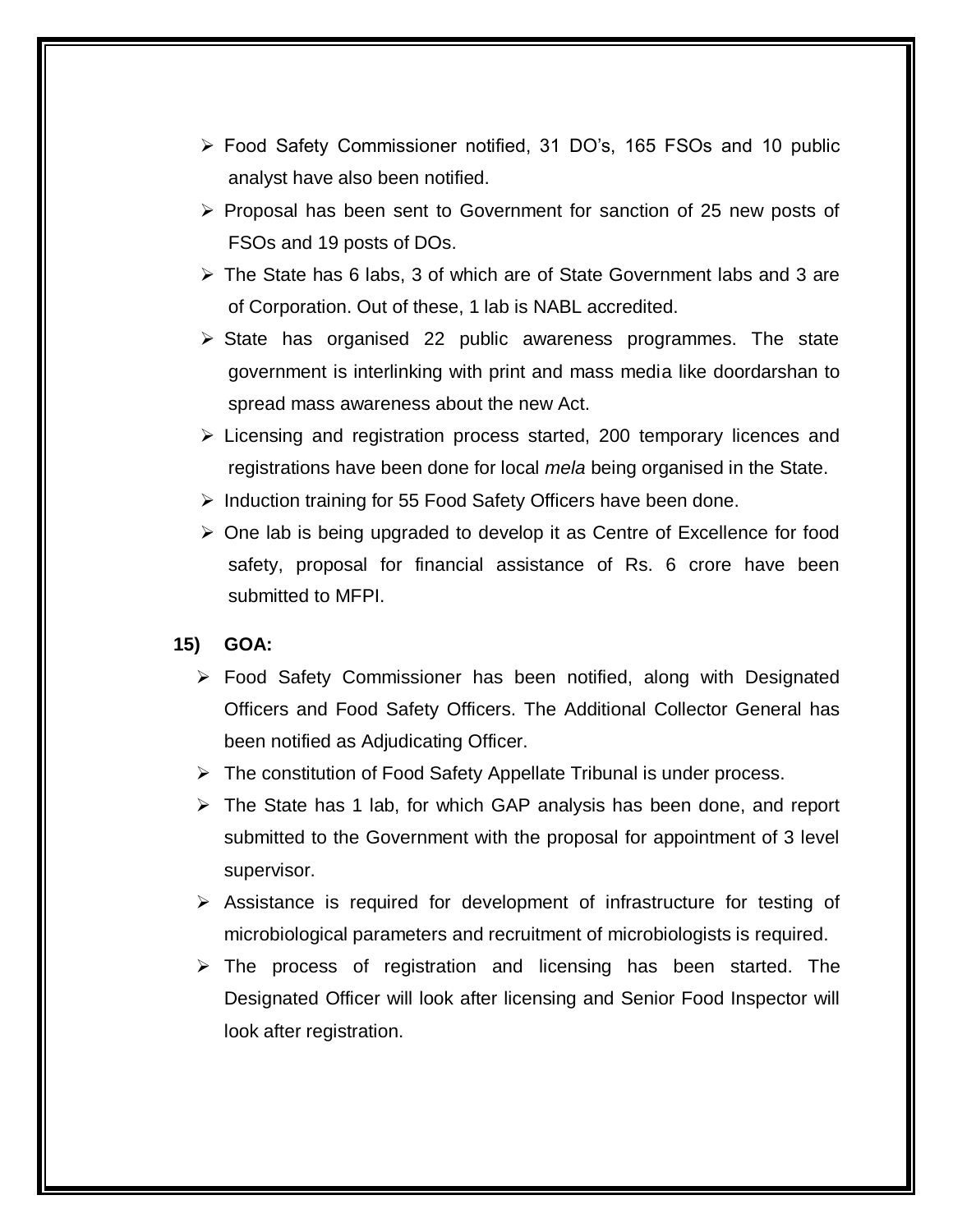- $\triangleright$  The State is waiting for the software developed by FSSAI, for implementation of IT based licensing and registration system.
- $\triangleright$  Awareness programme has been initiated through television, pamphlets and booklets published in three languages.
- $\triangleright$  The State Food Safety Commissioner have submitted the following issues:
	- 1) In condition of licensing, different qualification of the person supervising the production process are mentioned. Whether these qualifications are necessary in case of restaurants.
	- 2) The FSS Act, 2006 says that four copies of the report to be sent to DO but in FSS Rules, 2011, it is silent about the report to be sent to Food Safety Commissioner.
	- 3) Whether all existing licenses come under State jurisdiction.
	- 4) Whether local/ State FSO will have the jurisdiction over Central Licensing.
	- 5) While adjudicating, offences only with fine under the provisions of the Act. Whether the State Food Authority will have specific account head to receive the amounts of penalty so as to utilize this fund towards capacity building programme.
	- 6) What is proof of document regarding Annual turnover to be submitted by the FBO under Registration.
	- 7) Whether police cognition will be there on the food safety offences under the IPC.
	- CEO, FSSAI clarified the same queries as follows:
	- 1) In restaurant the person supervising the Food processing should have the qualification mentioned in the condition of license i.e. diploma in hotel management and catering technology.
	- 2) Out of two copies of Food Analyst report sent to DO, one will be forwarded to FSC at the time of adjudication.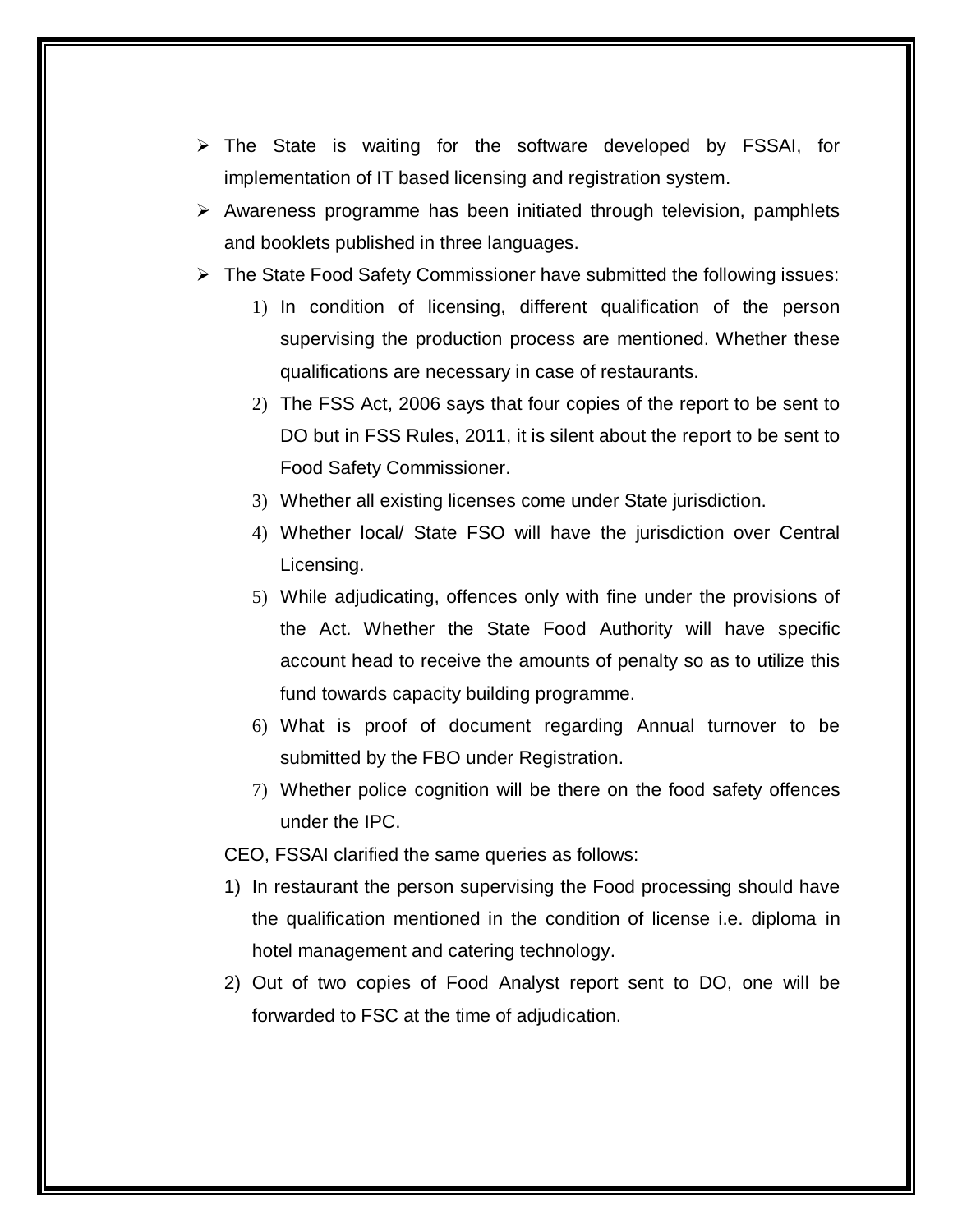- 3) Jurisdiction of Central and State licencing will depend upon the cut off limits specified in the Regulations. Accordingly State and Central DOs are expected to transfer the licencing records.
- 4) Local FSO will have the jurisdiction over centrally licenced units in case any emergency situation arrises.
- 5) Concerned State may decide the Head of Account for depositing the penalties. .
- 6) Regarding the proof of document to be submitted by the FBO in case of annual turnover, it is mentioned in the form that any supporting document, if existing can be submitted.
- 7) Regarding the police cognisance of Food Safety offences with regard to special section of IPC will be clarified soon.

#### **16) HARYANA:**

- $\triangleright$  A separate Department known as Food and Drug Administration has been established. 200 posts have been shifted from Department of Health to this new Department.
- Food Safety Commissioners have been notified.
- $\triangleright$  Local Health Authorities have been notified as DO for 21 districts for 1 year.
- $\triangleright$  One FSO for each District have been notified and 42 new posts recommended for sanction by the Government.
- $\triangleright$  Additional Deputy Commissioners have been notified as Adjudicating Officers.
- $\triangleright$  The processes of IT based registration and licensing and strengthening is under process and the proposal has been sent to the State Government.
- $\triangleright$  The State has 2 labs and 2 Food Analysts have been appointed under the new Act.
- $\triangleright$  Proposal has been sent for establishment of Special Courts, appointment of public prosecutors and Food Safety Appellate Tribunal.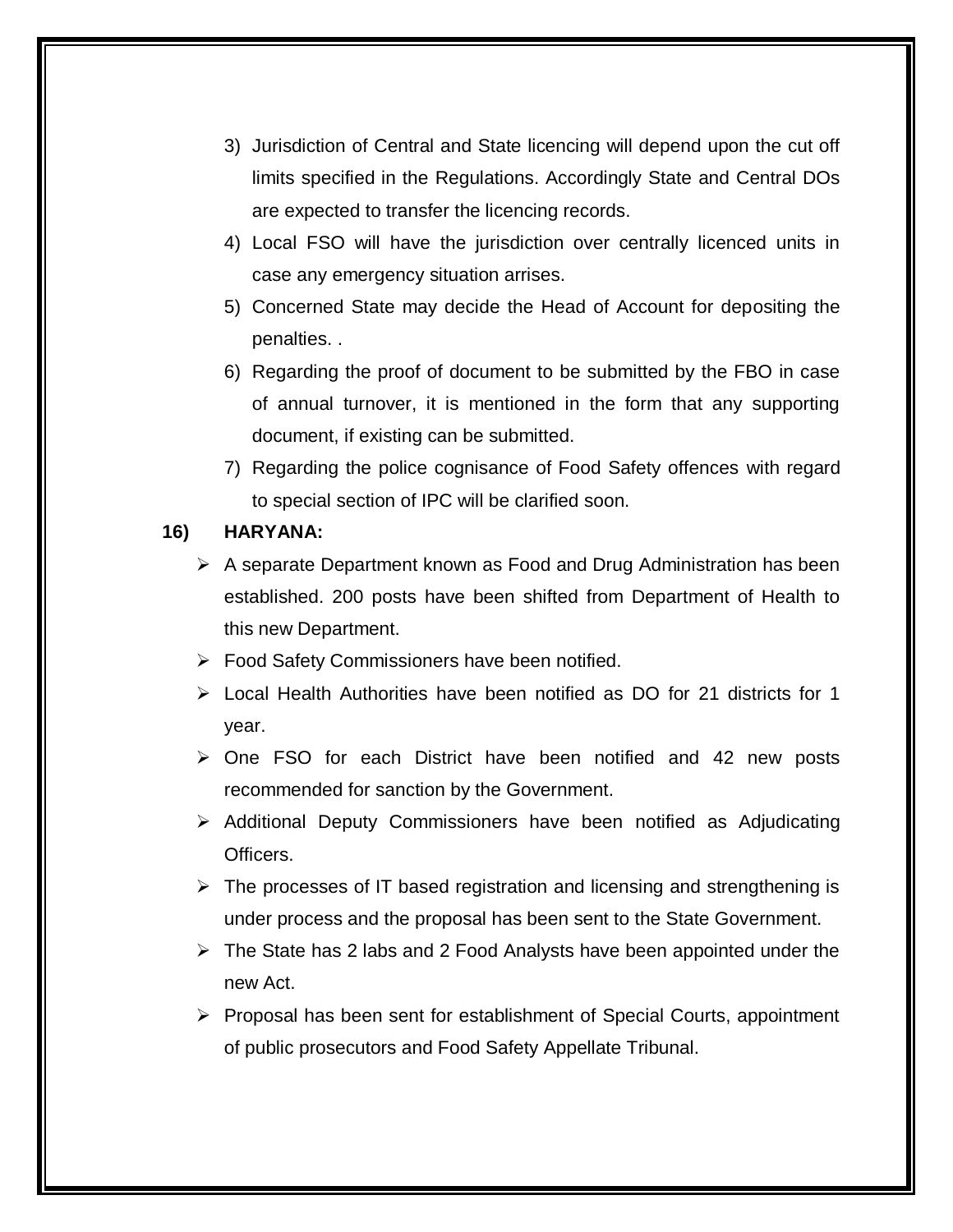- $\triangleright$  The state is looking forward to FSSAI for the induction training as no formal training institute or centre is present in the State, where trainings can be organised.
- $\triangleright$  Induction training for Designated Officers is yet to be done.

## **17) ANDHRA PRADESH:**

- $\triangleright$  A separate Department for Food Safety has been created.
- $\triangleright$  Gazetted Food Inspectors and Local Health Authority have been notified as DO.
- 48 full time Food Inspectors have been notified as Food Safety Officer.
- $\triangleright$  The licensing and registration process has been started manually with rudimentary infrastructure.
- $\triangleright$  The state has 1 lab, with adequate infrastructure and staff.
- $\triangleright$  Food analyst has been notified.
- $\geq$  2 more labs are being upgraded.
- $\triangleright$  ADM is notified as Adjudicating Officer and induction training has been done.
- Establishment of Special Courts, Food Safety Appellate Tribunal and appointment of Public Prosecutor is under consideration.
- $\triangleright$  Induction training for FSO and 12 DO have been completed.
- $\triangleright$  The State is waiting for the draft prepared by IIM, Bangalore and its pilot testing, based on which Food Safety Plan could be developed.

## **18) CHANDIGARH:**

- Food Safety Commissioner and Assistant Food Safety Commissioner have been notified.
- Deputy Commissioners have been notified as Adjudicating Officer and 3 FSO have been notified.
- Food Safety Officers have been asked to prepare Food Safety Plan in accordance with the local area.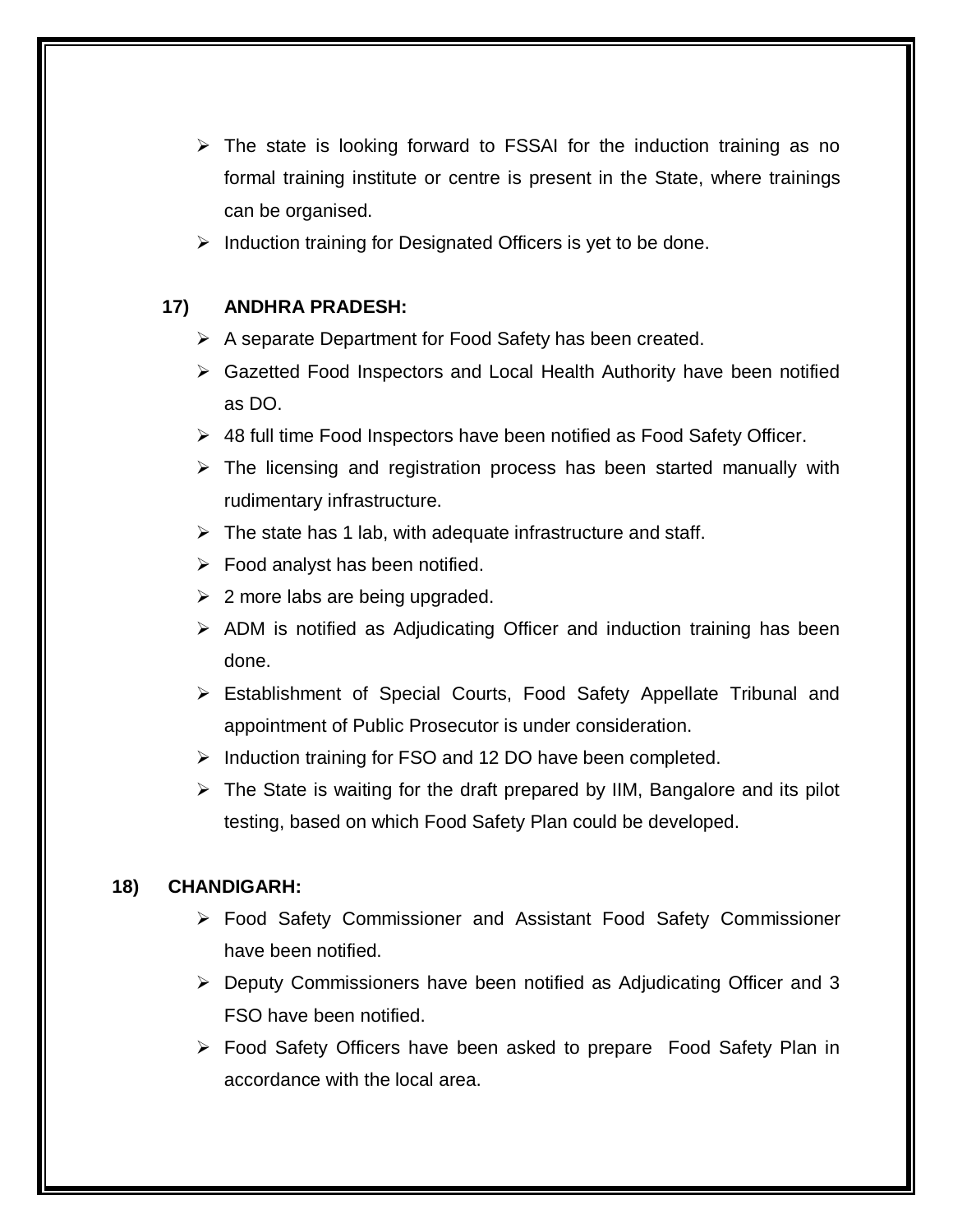- $\triangleright$  Induction training for Food Safety Officer has been done.
- $\triangleright$  The State has no lab of its own, and works with labs in Punjab and Haryana.
- $\triangleright$  The proposal of establishment of State's own lab has been submitted to the government.
- $\triangleright$  The creation of Food Safety Appellate Tribunal is under process.
- Additional District Session Judge has been notified for Special Courts, and appointment for public prosecutors is under process.
- $\triangleright$  Awareness programme has been initiated through meeting with FBO and advertisement about the penalties and offences as the festive season is going on.

## **19) KARNATAKA:**

- $\triangleright$  District Surveillance Officer and Medical Officer have been notified as Designated Officers.
- $\geq$  130 Food Safety Officers have been notified.
- $\triangleright$  Notification of Adjudicating Officer is under process.
- $\triangleright$  The State has 4 labs, 1 of which is under process of upgradation.
- $\triangleright$  The induction training for all the Authorities is completed.

## **20) JAMMU AND KASHMIR:**

- $\triangleright$  A separate Food and Drug Administration for Food Safety has been established.
- $\triangleright$  Food Safety Commissioner is notified by the Government.
- $\triangleright$  There are 22 districts, 25 DO have been appointed, out of which two will be working under Municipal Corporation and one DO for Central.
- $\triangleright$  The process of registration and licensing has not yet started.
- $\triangleright$  IT based registration system not yet started.
- $\triangleright$  The State has 2 labs, for which GAP analysis is completed.
- $\triangleright$  The appointment of Adjudicating Officer is under process.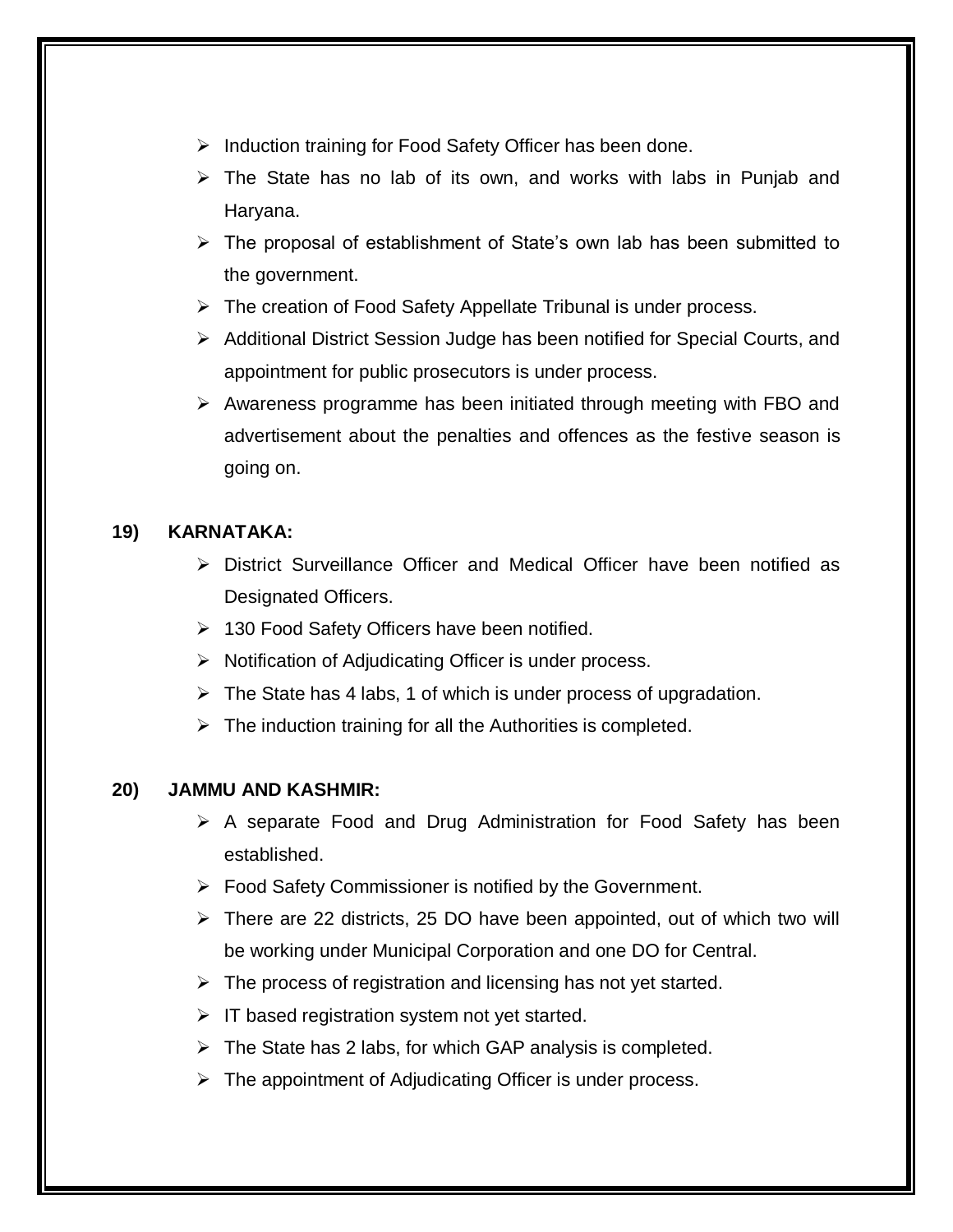- Establishment of Food Safety Appellate Tribunal has not yet been started.
- $\triangleright$  Induction training for FSO is completed, but training for DO is not yet completed.
- $\triangleright$  Both the DO and FSO are claiming the jurisdiction for Registration Authority and it was clarified by CEO that Registration Authority will be as near as to the FBO and can facilitate easy approach so the FSO may be appropriate for Registration Authority.

#### **21) HIMACHAL PRADESH:**

- $\triangleright$  Separate Directorate of Health Safety and Regulation is created in the State.
- $\triangleright$  The appointment of Commissioner Food Safety, Designated Officer and Food Safety Officer is completed.
- $\triangleright$  Manual process of registration and licensing have been started and have consulted NIC for IT based registration process.
- $\triangleright$  The GAP analysis for the State labs have been done and are in the process of up gradation according to the NABL criteria.
- The establishment of Food Safety Appellate Tribunal and Special Court is under process.
- $\triangleright$  The development of Food Safety Plan is in nascent stage, and required efforts are under process.
- Food Safety Commissioner deliberated the following isuue :

Sample has been collected under PFA Act, 1954 before 05.08.2011 whether the prosecutions or other actions regarding food samples, shall be made as per the provision of FSS Act, 2006 or as per provision of earlier enforced PFA Act, 1954. It was clarified by the CEO that the law will be applicable which was there on the day of sampling or on the day crime was committed. So cases pertaining to dates prior to 05.08.2011 will be taken up under PFA provision.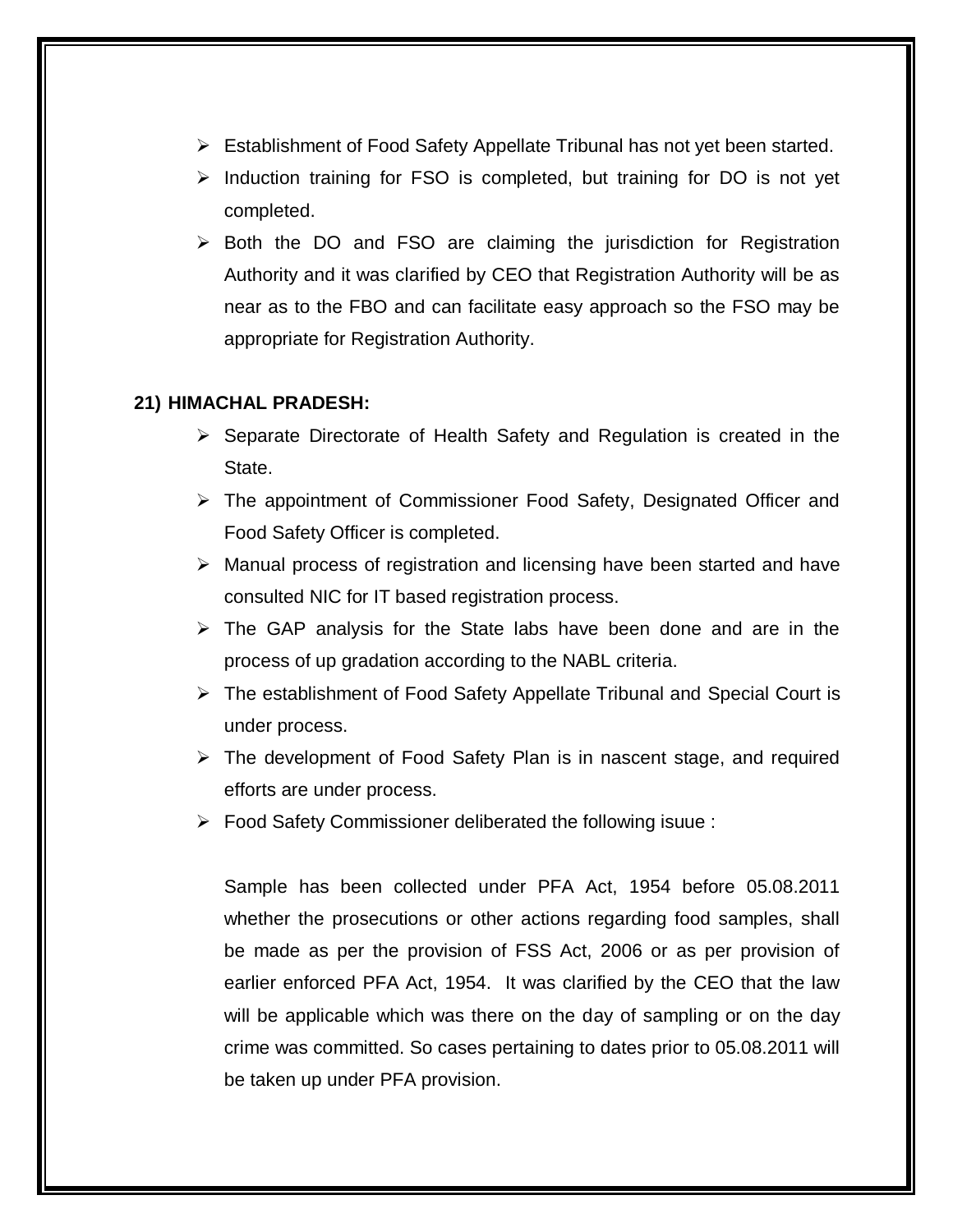#### **22) MEGHALAYA:**

- Department of Food Safety has been notified and Commissioner Food Safety appointed in the State.
- $\triangleright$  The licensing under PFA will be switched over and will be continued under the new Act.
- Food Safety Officers will look after registration work and licensing will be looked after by Designated Officers.
- $\triangleright$  IT based system of registration is under process.
- $\triangleright$  The State labs are not well equipped, lack infrastructure but the GAP analysis has been done.
- The State has no Food Analyst of its own, and utilising services of Food Analyst of Government of Assam.
- $\triangleright$  The ADM of the districts have been notified as Adjudicating Officer.
- $\triangleright$  The establishment of Food Safety Appellate Tribunal is in process.

Deputy Technical Advisor, Food & Nutrition Board, Ministry of Women and Child Development expressed that they will be willing to support the quality control laboratories and charges for analysis to be finalised by FSSAI. WCD also have four labs located in Chennai, Mumbai, Calcutta and Delhi. However, services of more labs are required by Ministry for testing of food samples for ICDS. Chairperson responded that the charges for NABL accredited labs have already been rationalised by FSSAI and details are available also on website.

Mr. R. Desikan, Representative from the consumer organizations stressed that FSSAI should identify 4 training Institutes located in North, South, East and West regions for imparting training to all functionaries engaged in food safety. He also pointed out that States always keep promising in development of infrastructure for food safety without any timeline.

#### **Agenda Item No.4a & 4b:**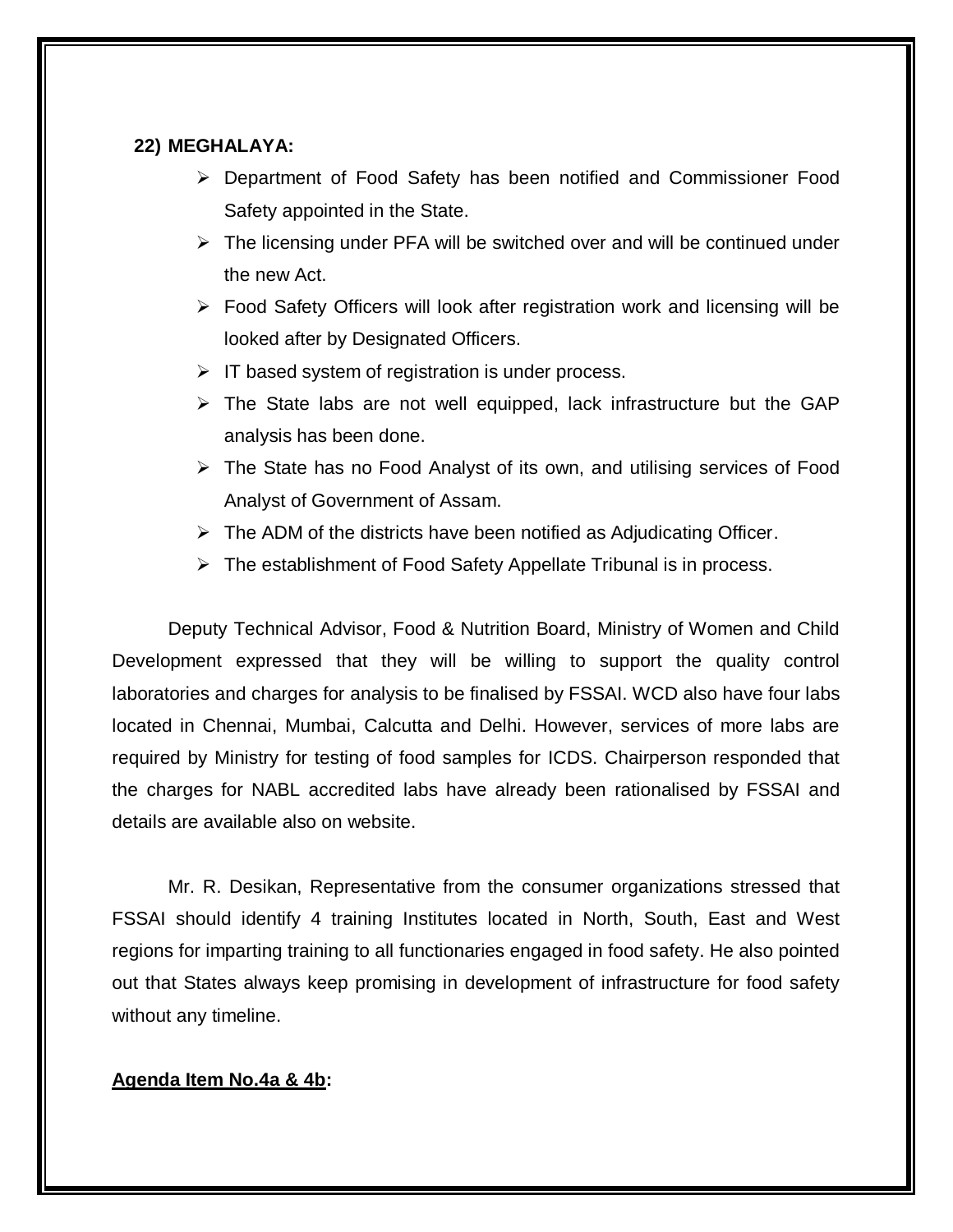Presentation on FSSAI's Centralized State Licensing & Registration System of Food Business Operators was given by NISG Officials. The main gist of the presentation was to develop an integrated, centralized, secure, scalable, computerized Licensing and Registration System of Food Business Operators (FBO) for the States that shall not only provide an easy-to-use interface for FBOs, but also equip state authorities to manage the large number of applications from FBOs. A demonstration for the same was given to the Officials from various States/ UT's. NISG explained that there is a proposal to support the states at Commissioner Food Safety office by giving staff as PMU (Minimum four people) for 3months and 1 week training to each DO at their premises. The supervision and maintenance will also be provided for one year. CEO, FSSAI mentioned that this software is likely to be available from  $1<sup>st</sup>$  week of October. It was asked from one of the member that whether there is a scope of increase of the software towards the sampling, collection and report etc. CEO explained that there is a plan to have the total e-governance system including mobile based system of generating the code of the sample on the spot itself. It was also mentioned that the states which have necessary hardware and infrastructure in place can approach NISG and subsequently NISG will make necessary software changes particular to the State as per requirement of State. These changes may take 1month. So at least 2 months be given to start this project in a State/ UT.

One of the member suggested to include the suspension or cancellation details in the present software and who suggested that there should be separate central and state system.

#### **Agenda Item No.5a & 5b:**

Presentation by Dr. J.P. Dongare on Training and Capacity Building covered mainly about the training programmes already conducted for the Officials in the States and the programmes yet to be conducted in the near future for imparting knowledge and communication skills desirable for regulators (DO, FSO, Authorised Officers,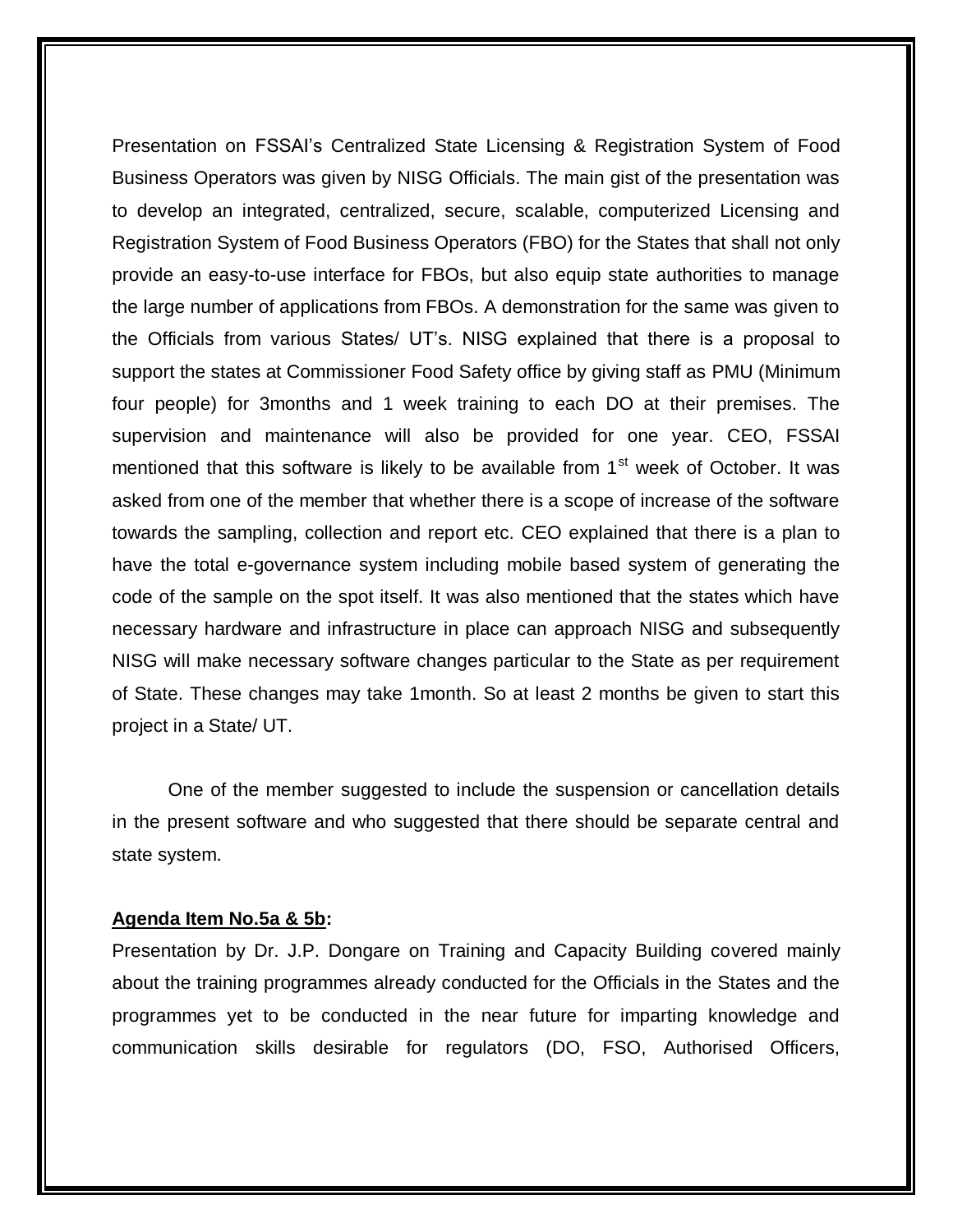Commissioners, Lab Analyst) for enforcement of new provisions under FSS Rules and Regulations.

## **Agenda Item No.6: Information Updation System for States/ UT's – Monthly Reports in Prescribed Format**

It was requested that All States/ UT's must provide information on FBO's and sampling in two formats circulated for this purpose. Similarly, the information on website regarding States/ UT may be updated regularly and passwords for assessing website have already been sent to States.

## **Agenda Item No. 8: Establishment of Grievance Machinery/ Helpline in each State/ UT – Nomination of Nodal Officer for Handling Complaints/ Grievance**

It was suggested by the CEO that each State should nominate a Nodal Officer and email addresses should be created for handling complaints/ grievances and suggested to have a separate website detailing their information.

## **Agenda Item No. 9: Presentation on Sampling Procedure for Microbiological Testing**

Presentation on Sampling Procedure for Microbiological Testing was presented by Dr. Dhir Singh, ADG (PFA), FSSAI, highlighted on the hygienic procedures to be followed for sampling and equipments for various microbiological testing. It was suggested by one of the member that FSO to be trained well about these microbiological sampling procedures and procedure to be established for the temperature maintenance and aseptic packing. CEO, FSSAI clarified that mechanism will be identified to develop sterilized kits for both FBO and FSO in case of microbilogical sampling. He also stressed for a need to have training of FBO's also on microbial sampling procedure.

## **Agenda Item No. 10: Presentation on Risk Analysis**

Presentation on Risk Management was made by NISG. The presentation highlighted on the structure of Risk Analysis which is basically an approach to food safety control. The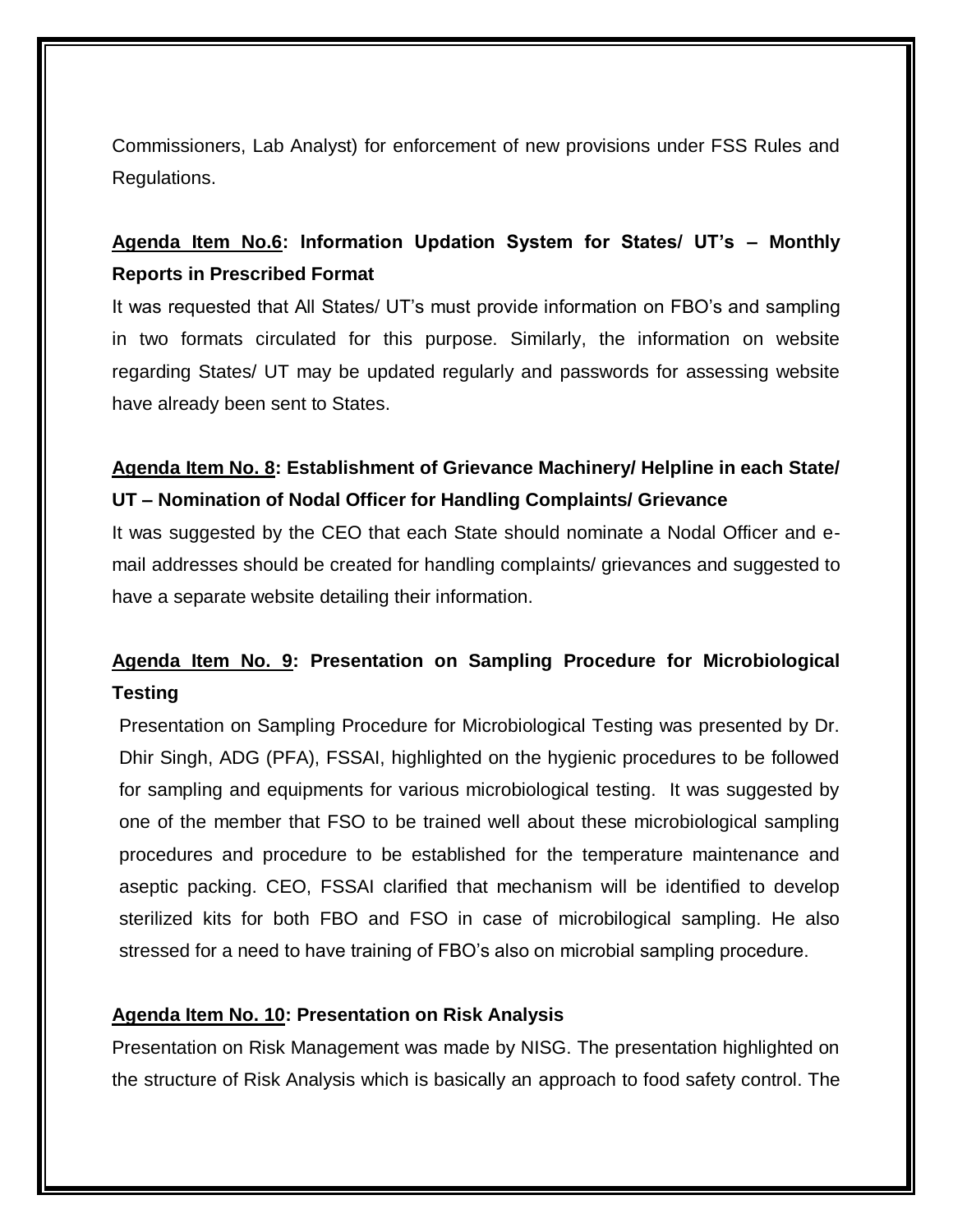structure involves three main components for effectively managing the Risks encountered at any step in food processing and these are Risk Assessment, Risk Management and Risk Communication. A balance between all the components will lead to effective Risk Management system.

## **Agenda Item No. 11: Draft 12th Five Year Plan Proposal of Food Safety and Standards Authority of India**

Presentation on draft 12<sup>th</sup> Five Year Plan Proposal of Food Safety and Standards Authority of India was presented by Sh. Sanjay Singh, Deputy Director, FSSAI. Under this all the plans of action to be taken for achieving the goals of the Authority were discussed. The main areas of concern were regarding Research & Development Centre, Enforcement/ Licensing Structure, Food Testing Laboratories, Awareness among consumers/ stakeholders.

**Actionable Points from 5th meeting of CAC:** Based on the discussion held during the meeting the following actionable points emerged.

- 1. Clarification on issues regarding effective implementation of FSS Act in States/ UT's will be issued from time to time which will also be available on FSSAI website.
- 2. All clarification will be addressed and uploaded in the website as FAQ's/ or otherwise.
- 3. Time frame should be fixed for putting enforcement structure in place at State and Central level.
- 4. Creation of helpline and website at State level on food safety and integration of the same with FSSAI helpline and website.
- 5. Regarding transfer of License; there is a possibility that presently unit falls under Central Licensing but record exists with State and vice-versa, the records have to be transferred by concerned Designated Officer of State to Central and from Central to State depending on the capacity/ cut off limits.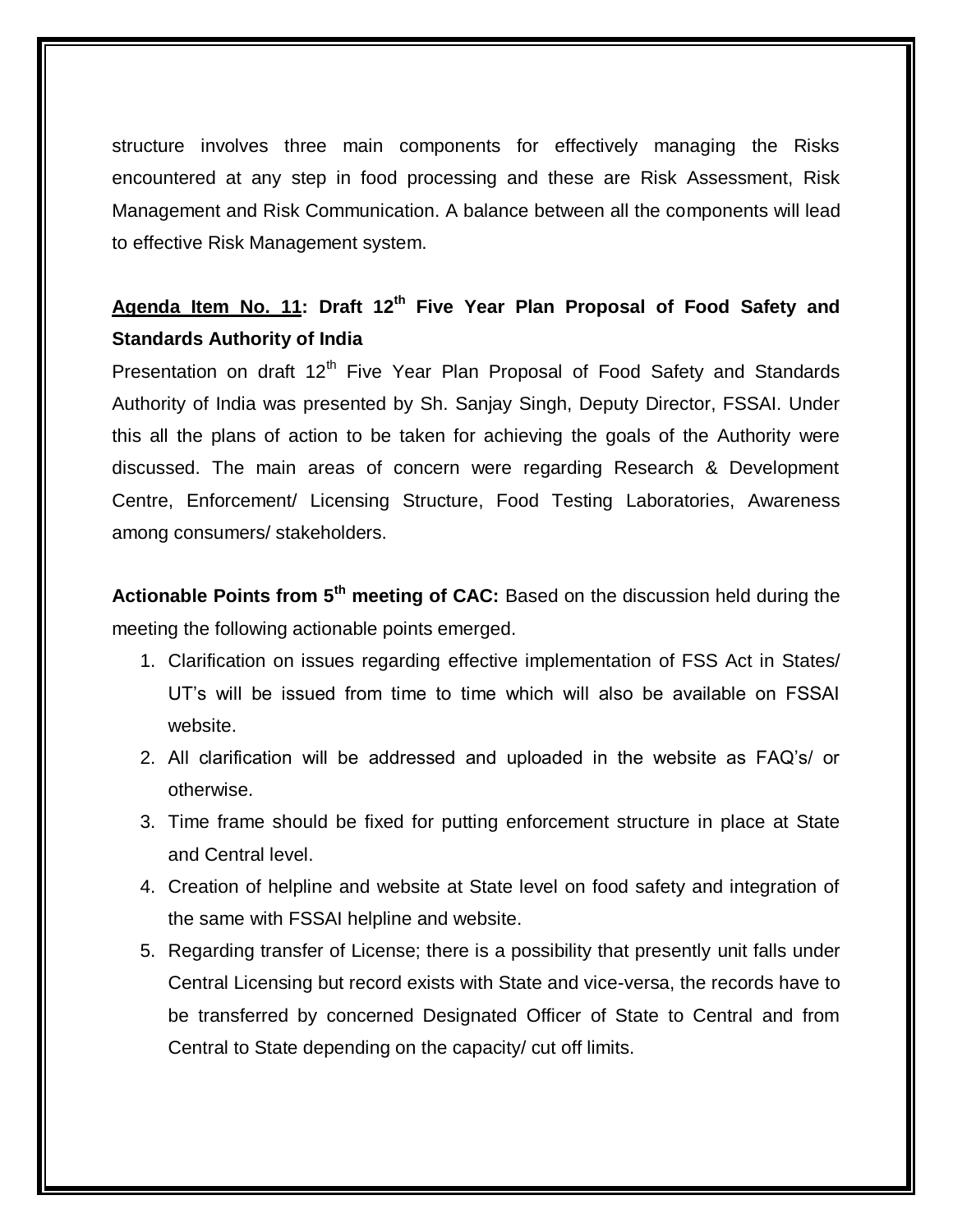- 6. Full time Designated Officers and Food Safety Officers specialized in the concerned area must be appointed for effective functioning of the system.
- 7. While appointing all the statutory functioning under the Act it should be considered as per qualification and rank laid down under FSS Act, 2006 and Rules, 2011. If any deviation is suggested, it should be consulted and vetted by law Ministry/ Department.
- 8. The States/ UT's have to notify the Registering Authority in time bound manner. The Registration has to be such that the Registering Authority is within the easy approach of FBO.
- 9. FSSAI is preparing an ambitious plan with adequate budget under  $12<sup>th</sup>$  FYP for creating awareness. Food Safety Officers may initiate dialogue with Panchayats, Municipal bodies and FBOs to generate awareness about Food Safety.
- 10.Plan related to recruitment of large number of Food Safety professionals possessing a degree either in Food Science or Food Technology or Food & Nutrition. It was mentioned that FSSAI will organize a workshop on  $2^{nd}$  &  $3^{rd}$ November involving professionals from food technology Institutes, auditing agencies to decide the curriculum of Food Safety in colleges and institutions.
- 11.State governments have to make rules for effective utilization of funds mentioned in the Act for rewards.
- 12.Initially the training programs for FSO, DO and AO are conducted by the Central Authority but in future the training programs will have to be conducted by the State Government in their respective training institutes. For the purpose 5-10 institutes in different parts of the country may be identified for capacity building for imparting such training.
- 13.A detailed syllabus for the training of DO and FSO has been prepared by Indian Institute of Public Health (IIPH) and training to the officers will be imparted accordingly.
- 14.IIM, Bangalore has prepared a Food Safety Plan for Panchayats that may be discussed in the next CAC meeting.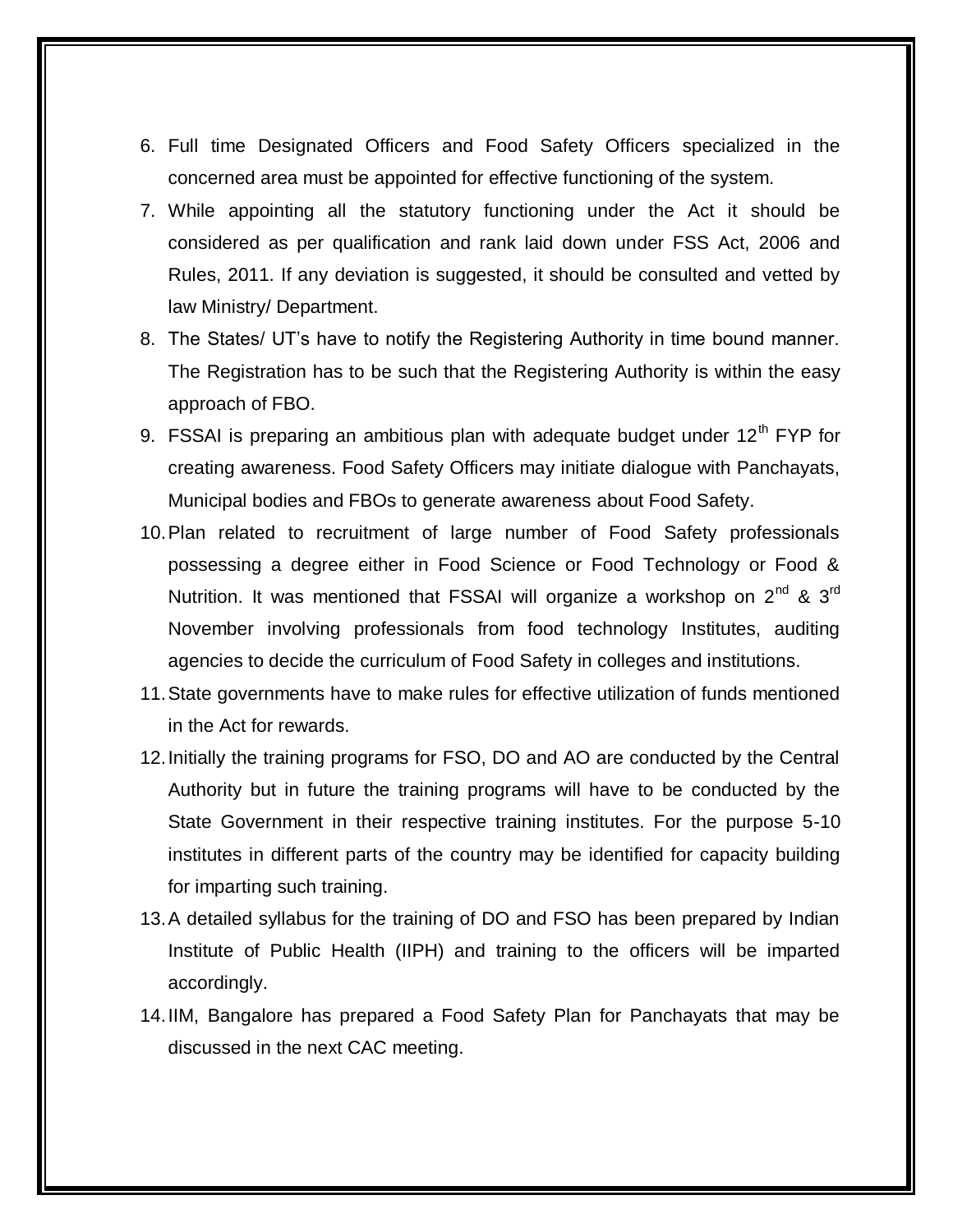- 15.The States/ UT's must share their prosecution cases with the Authority so that appropriate actions on the same can be taken. This policy will be more specific to States and it should be classified as serious and non-serious cases. Guiding principles have to be laid down for this.
- 16.The States/UT's have to confirm their interest of starting the On-line system for Licensing/Registration.
- 17.Regarding IT enabled Licensing and Registration, Authority is looking forward in time bound manner that how many States wants to join this software. Accordingly the agencies will be allotted to customize this software. The FSSAI will provide and maintain the required servers for hosting even state applications and will provide a fixed number of man-hour support for rolling out the licensing software by way of organizing training of the officers of Commissioner Food Safety and Designated Officers.
- 18.Mobile lab and rapid test are being developed. Validity test has to be conducted in rapid test kit.
- 19.States which have not given their PFA report for the year 2010 which has to be send at the earliest.

Meeting ended with vote of thanks to all. \*\*\*\*\*\*\*\*\*\*\*\*\*\*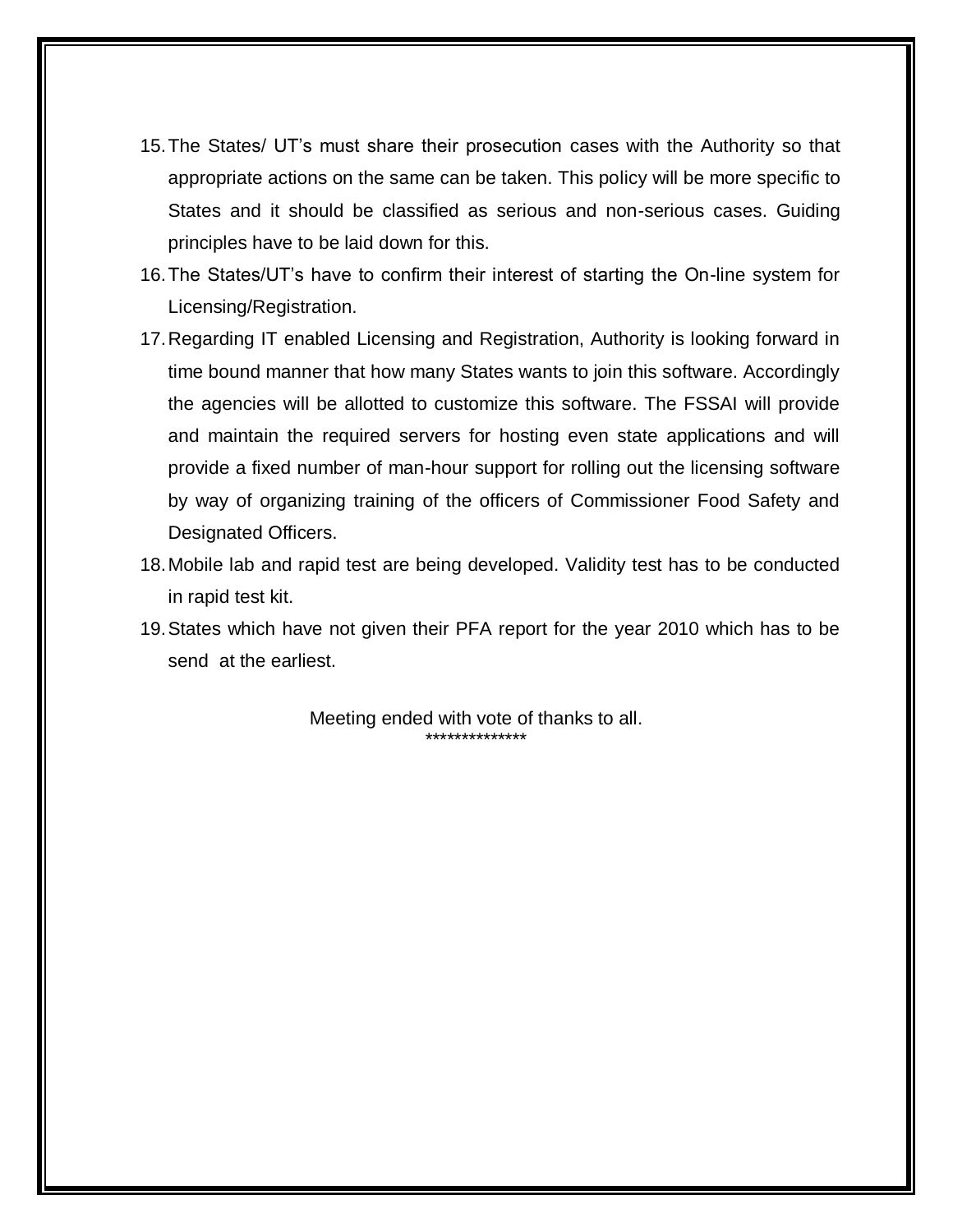#### **ANNEXURE – 1**

The following were present during the Fifth Meeting of Central Advisory Committee of FSSAI held on 27<sup>th</sup> September, 2011 at 1100Hrs at Hotel Vivanta (Ambassador), Sujan Singh Park, Near Khan Market, New Delhi.

- 1. Sh. V.N. Gaur, Chairperson CAC and CEO, FSSAI
- 2. Sh. Satish Chandra, Food Safety Commissioner & Principal Secretary (Health & Family Welfare),Chandigarh, Punjab
- 3. Smt. Stuti Kacker, Principal Secretary, Lucknow
- 4. Sh. R. Desikan, Trustee, CONCERT, Chennai
- 5. Sh. U.K. Mitra, Deputy Food Safety Commissioner, Arunachal Pradesh
- 6. Dr. Ravi Shankar Katkar, Deputy Director, P.H.I., Bangalore, Karnataka
- 7. Sh. Pradeep Chordia, Chordia Food Products Ltd., Pune
- 8. Sh. B.C. Joshi, Deputy Commissioner, D/O Food & Public Distribution, New Delhi
- 9. Sh. K.W. Marbaniag, Additional Secretary, Health & Family Welfare Department, Meghalaya
- 10.Dr.(Mrs.)P. Sucharitha Murthy, Food Safety Commissioner, Andhra Pradesh
- 11.Dr. Anil Sharma, Advisor to Uttarakhand Government, Uttarakhand
- 12.Dr. B.L. Sharma, J.D.R.M, Representative Food Commissioner, Rajasthan
- 13.Dr. H.G. Koshia, Commissioner, FDCA, Gujarat
- 14.Sh. Mahesh Soni, Deputy Secretary (FDCA), Gujarat
- 15.Sh. R.S. Pal, Designated Officer, Office of Food Safety Commissioner, Uttarakhand
- 16.Sh. K.S. Singh, Food Safety Commissioner, Delhi
- 17.Sh. R.M. Sharma, State Drug Controller cum Joint Commissioner(FDA), **Panchkula**
- 18.Sh. Salim A. Veljee, Director, Food & Drugs Administration & Additional Commissioner Food Safety, Goa
- 19.Sh. Tekeham Brojendro Khaba Meitei, Deputy Food Safety Commissioner, Manipur
- 20.Sh. Satish Gupta, Food Safety Commissioner, Jammu & Kashmir
- 21.Sh. Girija Vaidynathan, Food Safety Commissioner, Tamil Nadu
- 22.Sh. Sanjay Prasad, Director, Ministry of Health & Family Welfare
- 23.Dr. S.C. Khurana, Deputy Agricultural Marketing Advisor, Directorate of Marketing &Inspection Department of Agriculture & Cooperation, Ministry of Agriculture
- 24.Ms. Archana Aggarwal, Secretary & Commissioner, FDA, Uttar Pradesh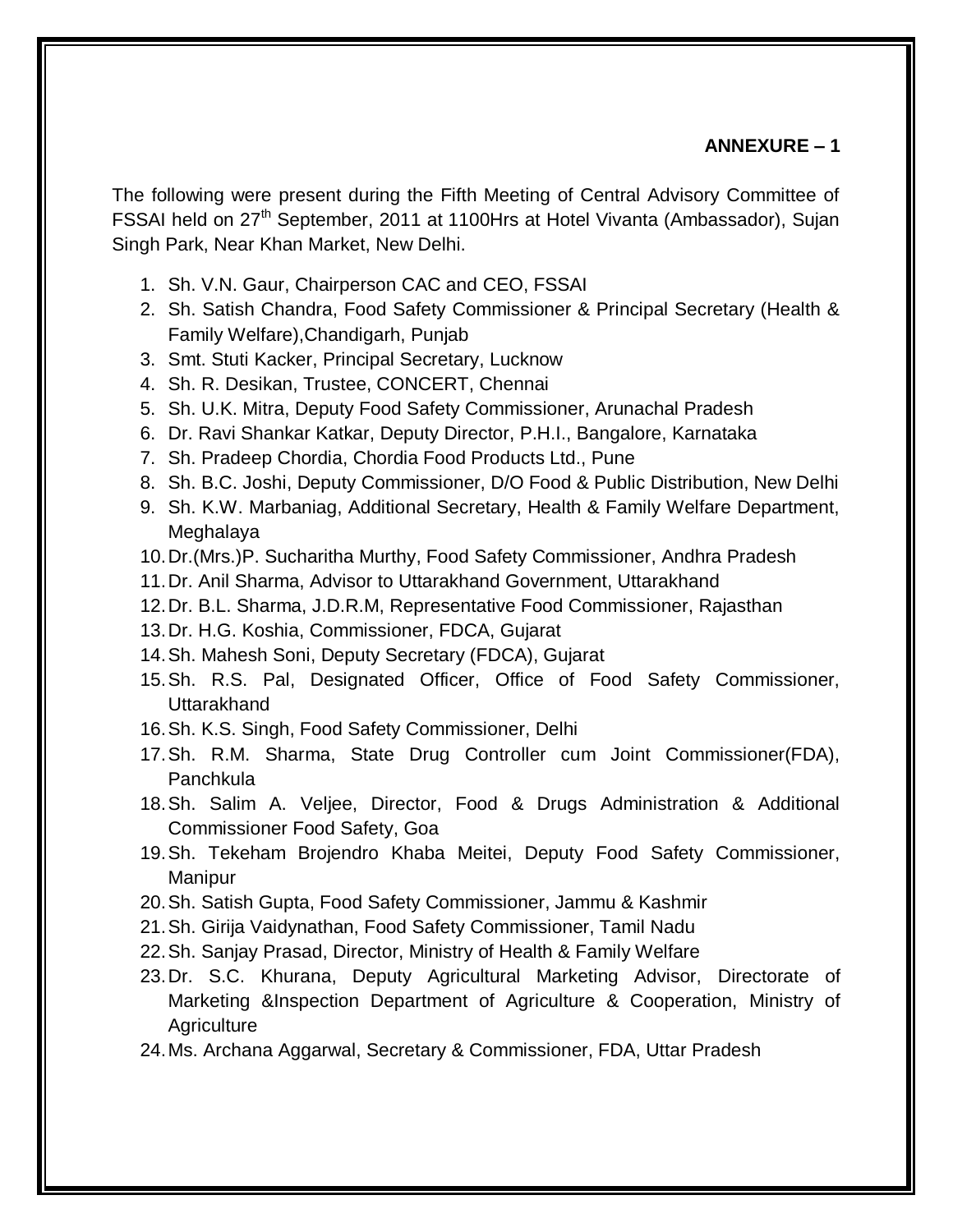- 25.Dr. G.S. Bhullar, Deputy Director, Dept. of Health & Family Welfare, Chandigarh, Punjab
- 26.Dr. G.L. Upadhayay, Dept. of Food Safety, Puducherry
- 27.Sh. Mahesh Zagade, Food Safety Commissioner, Maharashtra
- 28.Sh. Ashwani Kumar Rai, Food Safety Commissioner, Madhya Pradesh
- 29.Sh. K. Subramaniam, Food Safety Commissioner, Chattisgarh
- 30.Sh. G.H. Rathod, Joint Commissioner (FDA), Maharashtra
- 31.Sh. Rohit Jamwal, Joint Food Safety Commisssioner, Himachal Pradesh
- 32.Dr. R.T. Porkai Pandian, Director of Public Health and Preventive Medicine, Chennai
- 33.Sh. Sameer Barde, Assistant Secretary General, FICCI, New Delhi
- 34.Dr. S. Premi representing Joint Secretary Dr. Shreeranjan, Deputy Technical Advisor, Food & Nutrition Board, Ministry of Women & Child Development
- 35.Dr. Satbir Singh, SMO cum DO, Chandigarh
- 36.Sh. R.K. Ahuja, Designated Officer, Dept. of PFA, Govt. of India, Delhi
- 37.Sh. H.G. Upreti, Consultant, Ministry of Panchayati Raj, New Delhi

**\* It may be noted that names of participants have been arranged as appeared in the attendance list and does not follow any seniority order. Any mistake in name spelling is regretted.**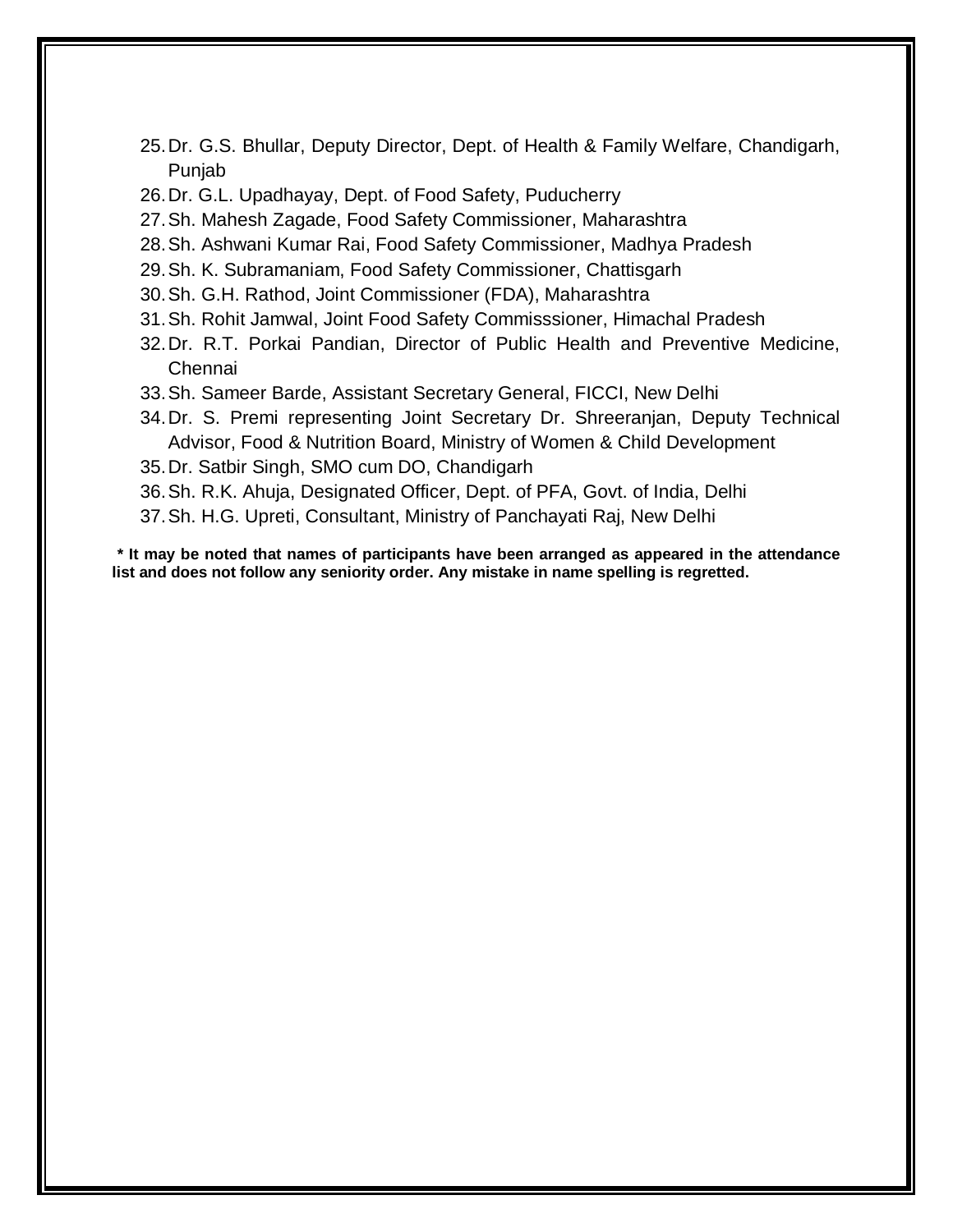## **Progress of the States/ UTs regarding implementation of FSS Act, 2006.**

The Food Safety & Standards Act, 2006 has been operationalised w.e.f 05.08.2011 throughout the country; therefore, it is required to review the progress of States/UTs regarding effective implementation of FSS Act, 2006. A copy of actionable points of 5<sup>th</sup> CAC meeting and the formats of monthly reports are enclosed at **Annexure – II** as FSSAI has not received any response from States/ UTs Food Safety Commissioner. States/ UTs may kindly give details of the names/ phone numbers etc. of all Dos, AOs and FSOs for uploading on website.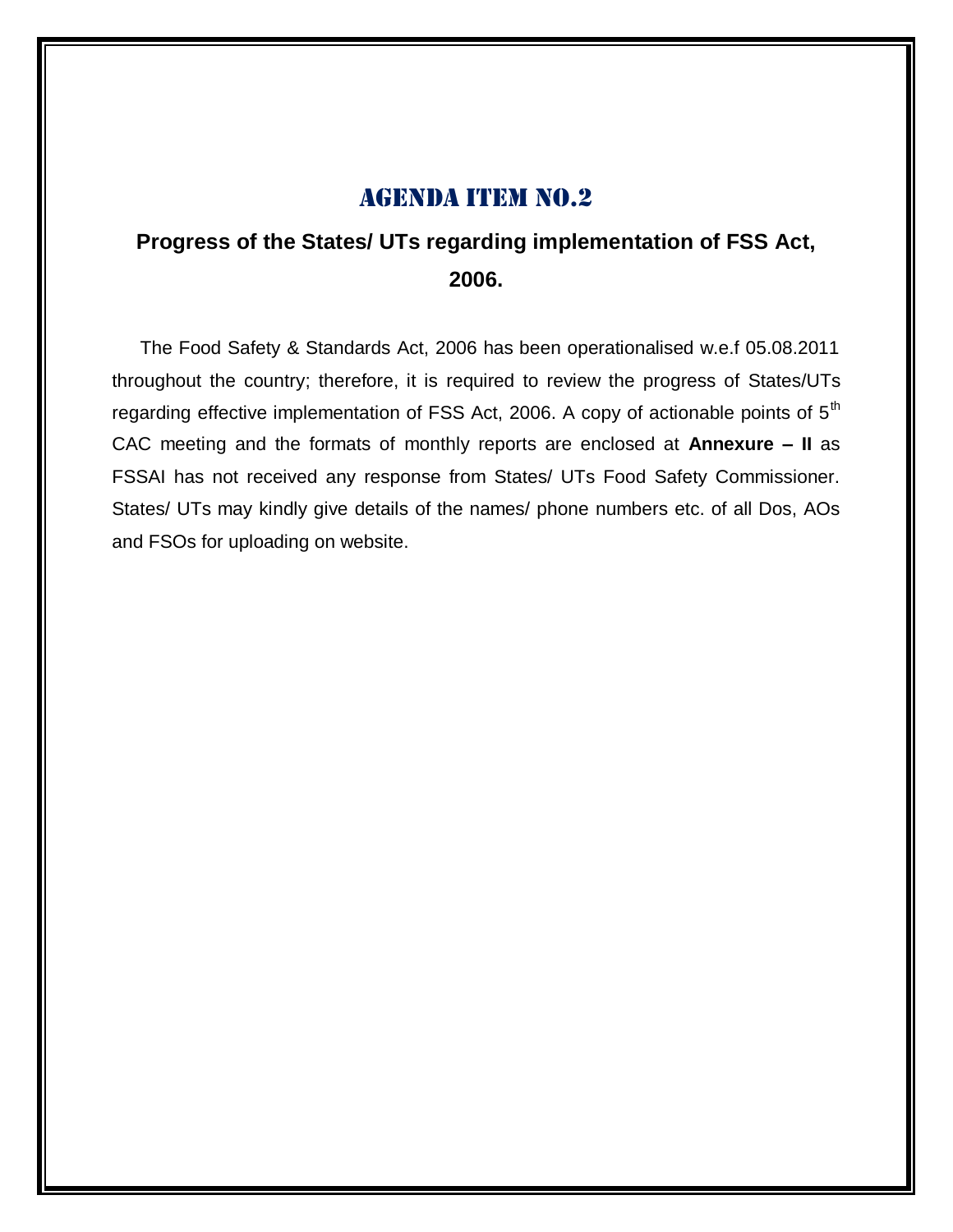## **Status of Public labs functioning in States/ UTs.**

Under Section 43 of the FSS Act, the Food Safety and Standards Authority of India is required to notify food laboratories and research institutions accredited by National Accreditation Board for Testing and Calibration Laboratories (NABL) or any other accreditation agency for the purposes of carrying out analysis of samples by Food Analyst. As such all labs in the countries need to be accredited by NABL or other accreditation agency to undertake the analysis of samples under the new Act.

After FSS Act, 2006 coming into force and repeal of PFA Act, 1954 w.e.f.  $5<sup>th</sup>$ August, 2011, the existing 72 Public Health laboratories which were testing food samples under PFA Act have now been authorized by the Food Authority to function under Section 98 of FSS Act, 2006 till any further notification is issued under Section 43 of FSS Act, 2006. The Central Food Laboratories at Kolkata, Pune, Mysore and Ghaziabad have also been approved to function as the Referral Food Laboratories. Gap analysis for 50 labs have been got conducted. All 72 labs have to be upgraded to NABL Lab.

After the implementation of the FSS Act, 2006, the status of functioning of Public laboratories at States/ UTs may be updated with regard to respective gap analysis report sent and circulated earlier including the status on

- Number of food analysts working/ yet to be appointed
- Human Resource Development
- Equipments available/ required to be procured

Each State have to prepare plan for such up gradation in a time bound manner.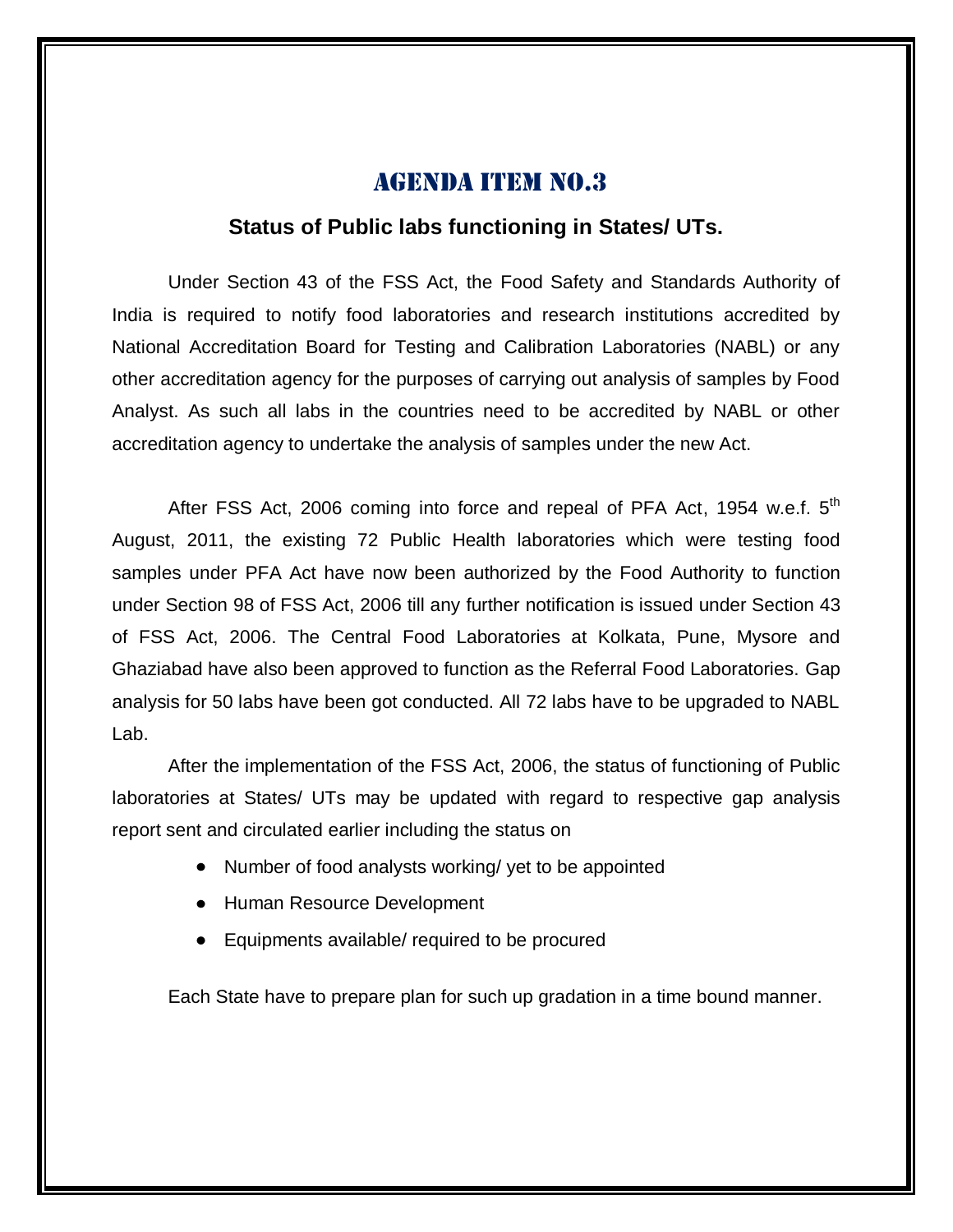## **Progress regarding online licensing and Registration in States/ UTs.**

The Food Safety and Standards Authority of India (FSSAI) has been established under Food Safety and Standards Act, 2006 which consolidates various acts and orders that have hitherto handled food related issues in various Ministries and Departments.

In exercise of the powers conferred under section 92 of the Food Safety and Standards Act, 2006, the Food Safety and Standards Regulations (Licensing and Registration), 2011 have been notified in the Gazette of India dated 1<sup>st</sup> Aug 2011, under which it is mandatory for all Food Business Operators in the country to be registered or licensed in accordance with the procedures laid down in the regulation. Development of IT enabled Central Licensing System of Food Business Operators in India (including Prototype design) was started on 1<sup>st</sup> June, 2011 and system was made online on 18<sup>th</sup> August, 2011 for FBO's and FSSAI Regional Offices.

The readiness of the States for the implementation of IT enabled Online Licensing and Registration System was sought during the fifth meeting of CAC that was held on  $27<sup>th</sup>$  September, 2011. It was decided that the FSSAI will provide and maintain the required servers for hosting even state applications and will provide a fixed number of man-hour support for rolling out the licensing software by way of organising training for the Commissioner Food Safety and Designated Officers. Now states have to indicate their willingness/ preparedness for implementation of online system of Licensing/ Registration. 5 States have already given such willingness in which are Delhi, Goa, Chandigarh, Andhra Pradesh and Maharashtra.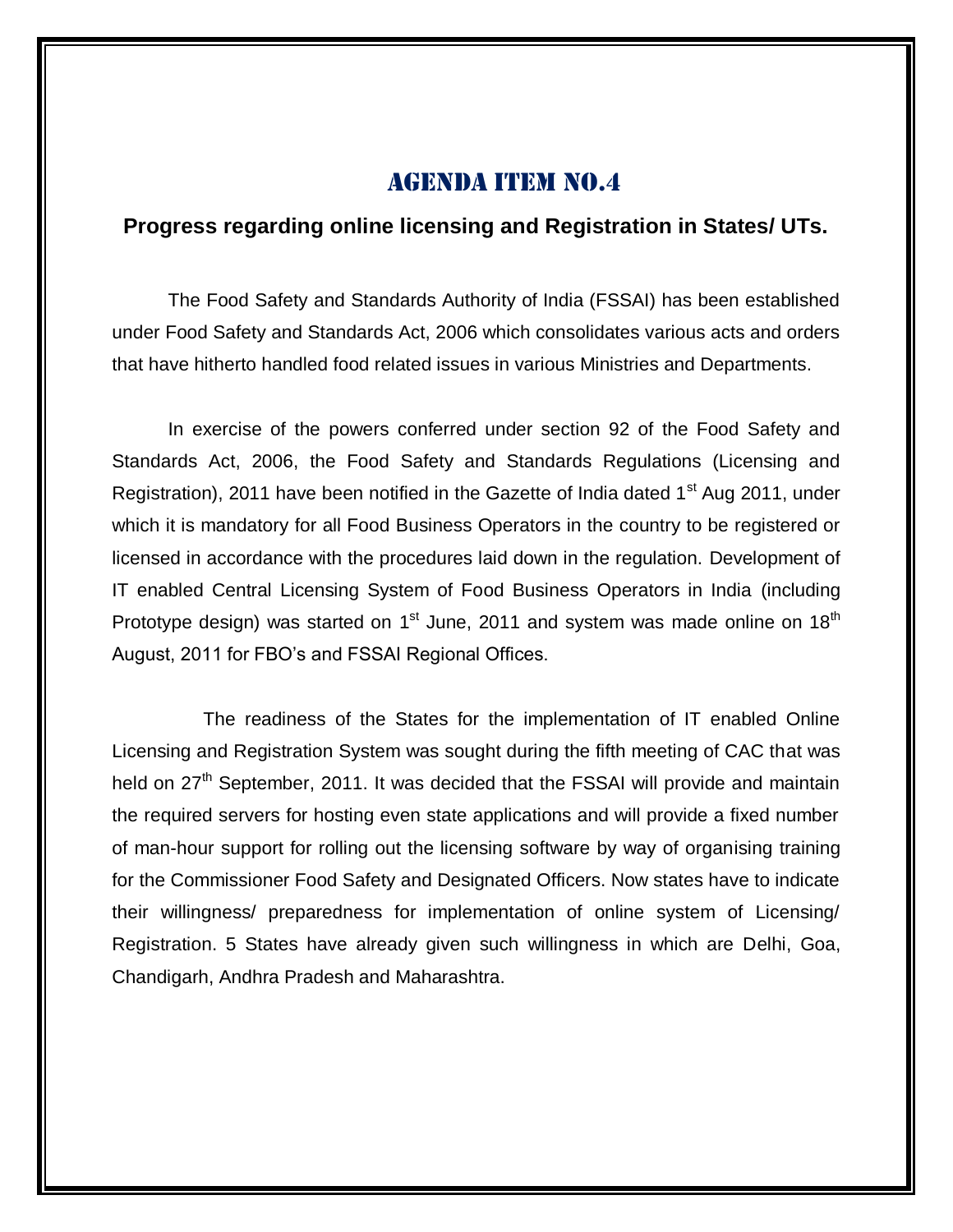## **Status of creation of helpline and website at State level on food safety and integration of the same with FSSAI helpline and website.**

The Central helpline has started functioning having contact No. 1800112100. The need of helpline and website at State level on food safety and integration of the same with FSSAI helpline and website was sought during the fifth meeting of CAC. States have to prepare plan for implementation of these facilities. States may also indicate the names of nodal officers and phone numbers.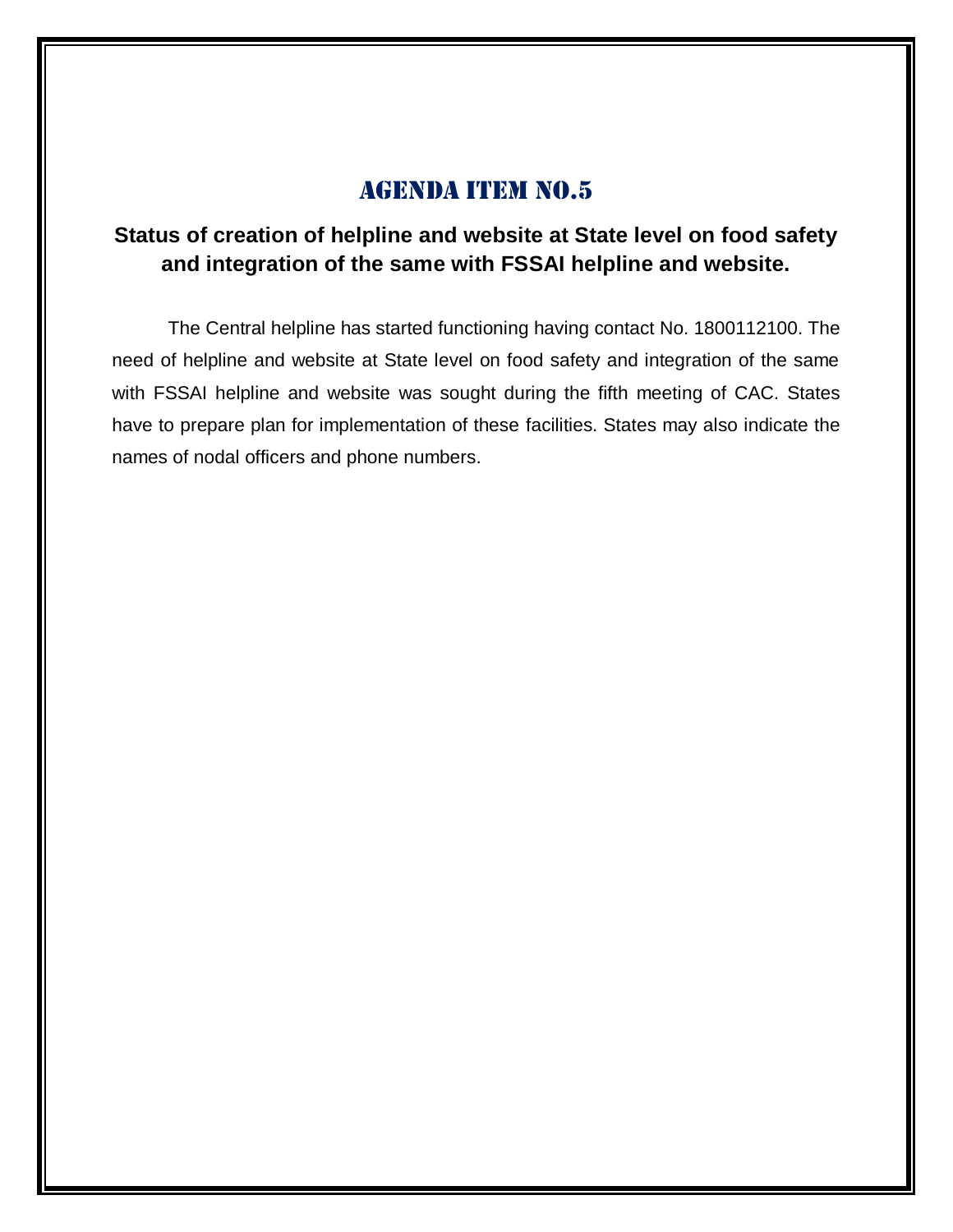## **Status of Trainings for different categories of Stakeholders.**

Under section 16(3)(h) of the FSS Act, the Authority is expected to provide training programmes of food safety and standards for the stakeholders, industry, regulators and other stakeholders. Training & development efforts need to be appropriately geared as a step in this direction. The training of regulators shall focus on competence needed to be developed based on their roles and responsibilities. It is necessary to equip them with the required skills and competence to perform their role.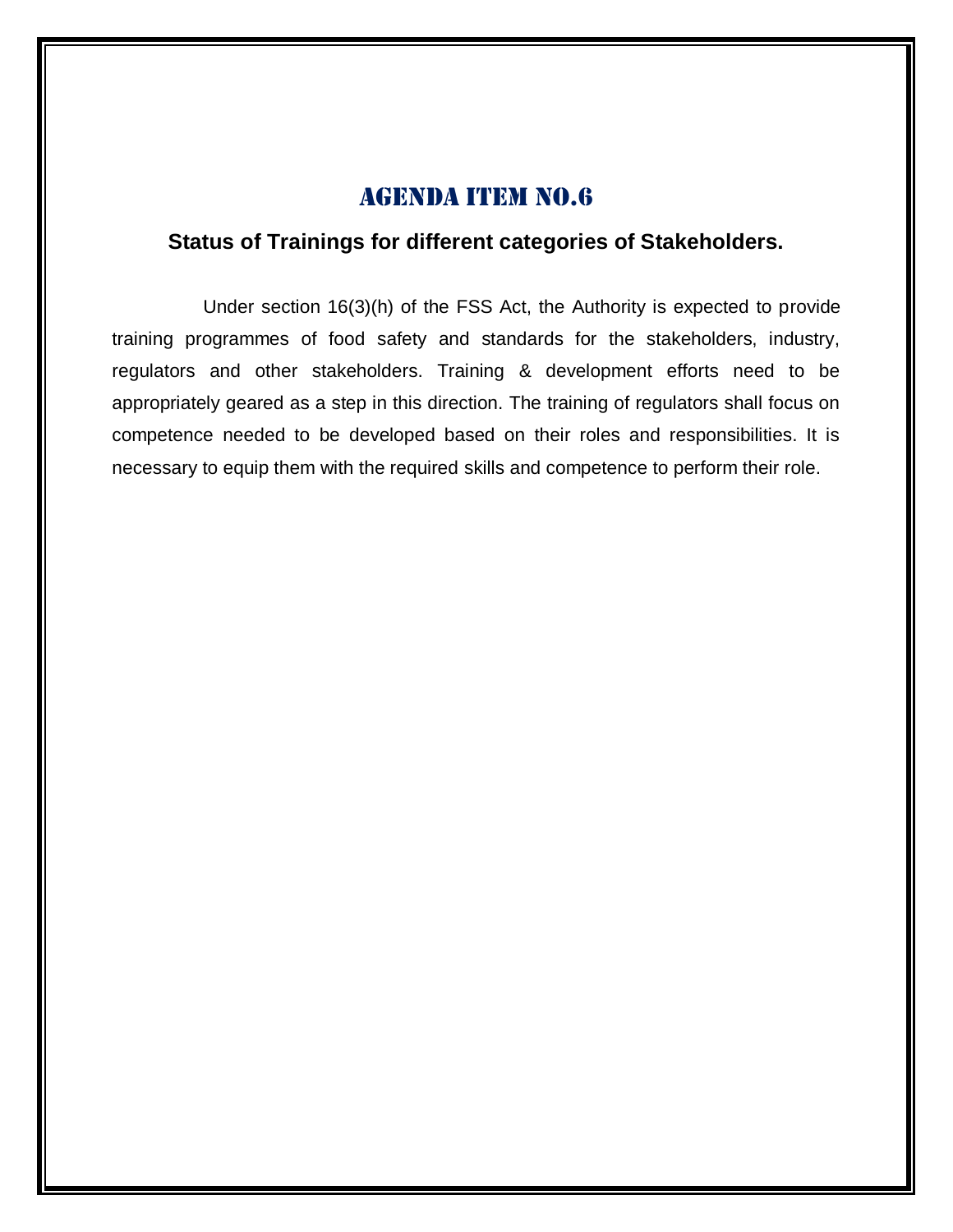**Any other item with the approval of Chair**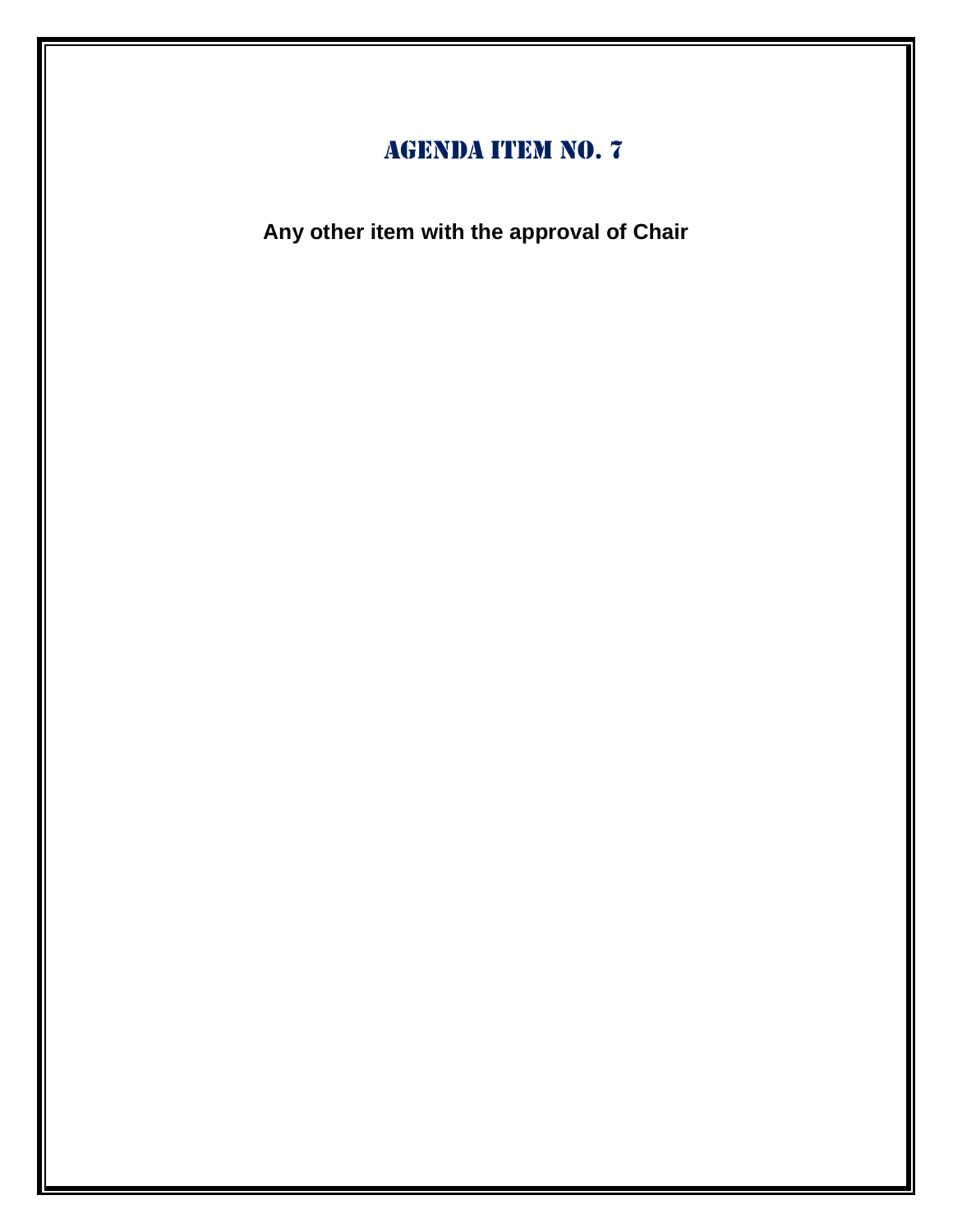**Annexure - II**

## Dir (F & VP)/43/CAC/FSSAI/09 – Vol. – II Food Safety & Standards Authority of India FDA Bhawan, Kotla Road, New Delhi – 110002

To Date: 23.11.2011

 Food Safety Commissioner's All States/U.T's

## **Sub: Progress Report on the actionable points of 5th CAC Meeting – reg.**

#### Sir/ Madam,

This is with reference to the  $5<sup>th</sup>$  CAC Meeting held on  $27<sup>th</sup>$  September, 2011 at Hotel Taj Vivanta, New Delhi. During the meeting some actionable points were discussed. You are hereby requested to inform about the progress of the following listed actionable points discussed during the meeting:

- 1) Creation of helpline and website at State level on food safety and integration of the same with FSSAI helpline and website.
- 2) The States/ UT's have to notify the Registering Authority in time bound manner. The Registration has to be such that the Registering Authority is within the easy approach of FBO.
- 3) State governments have to make rules for effective utilization of funds mentioned in the Act for rewards.
- 4) The States/ UT's must share their prosecution cases with the Authority so that appropriate actions on the same can be taken. This policy will be more specific to States and it should be classified as serious and non-serious cases. Guiding principles have to be laid down for this.
- 5) The States/UT's have to confirm their interest of starting the On-line system for Licensing/Registration.
- 6) Regarding IT enabled Licensing and Registration, Authority is looking forward in time bound manner that how many States wants to join this software. Accordingly the agencies will be allotted to customize this software. The FSSAI will provide and maintain the required servers for hosting even state applications and will provide a fixed number of man-hour support for rolling out the licensing software by way of organizing training of the officers of Commissioner Food Safety and Designated Officers.

Thanking You,

Yours Sincerely, Sd/- (Dr. D.S. Yadav) DD (Tech) Tel-011-23231681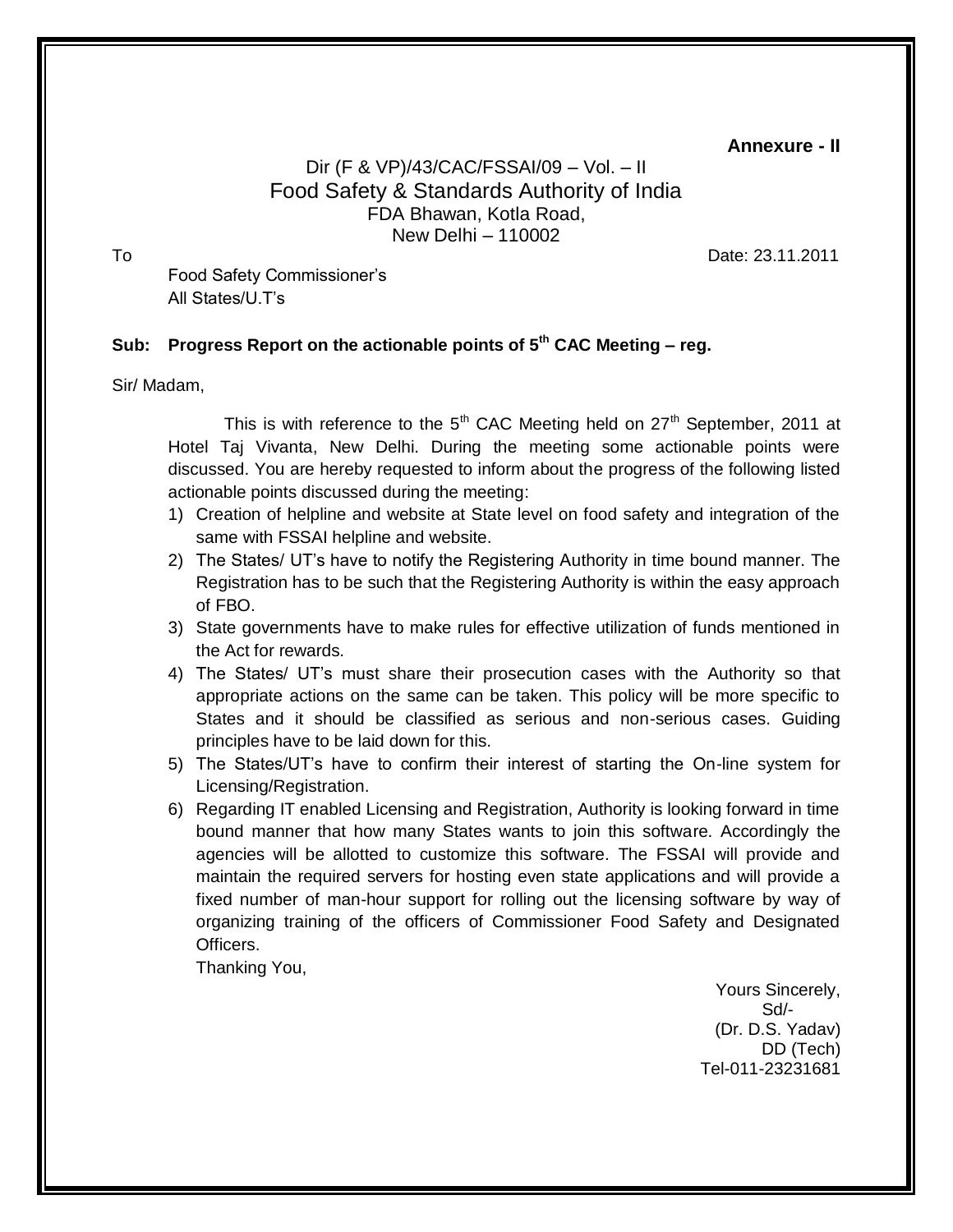#### **FOOD BUSINESS OPERATOR MONTHLY REPORT OF THE ………….(State/UT) FOR THE MONTH OF ………**

| S.No             | Category<br>Food<br>of<br><b>Business Operator</b>                                                |          |           | <b>Number of Licenses</b> |              | <b>Number of Registrations</b> |       |               |              |  |  |
|------------------|---------------------------------------------------------------------------------------------------|----------|-----------|---------------------------|--------------|--------------------------------|-------|---------------|--------------|--|--|
|                  |                                                                                                   | Existing | Adde<br>d | Cancelle<br>d             | <b>Total</b> | Existing                       | Added | Cancelle<br>d | <b>Total</b> |  |  |
| 1.               | Manufacturing/processi<br>ng including<br>sorting,<br>grading etc.                                |          |           |                           |              |                                |       |               |              |  |  |
| 2.               | Milk Collection/ chilling                                                                         |          |           |                           |              |                                |       |               |              |  |  |
| $\overline{3}$ . | <b>Slaughter House</b>                                                                            |          |           |                           |              |                                |       |               |              |  |  |
| 4.               | Solvent extracting unit                                                                           |          |           |                           |              |                                |       |               |              |  |  |
| 5.               | Solvent extracting plant<br>equipped with pre<br>cleaning of oil seeds or<br>pre expelling of oil |          |           |                           |              |                                |       |               |              |  |  |
| 6.               | Solvent extracting and<br>oil refining plant                                                      |          |           |                           |              |                                |       |               |              |  |  |
| 7.               | Packaging                                                                                         |          |           |                           |              |                                |       |               |              |  |  |
| 8.               | Relabeling (manufactur<br>ed by third party under<br>packing<br>and<br>own<br>labeling)           |          |           |                           |              |                                |       |               |              |  |  |
| 9.               | Importing                                                                                         |          |           |                           |              |                                |       |               |              |  |  |
|                  | 10. Storage/warehouse/                                                                            |          |           |                           |              |                                |       |               |              |  |  |
|                  | 11. Retail Trade                                                                                  |          |           |                           |              |                                |       |               |              |  |  |
|                  | 12. Wholesale Trade                                                                               |          |           |                           |              |                                |       |               |              |  |  |
|                  | 13. Distributor/ Supplier                                                                         |          |           |                           |              |                                |       |               |              |  |  |
|                  | 14. Transporter of Food                                                                           |          |           |                           |              |                                |       |               |              |  |  |
|                  | 15. Catering                                                                                      |          |           |                           |              |                                |       |               |              |  |  |
| 16.              | Dhabha or any other<br>food<br>vending<br>establishment                                           |          |           |                           |              |                                |       |               |              |  |  |
| 17.              | Club/ canteen                                                                                     |          |           |                           |              |                                |       |               |              |  |  |
|                  | 18. Hotel                                                                                         |          |           |                           |              |                                |       |               |              |  |  |
|                  | 19. Restaurants                                                                                   |          |           |                           |              |                                |       |               |              |  |  |
|                  | 20. Other (s), please specify                                                                     |          |           |                           |              |                                |       |               |              |  |  |
|                  |                                                                                                   |          |           |                           |              |                                |       |               |              |  |  |

**Commissioner Food Safety**